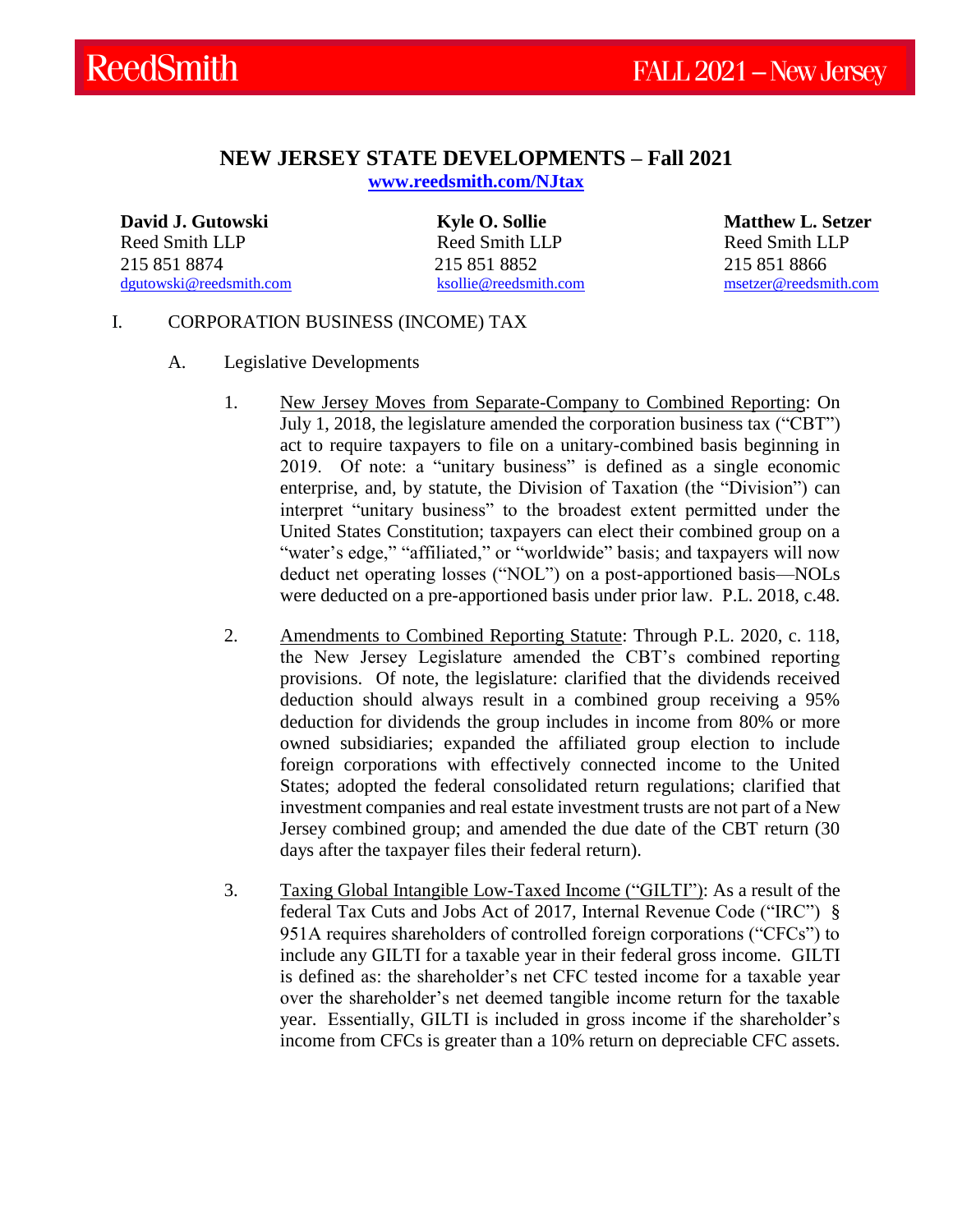#### **NJ CBT—Legislative Developments**

At the federal level, a corporation is allowed a deduction for 37.5% of its foreign-derived intangible income ("FDII"). In addition, IRC § 250 permits taxpayers to deduct 50% of GILTI included in gross income for a taxable year.

Through P.L. 2018, c.131, New Jersey has coupled to the federal treatment of GILTI and the FDII deduction. Taxpayers must include GILTI in their line 28 taxable income, but are allowed a corresponding deduction "in the amount of the full value of the deduction" that they were allowed for federal income tax purposes.

- 4. Taxing "Deemed Dividends: The legislature reduced the dividends received deduction for dividends received from 80%-or-more-owned subsidiaries from 100% to 95% for periods beginning after December 31, 2016. Accordingly, 5% of any undistributed foreign earnings that were deemed to be repatriated pursuant to the Tax Cuts and Jobs Act under IRC § 965 will be included in the CBT base. P.L. 2018, c.48.
- 5. Market Sourcing for Services: Effective for tax years ending on and after July 31, 2019, the legislature amended the CBT to require taxpayers to source service receipts on a market basis. The default rule for services received by an individual customer is that the benefit of the service is deemed to be received at a customer's billing address. P.L. 2018, c.48. The Division of Taxation (the "Division") published rules concerning market sourcing on September 8, 2020. *See* N.J.A.C. 18:7–8.10A.
- 6. Surtax: Taxpayers with allocated net income above \$1 million will be subject to a 2.5% surtax from 2018–2023. For taxpayers covered by the surtax, the total CBT tax rate for 2018–2023 will be 11.5%. *See* N.J.S.A. 54:10A–5.41.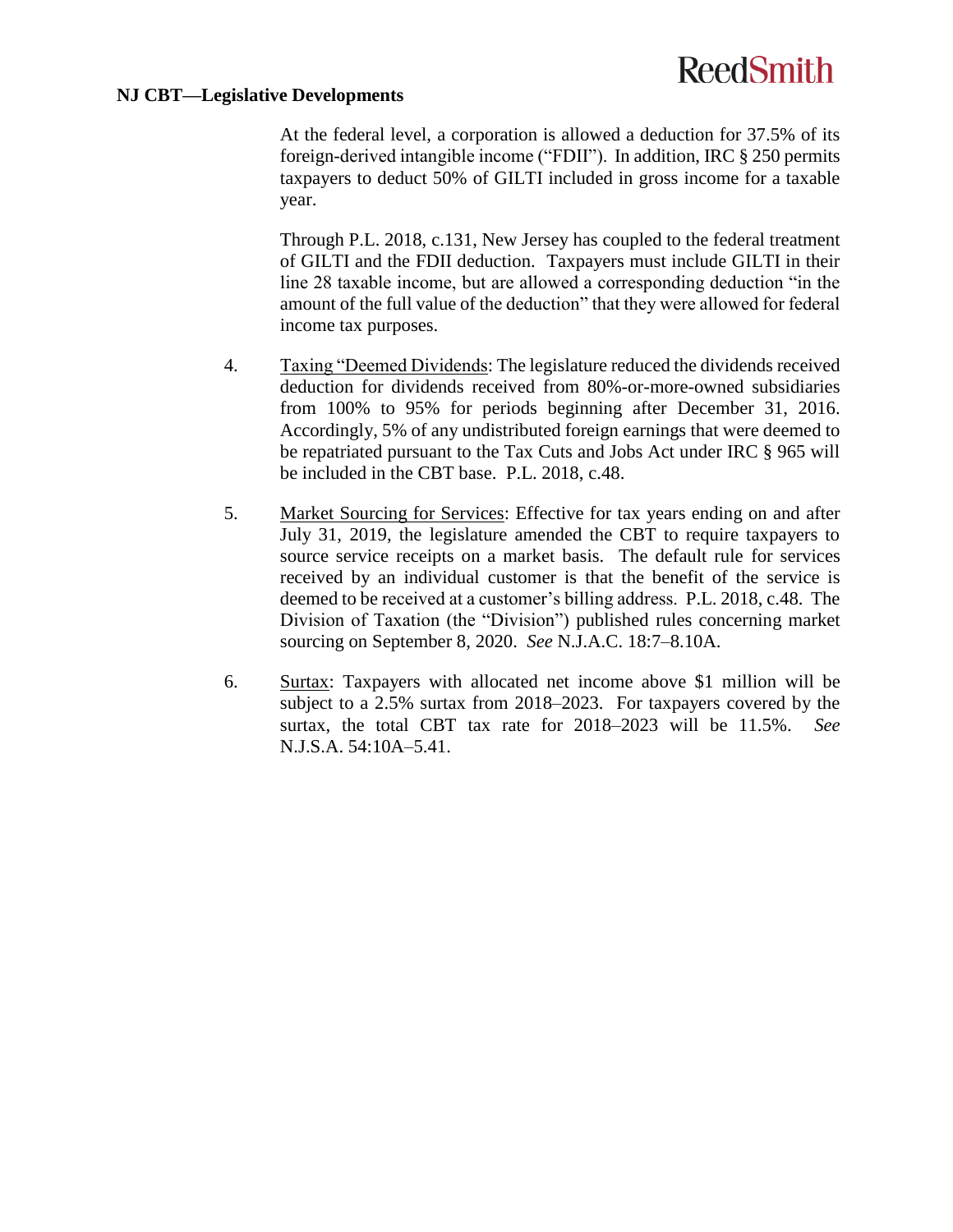#### **NJ CBT—Judicial Developments**

- <span id="page-2-0"></span>B. Judicial Developments
	- 1. Statute of limitations applies to net operating loss adjustments: In *R.O.P. Aviation, Inc. v. Director, Division of Taxation*, Docket No. 001323–2018 (N.J. Tax May 27, 2021), the Tax Court of New Jersey held that New Jersey's four-year statute of limitations applied to net operating loss ("NOL") adjustments.

Specifically, the case involved a transfer pricing adjustment between the taxpayer and an affiliate for the 2012–2015 privilege periods. The Division hired an expert and conducted a transfer pricing study for those privilege periods. In addition, based on that transfer pricing study, at audit, the Division adjusted the taxpayer's income for the 2007–2011 privilege periods—years that were closed for audit under the statute of limitations at the time of the audit. The Division did not issue an assessment for the 2007– 2011 privilege periods. Instead, the result of the Division's adjustments for those years was a reduction in the taxpayer's NOLs.

For the 2007–2011 privilege periods, prior to the transfer pricing adjustment, the taxpayer had substantial losses. If the Division had not adjusted the losses in the 2007–2011 privilege periods, the taxpayer would have been able to offset the Division's entire assessment for the 2012–2015 privilege periods with its NOLs.

One of the taxpayer's arguments was that the Division could not adjust its NOLs that it carried into 2012–2015 from the 2007–2011 privilege periods because the statute of limitations prohibited that adjustment. The Tax Court agreed with the taxpayer and held that the Division did not have the authority to adjust a taxpayer's NOLs in years that were closed under the four-year statute of limitations.

2. Dividend Payments Are Not Deductible CBT Expenses: In *Shore Building Contractors Inc. v. Director, Division of Taxation*, Docket No. 002298– 2012 (N.J. Tax Oct. 3, 2019), the Tax Court of New Jersey held that distributions that a taxpayer made to its employees were not deductible for CBT purposes as wage expenses. (Taxpayers report wage expenses—a deduction—on Line 13 of their federal 1120 return. Therefore, the taxpayer's distributions would reduce the starting point for the CBT—Line 28.)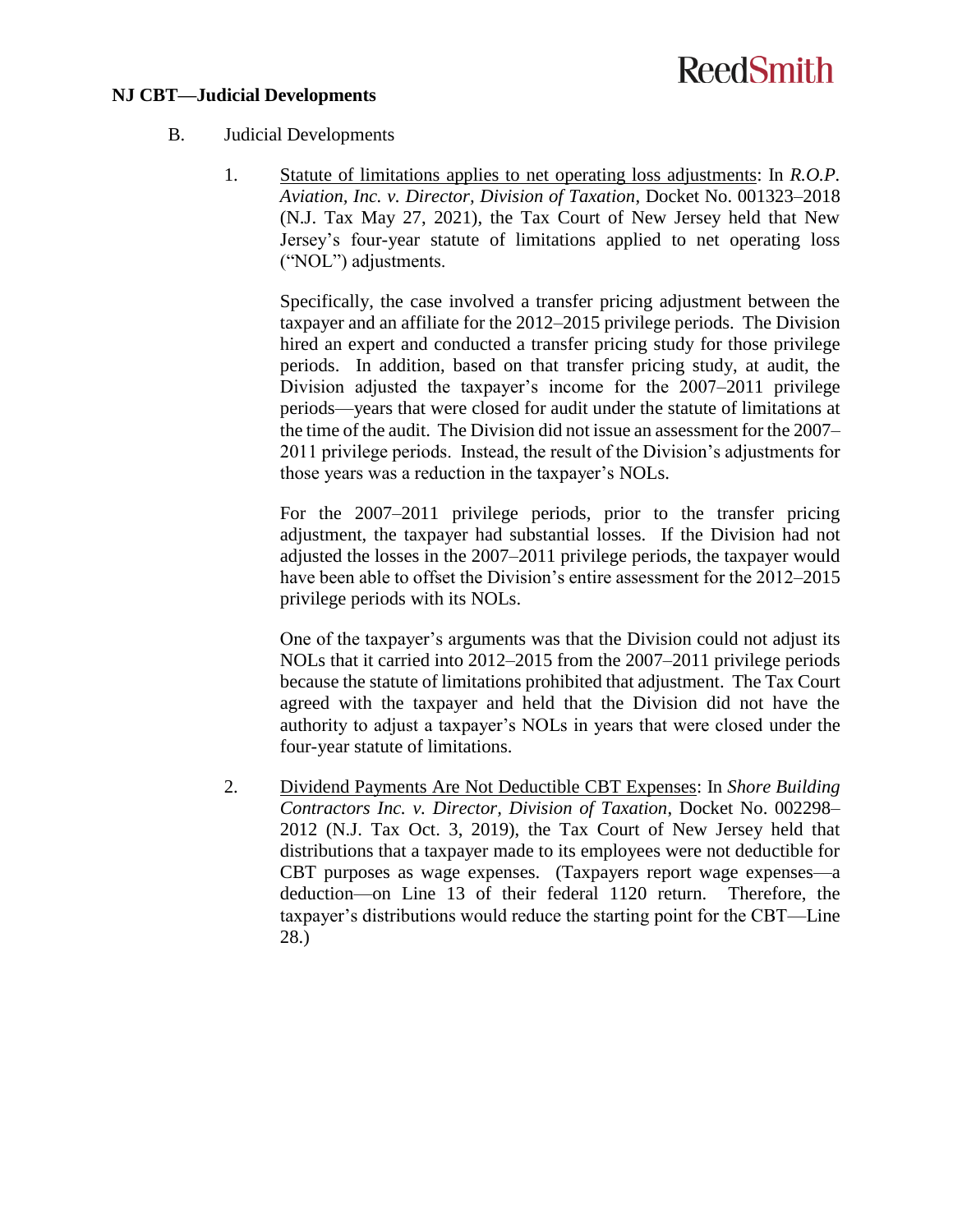#### **NJ CBT—Judicial Developments**

In reaching the holding, the Tax Court of New Jersey followed prior precedent in *Seventeen Thirty Corporation v. Director, Division of Taxation*, 18 N.J. Tax 168 (N.J. Tax 1999). In that case, the court analyzed whether a taxpayer's distributions were wage expenses or a dividend that a company paid to its employees. Further, in *Seventeen Thirty Corporation*, the Tax Court used a two-prong test to analyze the distributions: (1) whether the compensation was reasonable; and (2) whether the payments to employees were purely for services.

In applying that two-prong test to the facts of *Shore Building Contractors*, the Tax Court held that the compensation was not reasonable and was not for services; but instead, was a dividend that the taxpayer paid to its employees. That is because the distribution to one employee was almost three times the salary the employee received in a prior year, and the other employee never received a salary from the company. As a result, the court held that the taxpayer could not deduct the distributions from the tax base as wage expenses.

3. Tax Court of New Jersey Strikes Down Alternative Minimum Assessment: In *Stanislaus Food Products Co. v. Director, Division of Taxation*, Docket No. 011050–2017 (N.J. Tax June 28, 2019), the Tax Court of New Jersey held that New Jersey's alternative minimum assessment ("AMA") tax stood as an obstacle to Public Law 86–272 ("P.L. 86–272"), and therefore was invalid under the Supremacy Clause of the United States Constitution.

For the periods at issue (2012–2014), New Jersey imposed the CBT and the AMA on corporations. The CBT is a tax on a corporation's income. The AMA is a tax on gross profits or gross receipts. For the periods at issue, the legislature required corporations exempt from the CBT, by virtue of P.L. 86–272, to pay the AMA. (P.L. 86–272 is a federal provision that exempts corporations from a state's **income tax** if their only activity in a state is the solicitation of sales of tangible personal property.)

Under the Supremacy Clause, a state is preempted from enacting a law if it stands as an obstacle to a federal law. Therefore, the question for the court was whether P.L. 86-272 preempted the New Jersey legislature from imposing the AMA on taxpayers for the periods at issue.

The court held that P.L. 86–272 preempted the legislature from imposing the AMA on corporations exempt from CBT under P.L. 86–272. The court reasoned that the AMA was an "end-run around P.L. 86–272" because the legislature only imposed the tax on those companies exempt from CBT.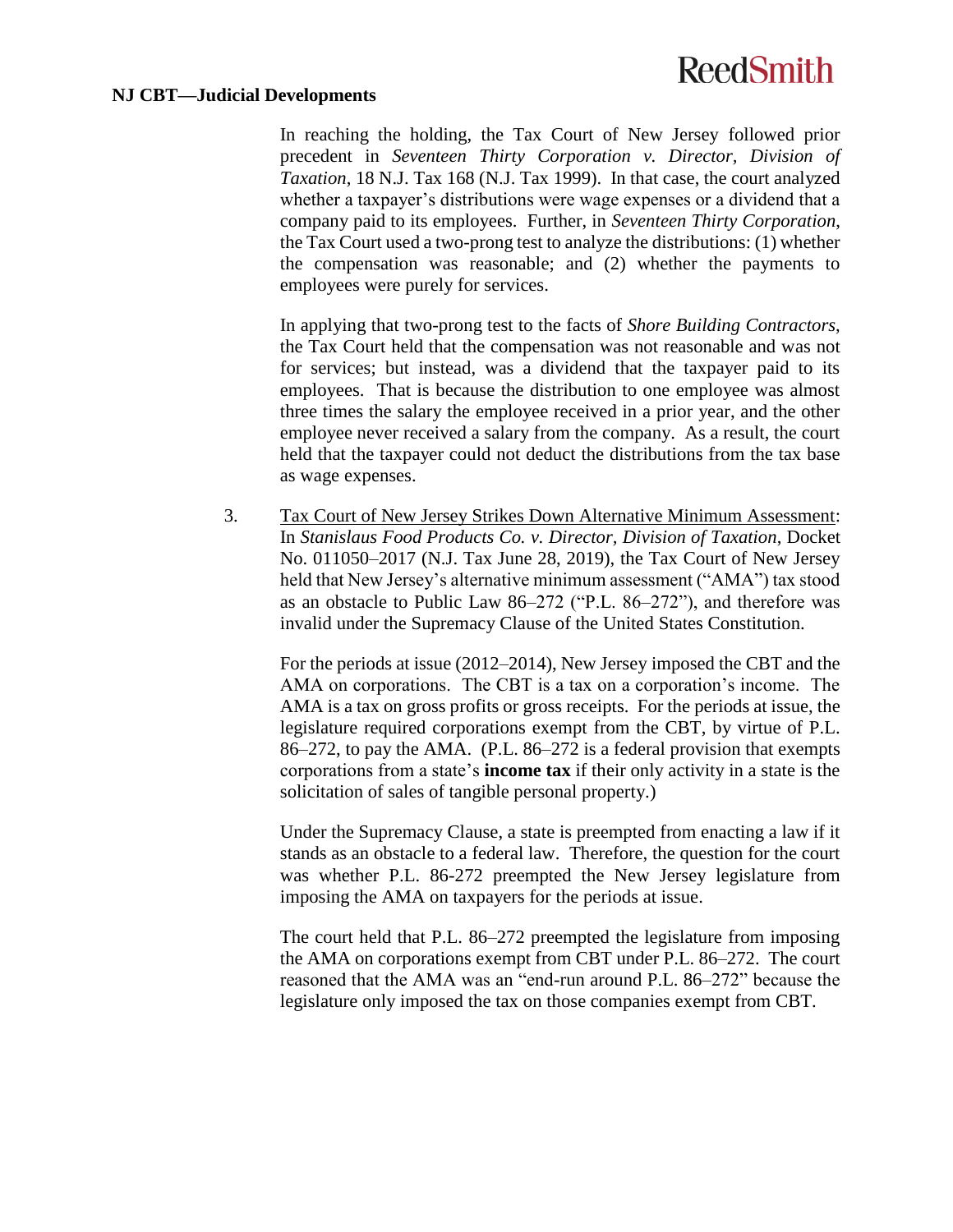#### **NJ CBT—Judicial Developments**

Further, a taxpayer exempt from CBT because of P.L. 86–272 could file a consent to CBT taxation, and no longer be subject to AMA. As a result, the court reasoned that through the AMA, the legislature coerced taxpayers to consent to CBT taxation. For example, a taxpayer with a higher AMA than the CBT could consent to CBT taxation and not pay the higher AMA tax. For that reason, the court found that when the AMA is greater than the CBT, the AMA becomes a de facto tax on income because the taxpayer would elect to pay the CBT (since it was less than the AMA). The court found irrelevant the fact that the AMA was not an income tax. Instead, the court stated that the constitutional analysis depends "not on the label given the tax, but on the economic effects of the tax." Here, the AMA stood as an obstacle to companies protected from income taxation by P.L. 86–272 because the AMA only targeted those companies otherwise exempt from New Jersey's CBT.

For these reasons, the court found that the AMA was invalid under the Supremacy Clause.

4. Tax Court Broadens Royalty Addback Exception: *Lorillard Tobacco Company v. Director, Division of Taxation*, Docket No. 008305–2007 (N.J. Tax Feb. 27, 2019) concerns the addback of related-party royalty expenses. For purposes of computing the CBT base, the general rule is that relatedparty royalty expenses must be added back. In *Lorillard Tobacco Company*, the taxpayer paid royalties to a subsidiary that was filing returns and paying CBT to New Jersey on the income stream. The taxpayer claimed a complete addback exception based on the so-called "unreasonable exception," which provides that addback is not required if the taxpayer can prove by clear and convincing evidence that denying a deduction would be unreasonable. The Division's policy, however, is to narrowly construe this exception. The Division's regulation provides that the unreasonable exception applies only to "the extent that the payee pays tax to New Jersey on the income stream." And under the Division's tax return instructions, the value of the exception is capped at the amount of CBT paid by the affiliated licensor on the royalty stream.

In effect, if the affiliated licensor's New Jersey apportionment is less than the licensee's New Jersey apportionment, the Division has historically allowed the licensor to claim only a partial addback exception.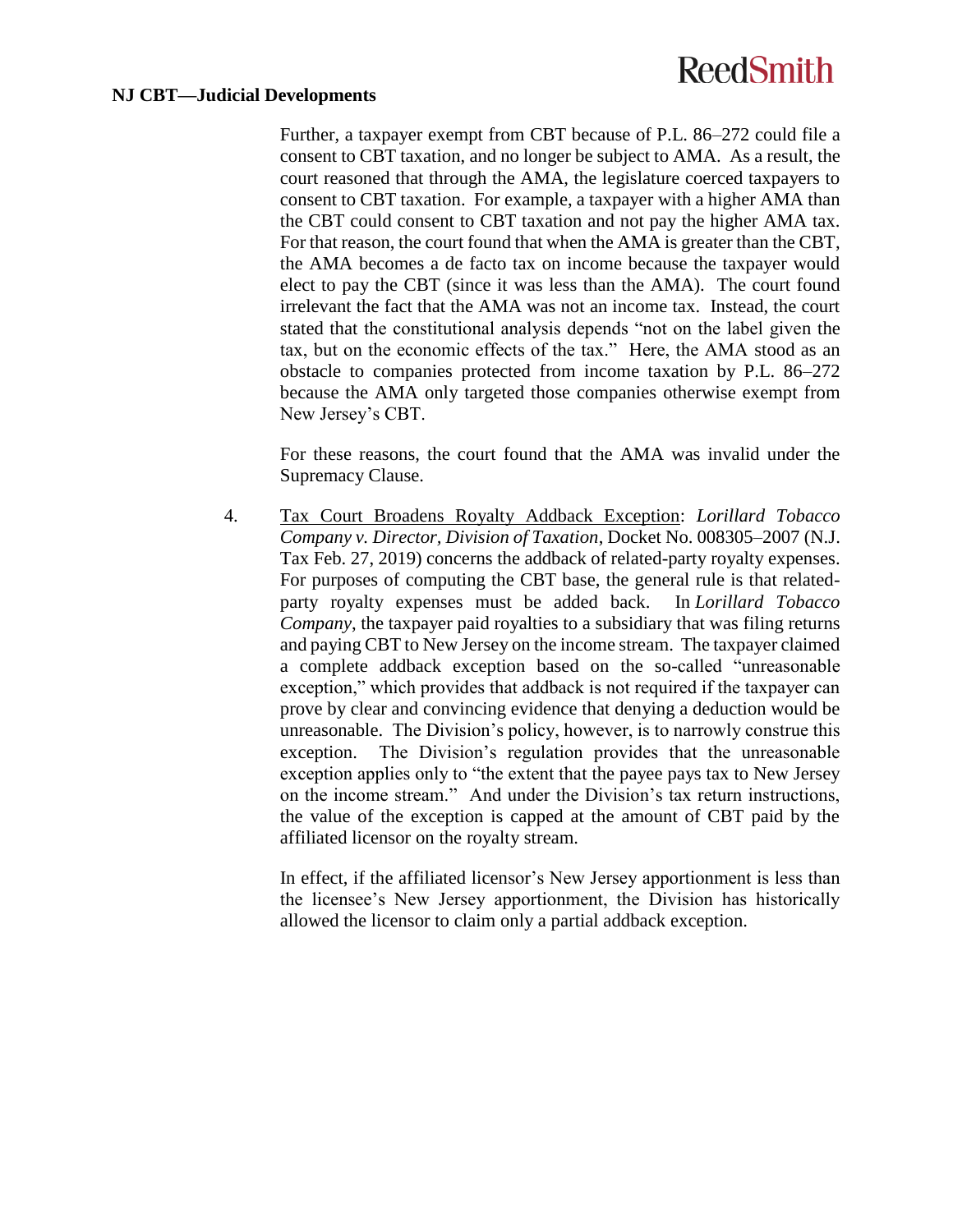#### **NJ CBT—Judicial Developments**

In *Lorillard,* the taxpayer argued that it would be unreasonable to add back its related-party royalty expense because the affiliate paid New Jersey tax on the royalty stream. The Tax Court agreed. In rejecting the Division's longstanding policy, the court determined that the legislative intent of the royalty addback statute was to prevent income shifting. According to the court, the relative apportionment of the licensor and licensee was immaterial. As long as the affiliate paid at least some tax on the income stream, the legislative intent was satisfied and the licensee is entitled to fully deduct its royalty expense.

The Superior Court of New Jersey, Appellate Division, reversed the Tax Court's decision. Contrary to the Tax Court, the Appellate Division found that the Division's regulation was consistent with the legislative intent to prevent income shifting. As a result, the Appellate Division ruled that the taxpayer was only entitled to an exception to addback for the amount of tax that the taxpayer's subsidiary paid to New Jersey on the royalty income stream.

The Appellate Division remanded the case to the Tax Court for consideration of constitutional issues that the taxpayer presented.

5. Tax Court Issues Decision on Economic Nexus: *Crown Packaging Technology, Inc. v. Director, Division of Taxation*, Docket No. 003249– 2012 (N.J. Tax Feb. 26, 2019) concerns CBT nexus. The issue was whether an intangible holding company had CBT nexus as a result of receiving royalty income from an affiliate that did business in New Jersey. The taxpayer argued that subjecting it to tax would violate the Commerce Clause and the Due Process Clause of the United States Constitution.

The court held that it lacked sufficient facts to definitively rule on the nexus issue. But the decision is nonetheless significant because the court determined that the Supreme Court of New Jersey's decision in *Lanco, Inc. v. Director, Division of Taxation*, 908 A.2d 176 (N.J. 2006), was not necessarily controlling. *Lanco* established the rule in New Jersey that physical presence is not required for CBT nexus. In both *Lanco* and *Crown Packaging*, the taxpayer received royalty income from an affiliate that did business in the state. But the Tax Court distinguished *Lanco* because Crown Packaging's affiliated licensee did not operate retail stores in New Jersey and thus had a more limited connection to the state.

If your holding company conceded nexus following *Lanco*, it may have a refund opportunity. The decision may also be relevant beyond mere intangible holding company arrangements.

For example, if your company conducts a financial or media business and derives receipts from New Jersey but lacks physical presence in the state, it should reconsider whether it has sufficient contacts with the state.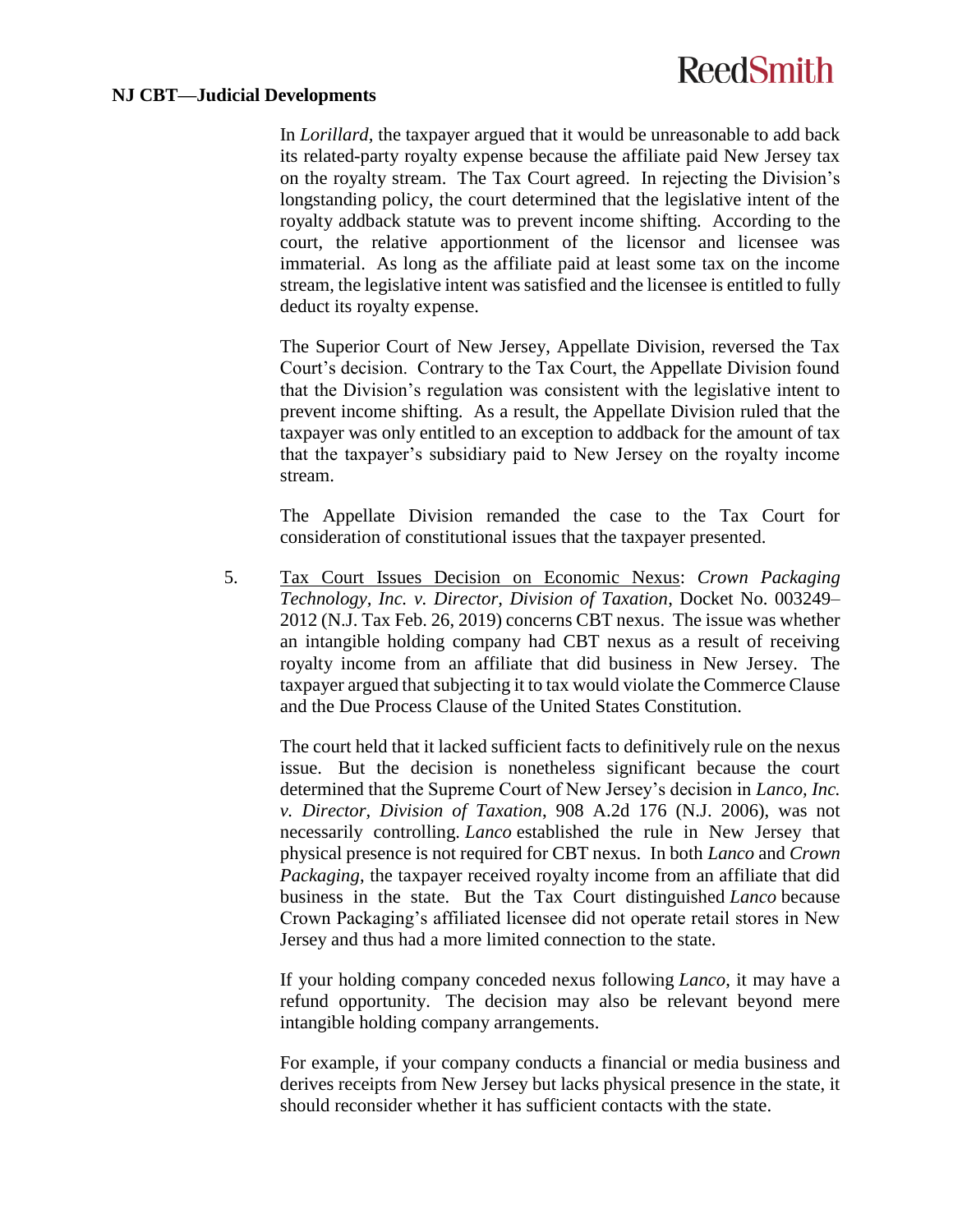#### **NJ CBT—Judicial Developments**

6. Tax Court Issues Decision on State Tax Addback: In *Daimler Investments US Corporation v. Director, Division of Taxation*, Docket No. 008165– 2016 (N.J. Tax Jan. 31, 2019), the Tax Court of New Jersey decided that intercompany payments were not subject to the CBT's income tax addback provision—requiring the addback of state taxes "on or measured by profits or income, or business presence or business activity." (For more background on the statutory provision, see Section [0](#page-10-0) below.)

In *Daimler*, the taxpayer incurred intercompany expense to its parent for taxes paid in combined states. The expense was computed in accordance with a tax sharing agreement. The taxpayer didn't report this as income tax expense and thus didn't add it back when computing its New Jersey taxable income; rather, the parent added it back. On audit, the Division added back positive intercompany charges incurred by the subsidiary to the parent as state income tax expense.

The Tax Court concluded that the intercompany charges weren't income tax expense. Accordingly, the court determined that intercompany charges for accrued or estimated tax were not subject to addback. Instead, the court concluded that a taxpayer is required to add back only its "pro rata share" of tax actually paid to combined states.

7. Tax Court Provides Guidance on Regular Place of Business Requirement: Before July 1, 2010, the only taxpayers entitled to three-factor apportionment were those that had a regular place of business ("RPOB") outside New Jersey. (This statutory requirement does not apply after July 1, 2010.) *ADP Vehicle Registration, Inc. v. Director, Division of Taxation*, Docket No. 014946–2014 (N.J. Tax Dec. 11, 2018) involves a tax year where the statutory RPOB requirement was in effect.

### **Facts**

Taxpayer held a general partnership interest in another company— Computerized Vehicle Registration ("CVR"). CVR operated a nationwide computerized business that provided electronic vehicle title and registration services. CVR's partnership receipts were Taxpayer's only source of income. CVR had office locations outside NJ in California, Oregon, and Texas. (Because Taxpayer holds a general partnership interest in CVR and is unitary with CVR—Taxpayer holds a RPOB wherever CVR maintains a RPOB. *See* N.J.A.C. 18:7–7.6(h)(1). For that reason, Taxpayer and CVR are used interchangeably below.)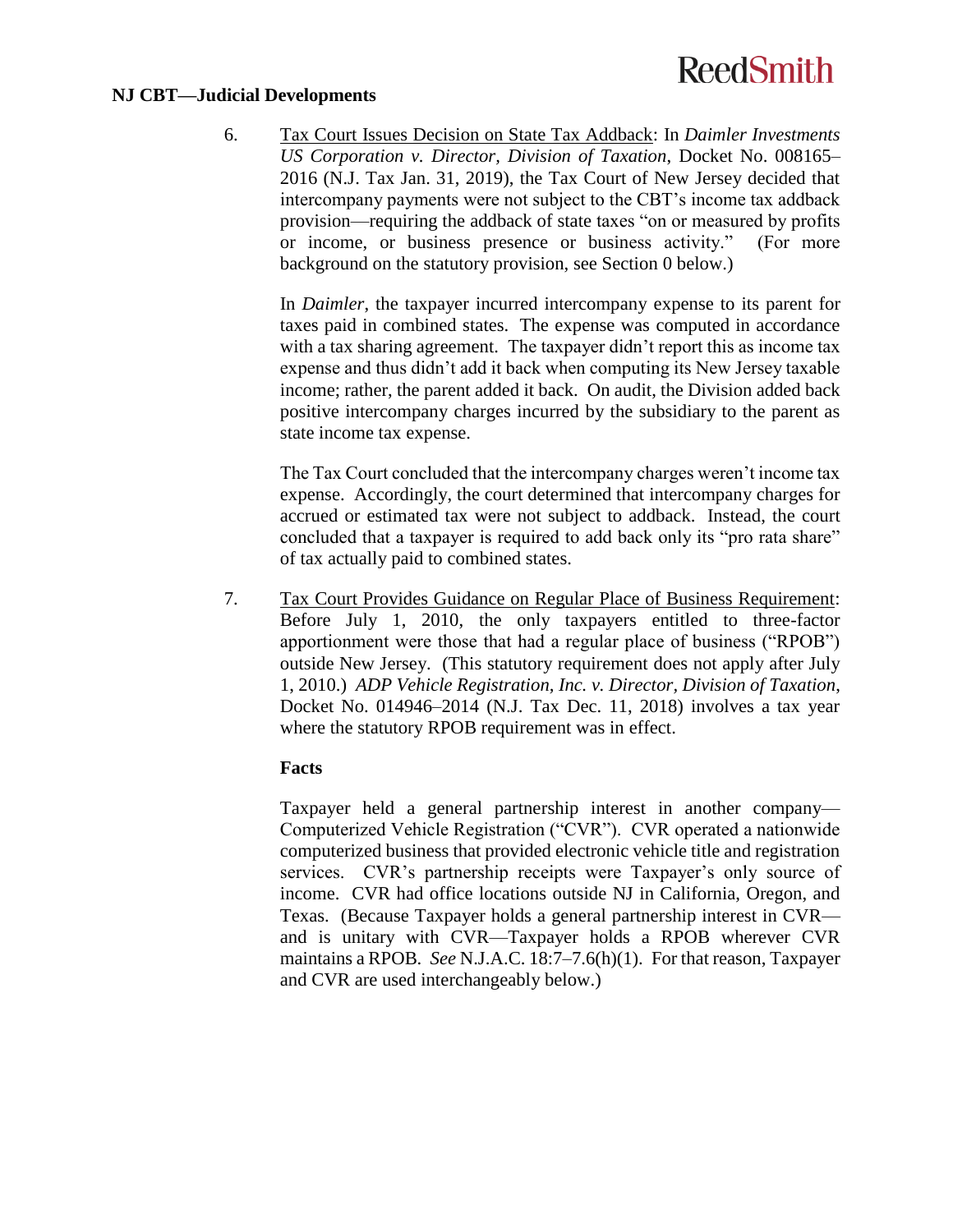### **Court's Reasoning**

The court applied the Division's RPOB regulation. The RPOB regulation contains four factors to "assist" taxpayers "in the determination of what is a" RPOB. Those factors include: a bona fide office; space of the taxpayer; regularly maintained, occupied, and used by the taxpayer; and a regular employee must be under the control of the taxpayer. *See* N.J.A.C. 18:7– 8.14. The court first determined that the Taxpayer was not required to meet each of the four factors, because the four factors in the RPOB regulation are intended to "assist" taxpayers. The court found that the plain meaning of "assist" is "to aid"; thus, requiring strict compliance with each of the four factors cuts against a plain reading of the RPOB regulation. The court then determined that Taxpayer maintained a RPOB outside of New Jersey in California and, as a result, was entitled to three-factor apportionment. The court rejected the argument that the employees at the California office were Taxpayer's parent's employees, rather than Taxpayer's employees. As support for that argument, the Division relied on a W-2 that listed as the payor Taxpayer's parent and CVR—the partnership of which Taxpayer was a general partner. In rejecting the argument, the court noted that Taxpayer's "method of employee remuneration recorded in the payroll records . . . does not control the outcome." Instead, the court noted that the record contained "ample proof to identify the employees as regular" Taxpayer employees.

8. Tax Court Strikes Down Division's Five Factor Apportionment Method: In *Canon Financial Services, Inc. v. Director, Division of Taxation*, Docket No. 000404–2014 (N.J. Tax Dec. 5, 2018), the Tax Court of New Jersey determined that the Division could not apply an alternative apportionment methodology to a taxpayer without promulgating a rule.

### **Background**

Canon Financial Services ("Canon Financial") is headquartered in Mount Laurel, New Jersey, and is a wholly-owned subsidiary of Canon U.S.A., Inc., ("Canon USA") and Canon, Inc. ("Canon"). (Canon Financial did not have an office outside New Jersey.) Canon is known for manufacturing and selling products, such as printers. Canon USA performs the sales function for the business, by selling Canon's products to large corporations. Canon Financial performs the leasing function by offering lease financing to Canon's customers. When Canon Financial approved a customer's lease application, Taxpayer then purchased products from its parent, Canon, and leased those products to the customers.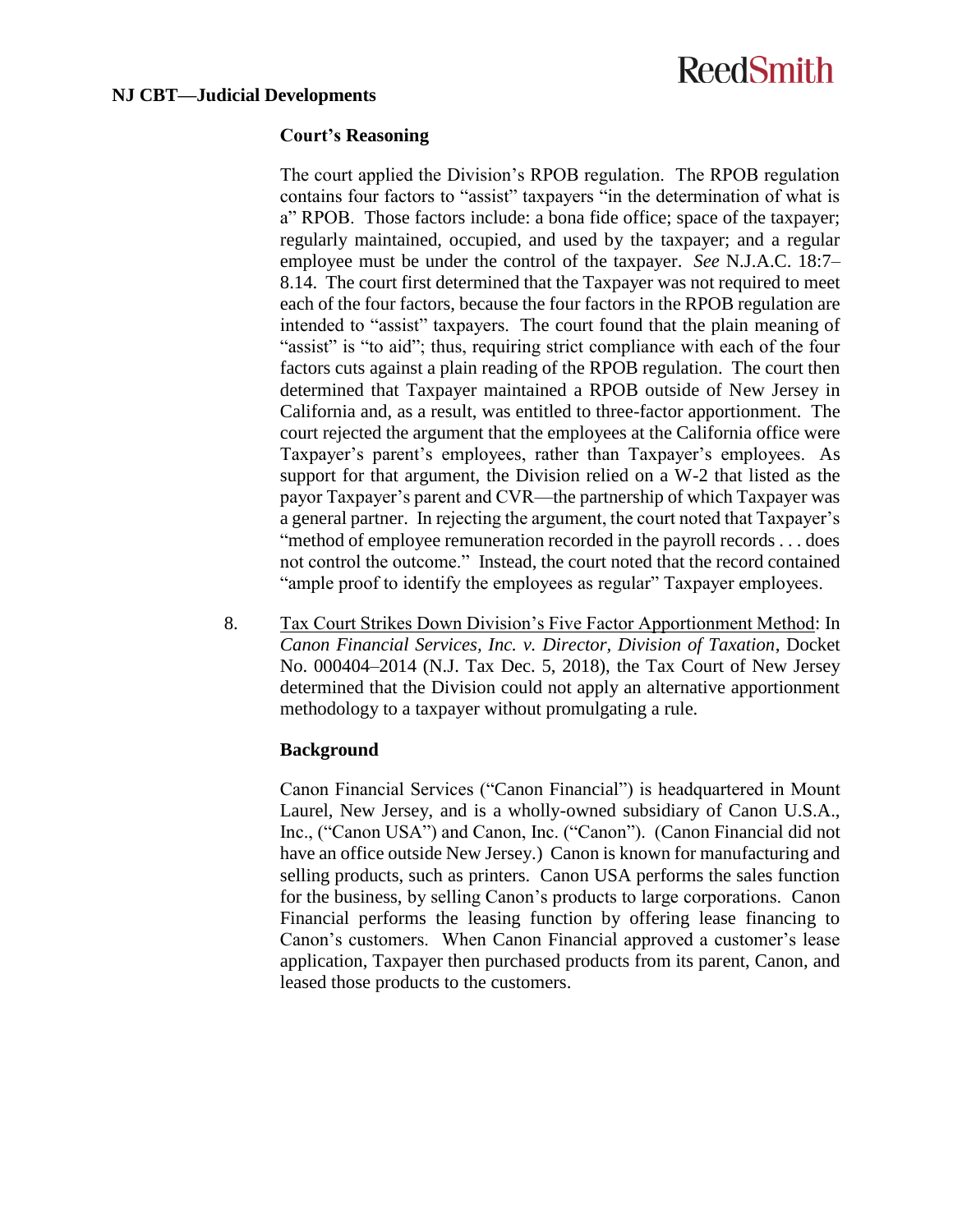#### **NJ CBT—Judicial Developments**

To buy these products from its parent, Canon Financial entered into loan agreements with Canon U.S.A. The loan agreements provided: a principal amount; effective date; maturity date; interest rate, and repayment of principal and interest dates. The loan agreements did not contain collateral requirements and default provisions.

During the tax years at issue, the CBT statute required taxpayers maintaining a RPOB only in New Jersey to allocate 100% of their entire net income—the tax base—to New Jersey. The statute permitted taxpayers maintaining a RPOB outside New Jersey to allocate their income to the state using a three-factor apportionment method (property, payroll, and sales). Moreover, Section 8 of the statute gives discretion to the Division to develop an allocation factor that "properly reflect[s] the activity, business, receipts, [and] capital . . . of a taxpayer reasonably attributable to" New Jersey.

During an audit, the Division assessed Canon Financial by applying the statutory provisions above and: allocating 100% of its entire net income to New Jersey, but under Section 8, permitting Canon Financial a credit for taxes paid to other jurisdictions. Canon Financial appealed the assessment.

### **Alternative Apportionment Methodology**

In 2016, the Tax Court issued an initial decision in *Canon* finding that the Division's 100% allocation of Canon Financial's income to New Jersey with a credit for taxes paid to other jurisdictions did not reasonably reflect Canon Financial's business activity in New Jersey. As a result, the court returned the case to audit for further consideration of an allocation factor that reasonably reflected Canon Financial's business activity.

After that initial decision, the Division proposed a five-factor allocation method: a double-weighted sales factor; a payroll fraction; a property factor representing Taxpayer's operating assets that it used in its business operations in New Jersey; and a property factor representing Canon Financial's leased assets. Splitting the property factor in two resulted in an increase in Financial's tax from the three-factor apportionment methodology. Canon Financial's operating assets (administrative and warehouse buildings) were nearly all located in New Jersey, so that factor was nearly 100% for the years at issue. Canon Financial leased property to customers throughout the United States, so that factor ranged from 8%–10% during the years at issue. The Division's five-factor method allocated between 40% and 43% of Canon Financial's entire net income to New Jersey—an allocation factor less than the Division's original 100% formula, but greater than Canon Financial's three-factor method, which would have resulted in a 28%–31% allocation factor.

## **The NJ Tax Court's Decision**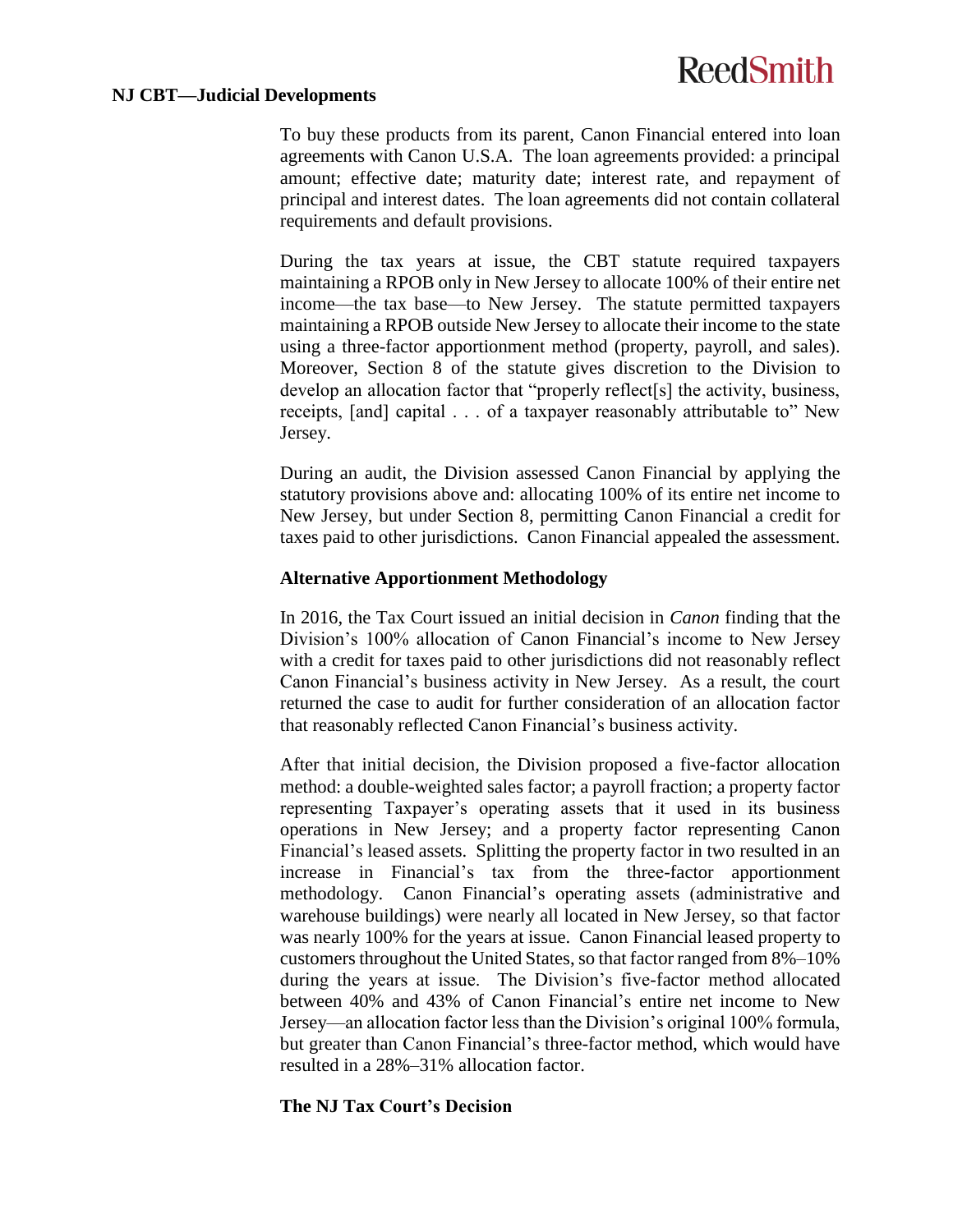#### **NJ CBT—Judicial Developments**

The court reasoned that "under the circumstances where a taxpayer's activities are substantially performed within the State and application of the five-factor formula produces tolerant variances over the three-factor formula . . . the Director's exercise of discretion in applying the proposed five-factor formula can be considered fair and proper and does not unreasonably attribute plaintiff's income to the state." (Here, 90% of taxpayer's payroll was in New Jersey. And the five-factor formula produced an increase of the allocation factor by 9%–14% over the years at issue, which the court found "not so distortive as to result in substantial inequity" because 90% of the taxpayer's payroll was in New Jersey.)

However, because the Division applied the five-factor methodology to the taxpayer without going through the rulemaking process, the court struck down the Division's use of the five-factor methodology. As a result, the Canon Financial was entitled to allocate its income using the standard threefactor formula.

9. Tax Court Upholds Division's Use of 25:50:25 Rule to Source Receipts from Messaging Services: *Xpedite Systems, Inc. v. Director*, Docket No. 018847–2010 (N.J. Tax Sept. 5, 2018) involved how receipts from information services are sourced for CBT purposes. Rather than apply the market-sourcing method advocated by the taxpayer or the place-ofperformance method advocated by the Division, the court ruled that the receipts could be sourced using a hybrid approach that combines both methods. The court's decision reflects the flexibility of New Jersey's sales-fraction sourcing rules and may provide potential opportunities or exposures for service providers depending on where their employees, equipment, and customers are located.

### **Background and summary of decision**

Xpedite's business involves mass-marketing services. A customer provides Xpedite with an advertising message, which Xpedite then forwards to a list of targeted fax numbers provided by the customer. Although Xpedite's customers were located both within and without New Jersey, Xpedite was based in the state. New Jersey was where Xpedite performed its services and where the tangible and intangible property used to perform its services was primarily located.

During the period at issue, the New Jersey statute provided that services receipts are sourced to New Jersey if the underlying service is "performed within the State." Despite this clear place-of-performance rule, the Division's regulations provide alternative sourcing methods that account for the taxpayer's market.

These alternative methods include the following: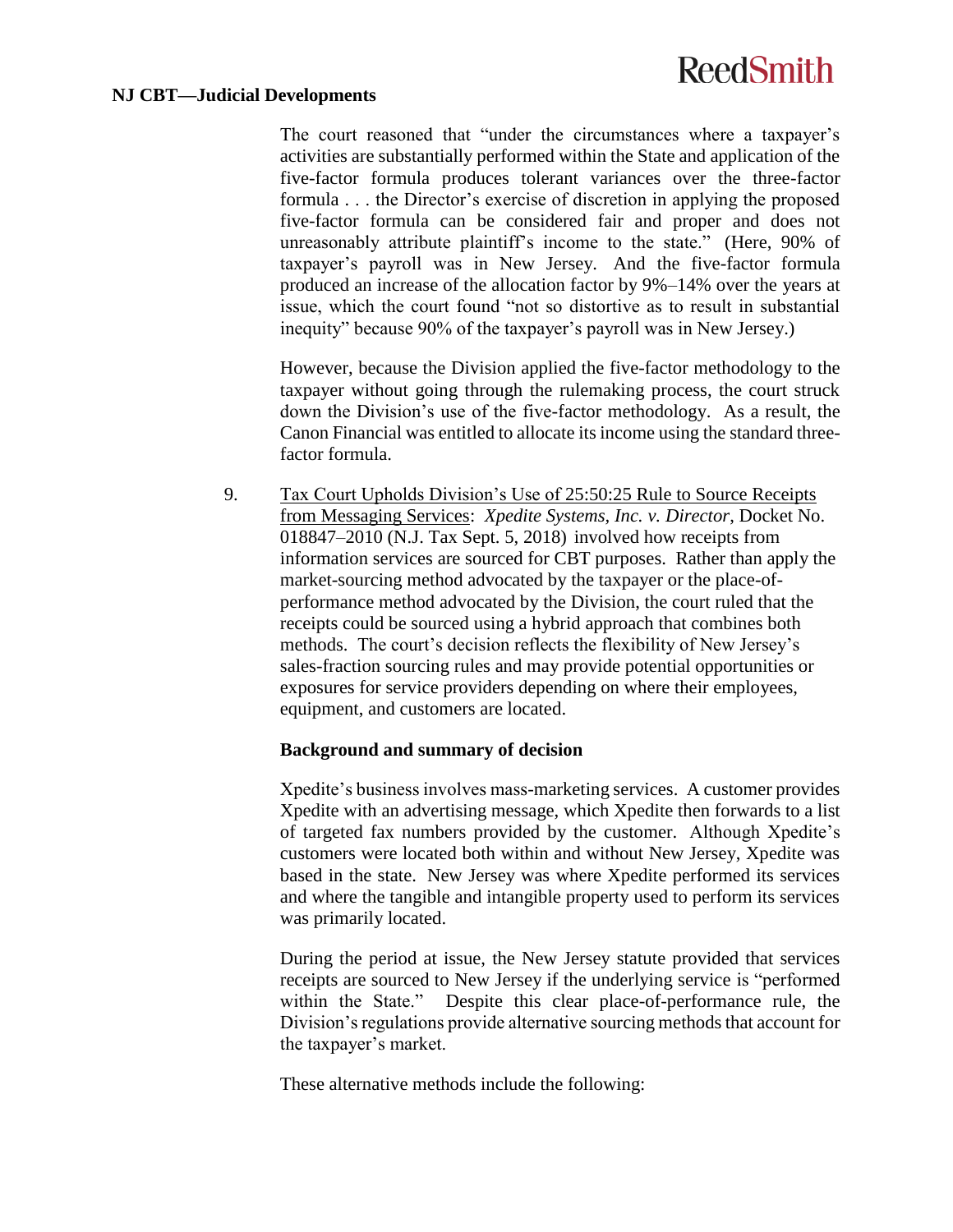### **NJ CBT—Judicial Developments**

- *Pure market sourcing*. The regulation provides that receipts from long distance telecommunications services are sourced based on where the calls originate.
- *Hybrid method*. Receipts from certain services, including Internet access and ATM processing, are sourced using the so-called "25:50:25 rule." Under this approach, 25% of the receipts are sourced to where the transaction originates; 50% of the receipts are sourced to where the service is performed; and 25% of receipts are sourced to where the transaction terminates.

Xpedite took the position that it was engaged in a telecommunications business. In fact, for sales and use tax purposes, the Division treats Xpedite as a telecommunications provider and requires it to collect tax on its sales as such. Accordingly, Xpedite asserted that its receipts should be sourced for CBT purposes based on the special market-sourcing rule that applies to telecommunications providers. Under this market-sourcing approach, no more than 7% of its receipts were sourced to New Jersey. On audit, however, the Division re-sourced Xpedite's receipts using the 25:50:25 rule, which resulted in 76% of its receipts being included in the salesfraction numerator. After the taxpayer appealed, the Division argued that up to 100% of Xpedite's receipts should be sourced to New Jersey based on where Xpedite performed its services and maintained its equipment.

The Tax Court upheld the Division's assessment. The court reasoned that:

- The Division's assessments are presumptively correct, and that to overcome an assessment, a taxpayer must provide clear, competent, and cogent evidence. To prevail, the taxpayer must show that the Division relied on an "aberrant methodology."
- Xpedite failed to meet this standard; rather, it merely pointed to an alternative sourcing method set forth in the regulation. The court further noted that Xpedite's proposed method applied only to long distance telephone providers. Because Xpedite's business was providing "mass messaging services via fax, e-mail and voice," the court concluded that the taxpayer's proposed alternative didn't apply.

<span id="page-10-0"></span>The Appellate Division affirmed the Tax Court's decision. The Supreme Court of New Jersey denied review.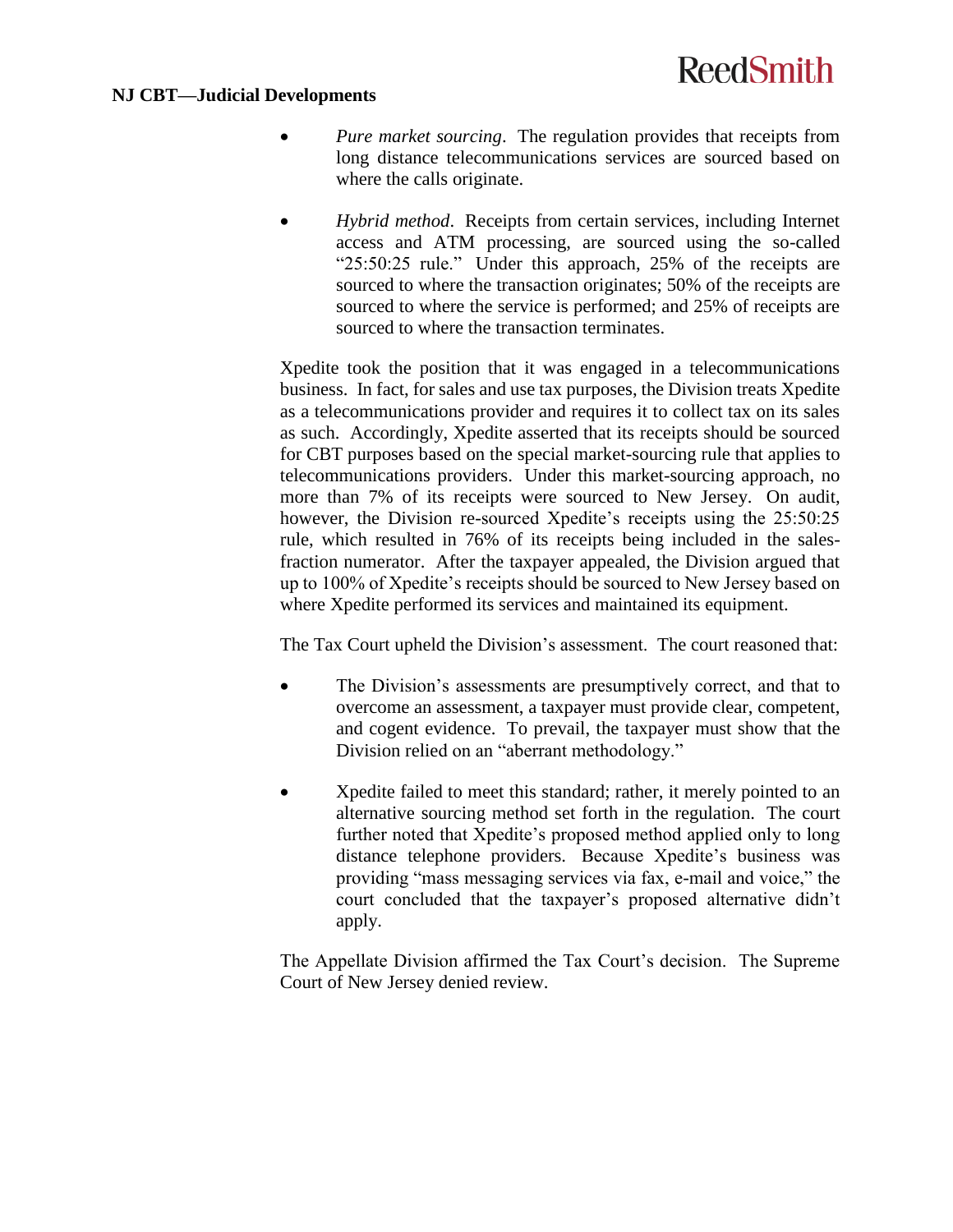#### **NJ CBT—Judicial Developments**

10. Tax Court Clarifies Scope of Income Tax Addback: In *Rockland Electric v. Director, Division of Taxation* (N.J. Tax April 30, 2018), the Tax Court ruled that taxpayers must add back the New Jersey Transitional Energy Facility Assessment ("TEFA") when computing taxable income for CBT purposes.

### **Background**

The starting point for computing the CBT is a taxpayer's federal taxable income before the subtraction of any net operating loss deduction and special deductions. Under N.J.S.A. 54:10A–4(K)(2)(C), however, state taxes "on or measured by profits or income, or business presence or business activity" must be added back. The issue in *Rockland Electric* was whether the TEFA was a tax subject to addback. The TEFA was a temporary surcharge imposed by New Jersey on utilities following energy deregulation. Prior to its phase out in 2013, the TEFA was designed to offset the revenue loss that resulted from New Jersey's elimination of gross receipts and franchise taxes on utilities. When the TEFA was enacted, the legislature added a separate statutory provision to the CBT that deemed the TEFA to be a "state tax" and that required the amount paid under TEFA to be added back to entire net income "pursuant to" N.J.S.A. 54:10A–  $4(K)(2)(C)$ .

Following the enactment of the TEFA, the Tax Court held that the only New Jersey tax required to be added back under N.J.S.A.  $54:10A-4(K)(2)(C)$ was the CBT itself. Accordingly, Rockland argued that the TEFA was distinct from the CBT and thus not subject to addback.

### **Decision and Takeaways**

The Tax Court disagreed with Rockland. Based on the plain language of the TEFA statute and the clear legislative intent, the court ruled that that the TEFA had to be added back to a taxpayer's entire net income. Because the TEFA expired in 2013, this is not a go-forward issue. Nonetheless, the court's analysis may be instructive for other appeals that involve issues of statutory construction.

 *Ambiguous statutes not construed in favor of taxpayers*. Despite prior case law, the Tax Court found that it did not have to construe any doubts in favor of the taxpayer with respect to questions of statutory interpretation. The decision illustrates that taxpayers should not expect much deference from the court—especially if there is any evidence of legislative intent.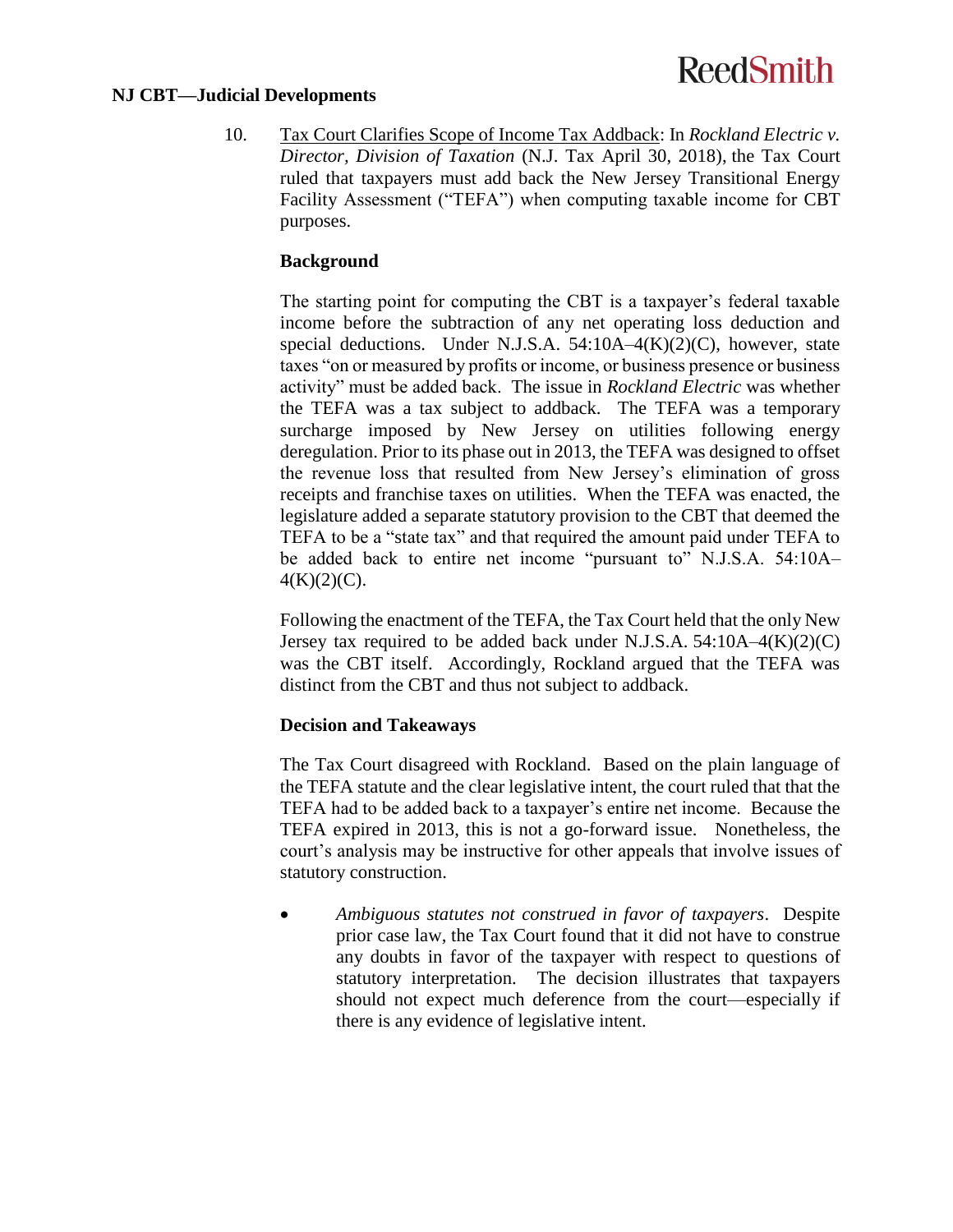#### **NJ CBT—Judicial Developments**

 *Statute trumps case law*. The court placed more weight on the plain language of the statute rather than subsequent case law. After the TEFA was enacted, the Tax Court clarified that only income-based taxes had to be added back under the general CBT addback provisions. In effect, the court ignored this case law limiting the scope of the statutory addback in order to effectuate what it considered to be the legislature's intent.

The New Jersey Superior Court, Appellate Division, upheld the Tax Court's decision.

<span id="page-12-0"></span>11. Foreign-Source Income Not Taxable: The Tax Court ruled that a foreign corporation was not subject to CBT on its income from sources outside the United States. *See Infosys Limited of India, Inc. v. Director, Division of Taxation*, Decision on Motion for Reconsideration, Docket No. 012060– 2016 (N.J. Tax Mar. 19, 2018).

### **Background and Decision**

Infosys is a multinational corporation headquartered and incorporated in India. It performed IT services in New Jersey and reported its CBT by including its worldwide income in the tax base. Infosys subsequently amended its CBT-100 returns to exclude its foreign-source income. (That income was not subject to federal income tax under IRC § 881 or the U.S.- India tax treaty.)

The starting point for computing a taxpayer's CBT is federal taxable income before the net operating loss deduction and special deductions. Last November, the Tax Court ruled that Infosys didn't have to include foreignsource income in its CBT base. The court reasoned that the starting point for computing CBT is the taxpayer's taxable income as reported on line 28 of its federal income tax return (or line 29 for a foreign corporation that files its federal income tax return on Form 1120-F) and that nothing in the statute requires the addition of foreign-source income in computing the CBT base. *See* Decision on Motion for Summary Judgment, Docket No. 012060–2016 (N.J. Tax Nov. 28, 2017). As a result, the court ordered the New Jersey Division to issue Infosys a refund.

The Division filed a motion for reconsideration. The court—once again denied the Division's motion, ruling that the CBT statute didn't require the add-back of foreign-source income that is excluded from federal taxable income under the terms of a treaty.

On July 1, 2018, the legislature amended a statutory adjustment to entire net income—previously requiring taxpayers to addback amounts of any "specific exemption" under any law of the United States imposing any tax on or measured by income of corporations.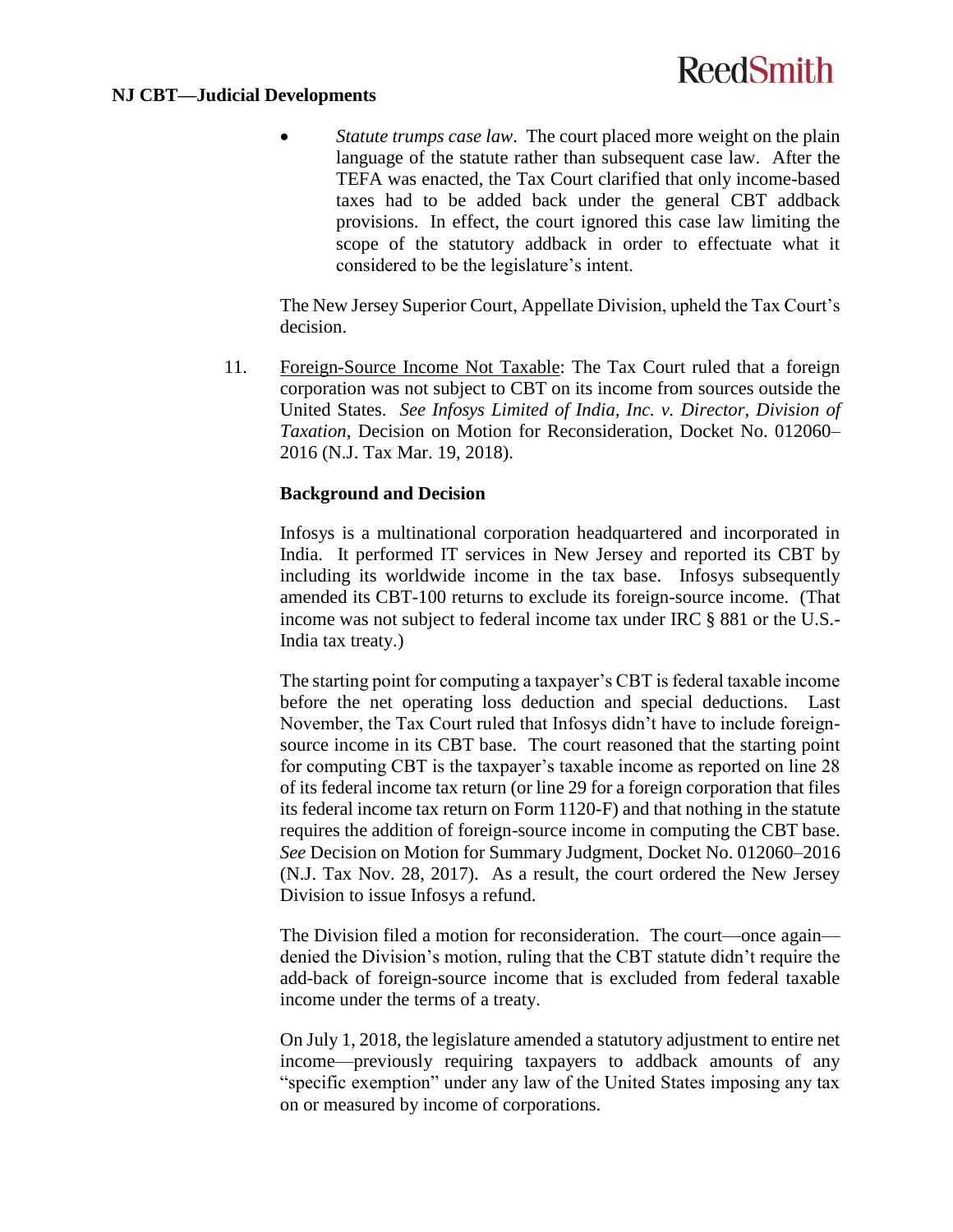#### **NJ CBT—Judicial Developments**

The legislature deleted the word "specific." The Division may take the position that this statutory change supersedes the decision in *Infosys*. That is, prior to the statutory change, a "specific exemption" referred to an exact dollar amount exempt under law. (Thus, the reason the Division's argument that foreign source income was a "specific exemption" failed is because under the Internal Revenue Code, foreign source income does not refer to a "specific" dollar amount.) Whereas now, the amended statute requires taxpayers to addback any "exemption" of federally excluded income (which would appear to include the IRC's treatment of foreign-source income).

This case settled for nearly full relief.

12. Partnerships not Taxable Entities in New Jersey: The Tax Court issued yet another decision involving the taxation of partnerships and their nonresident limited partners in *National Auto Dealers Exchange, L.P. v. Director, Division of Taxation*. Docket No. 000028–2014 (N.J. Tax Feb. 27, 2018). The court found that a partnership is not a taxable entity for purposes of New Jersey's CBT.

The court's decision is consistent with the result in a prior Tax Court decision, *BIS L.P., Inc. v. Director, Division of Taxation* (see [I.B.25](#page-25-0) for more detail on the *BIS* case). But the court's reasoning in *National Auto Dealers* goes far beyond its prior guidance and creates further uncertainty concerning the application of statutory amendments made in 2014.

## **Background**

National Auto Dealers Exchange, L.P. ("NADE") was a Delaware limited partnership that did business in New Jersey. Its limited partner, Manheim NJ Investments, Inc. ("Manheim"), provided NADE with the Division's Form NJ–1065E, consenting to nexus with New Jersey. Consistent with that form, Manheim filed CBT returns and paid tax on its distributive share of NADE's income. Manheim subsequently filed a refund claim in light of the appellate court's decision in *BIS*, which held that a corporate limited partner was not subject to CBT if its only connection to the state was through a non-unitary limited partnership.

After Manheim asserted that it lacked nexus with New Jersey, the Division issued an assessment to NADE. NADE protested the assessment, arguing that its CBT obligations were extinguished when it filed a copy of Form NJ–1065E with its original return. According to NADE, it was improper to assess tax on the partnership just because the partner files a refund claim.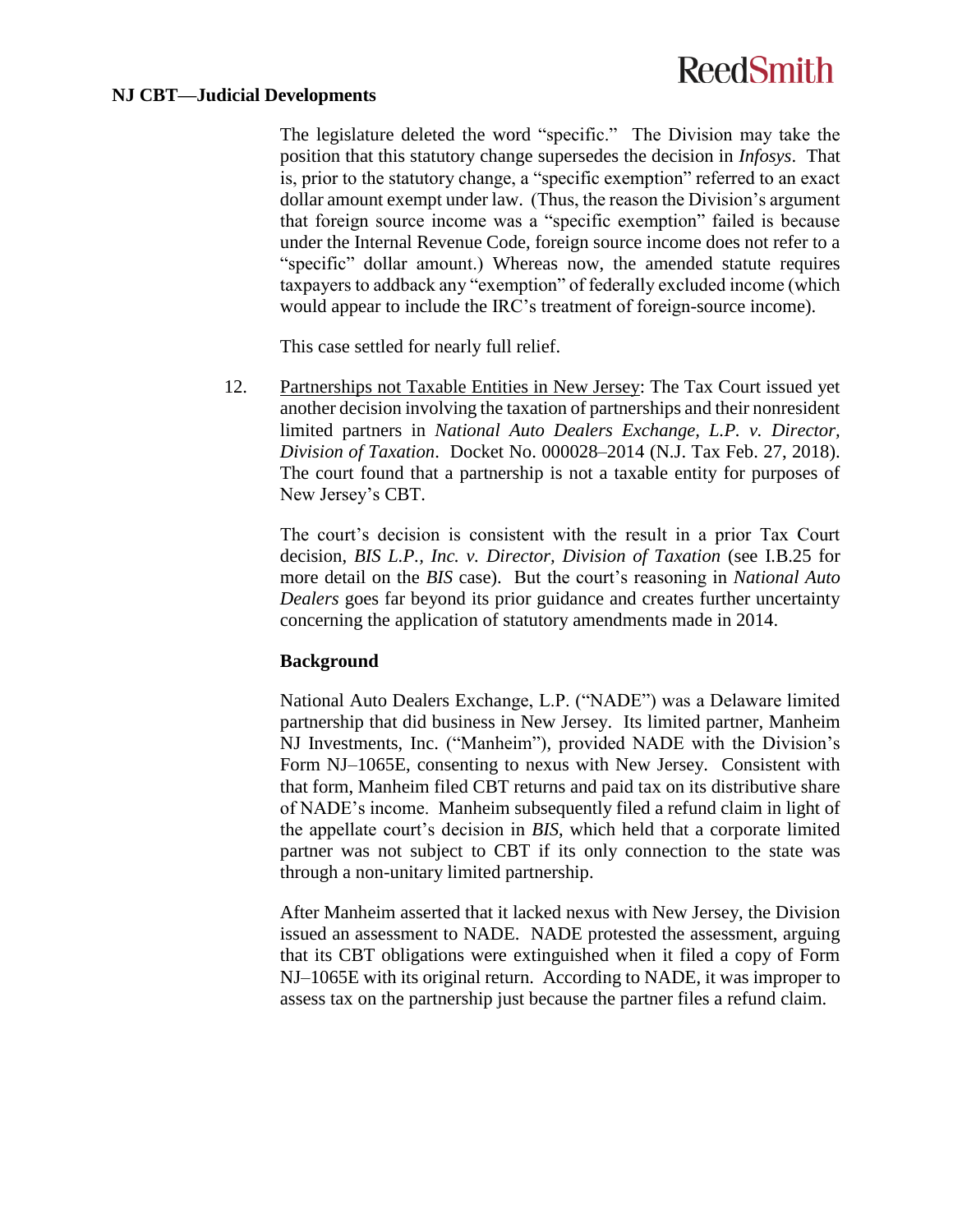### **Court's Decision**

The court agreed with NADE and rejected the Division's assertion that partnerships are taxable entities under the CBT statute. Reading the statute as a whole, the court reasoned that partnerships are not defined as taxable entities even if they are required to withhold tax payments on behalf of nonresident partners in certain circumstances. N.J.S.A. 54:10A–2. As a result, the court granted NADE's motion for summary judgment and removed the Division's assessment.

The Tax Court denied the Division's motion for reconsideration on June 13, 2018. The Division did not appeal the Tax Court's decision.

13. Reed Smith Wins Toyota Credit Case at Appellate Division: On October 23, 2017, in a corporation business tax case handled by Reed Smith, the Appellate Division affirmed a 2014 Tax Court decision finding that Toyota Motor Credit Corporation ("Toyota Credit") was entitled to recompute its tax by reducing gains on the sale of depreciated property.

The Appellate Division unanimously affirmed the Tax Court's ruling that Toyota Credit was entitled to increase its tax basis in leased vehicles to the extent that prior-year depreciation deductions had not produced any tax benefit. In the years leading up to the tax years at issue, Toyota Credit had taken depreciation deductions on the leased vehicles. Those depreciation deductions had not reduced Toyota's actual New Jersey tax liability because it had been in a loss situation.

In 2003 and 2004, Toyota Credit sold the leased vehicles. Because Toyota Credit's tax basis in the vehicles had been reduced by depreciation deductions, it was less than the sale proceeds. So, when Toyota Credit sold the vehicles, the depreciation recapture resulted in a significant gain for federal income tax purposes.

In support of Toyota Credit's position, Reed Smith lawyers cited the CBT definition of entire net income, which imposes tax only on transactions that result in actual "gain," "profit," and "net income." Reed Smith lawyers relied upon New Jersey precedent prohibiting the assessment of New Jersey net income tax on "phantom income." The Division argued unsuccessfully that the precedent was inapplicable since it involved only individual taxpayers. The Appellate Division agreed with the Tax Court that the prohibition of tax on "phantom income" applied equally to the net income tax imposed on corporate taxpayers. This enabled Toyota Credit to increase its tax basis in the vehicles by the amount of the depreciation deductions that generated useless net operating losses, which reduced Toyota Credit's gains for New Jersey purposes.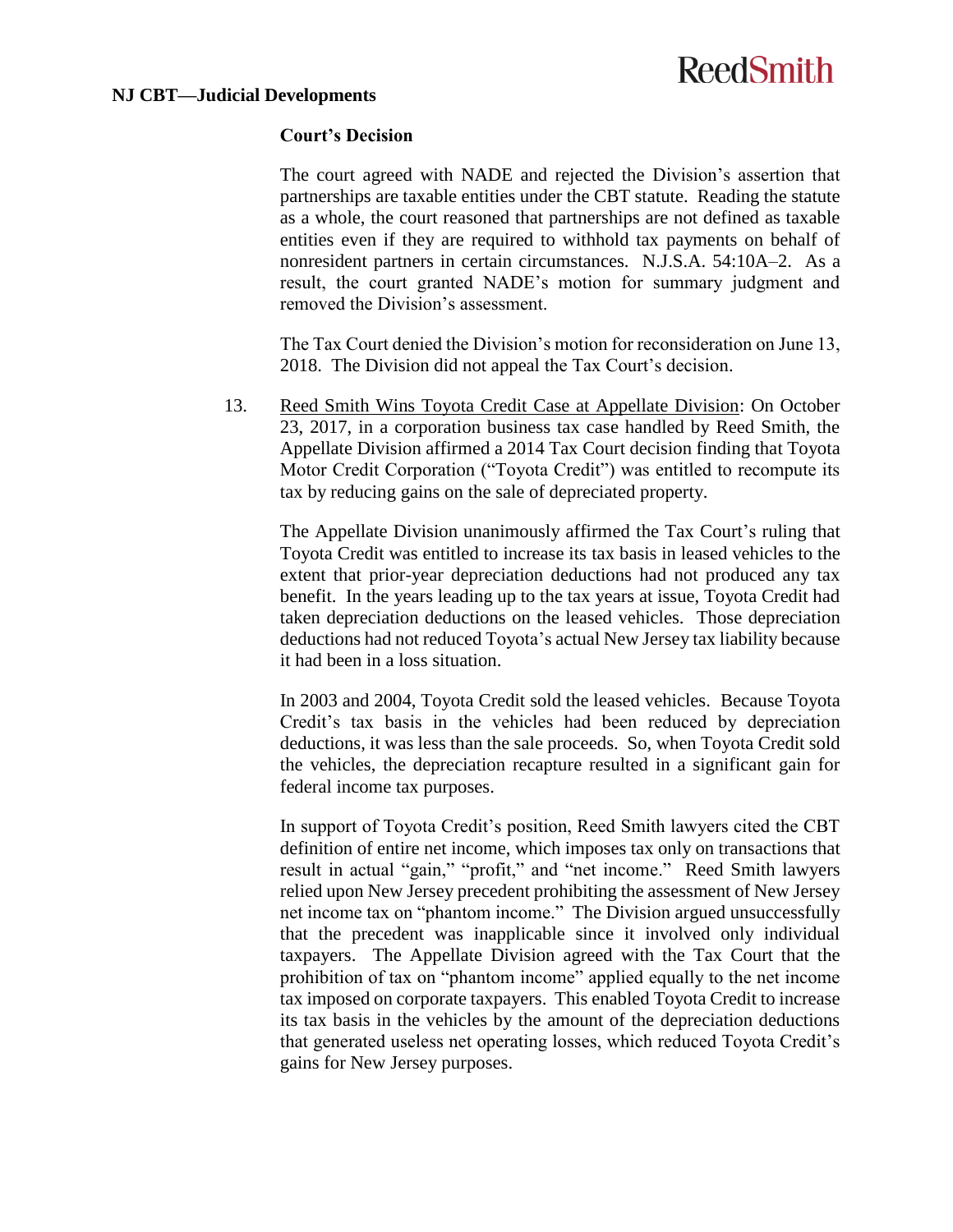#### <span id="page-15-0"></span>**NJ CBT—Judicial Developments**

The Division did not appeal the Appellate Division's decision in *Toyota Motor Credit Corporation*.

14. Limited Partner has Nexus with New Jersey: The Tax Court ruled in *Preserve II, Inc. v. Director, Division of Taxation* that a limited partner's interest in a partnership doing business in New Jersey created nexus for CBT purposes. Docket No. 010921–2013 (N.J. Tax Oct. 4, 2017). The decision creates uncertainty for taxpayers who had been relying on *BIS LP, Inc. v. Director, Division of Taxation*, a 2011 decision issued by New Jersey's appellate court. Both cases raised similar issues and had similar facts, yet the Tax Court ruled against the limited partner in *Preserve II*. *See* [I.B.25](#page-25-0) below for a full discussion of the *BIS* case.

### **Background**

The case involved an out-of-state limited partner (Preserve) with a 99% interest in two partnerships that conducted homebuilding activities in New Jersey. The partnership agreements gave general partners (but not Preserve) "full, exclusive and absolute" authority to manage and control the partnerships. But Preserve and the general partners shared corporate officers, accounting and tax services, banking facilities, and other functions. The limited partner, general partners, and the underlying partnerships were indirectly owned by the same corporate parent.

Preserve argued that it lacked income tax nexus with New Jersey because it was merely a passive investor in the partnerships. The Division countered that Preserve and the partnerships were unitary because of the close relationship and shared functions between Preserve and the general partners.

### **Prior Nexus Guidance for Limited Partners**

The Division's regulation provides that a limited partner has nexus with New Jersey if the limited partner: is also a general partner; takes an active part in the control of the partnership; has property in New Jersey; has payroll in New Jersey; or is integrally related with the business of the partnership. *See* N.J.A.C. 18:7–7.6(c). The New Jersey courts analyzed this regulation in *BIS LP, Inc.* 25 N.J. Tax 88 (N.J. Tax 2009), *affirmed* 26 N.J. Tax 489 (N.J. Super. Ct. App. Div. 2011). Like *Preserve II*, the *BIS LP* case involved a corporate limited partner whose only connection to New Jersey was a 99% interest in a partnership doing business in the state. But the Division had stipulated that the limited partner in *BIS LP* didn't have the right to participate in the management of the partnership, and that the limited partner and partnership were not in the same line of business. Accordingly, *BIS LP* held that the corporate partner was merely a passive investor and lacked nexus with New Jersey.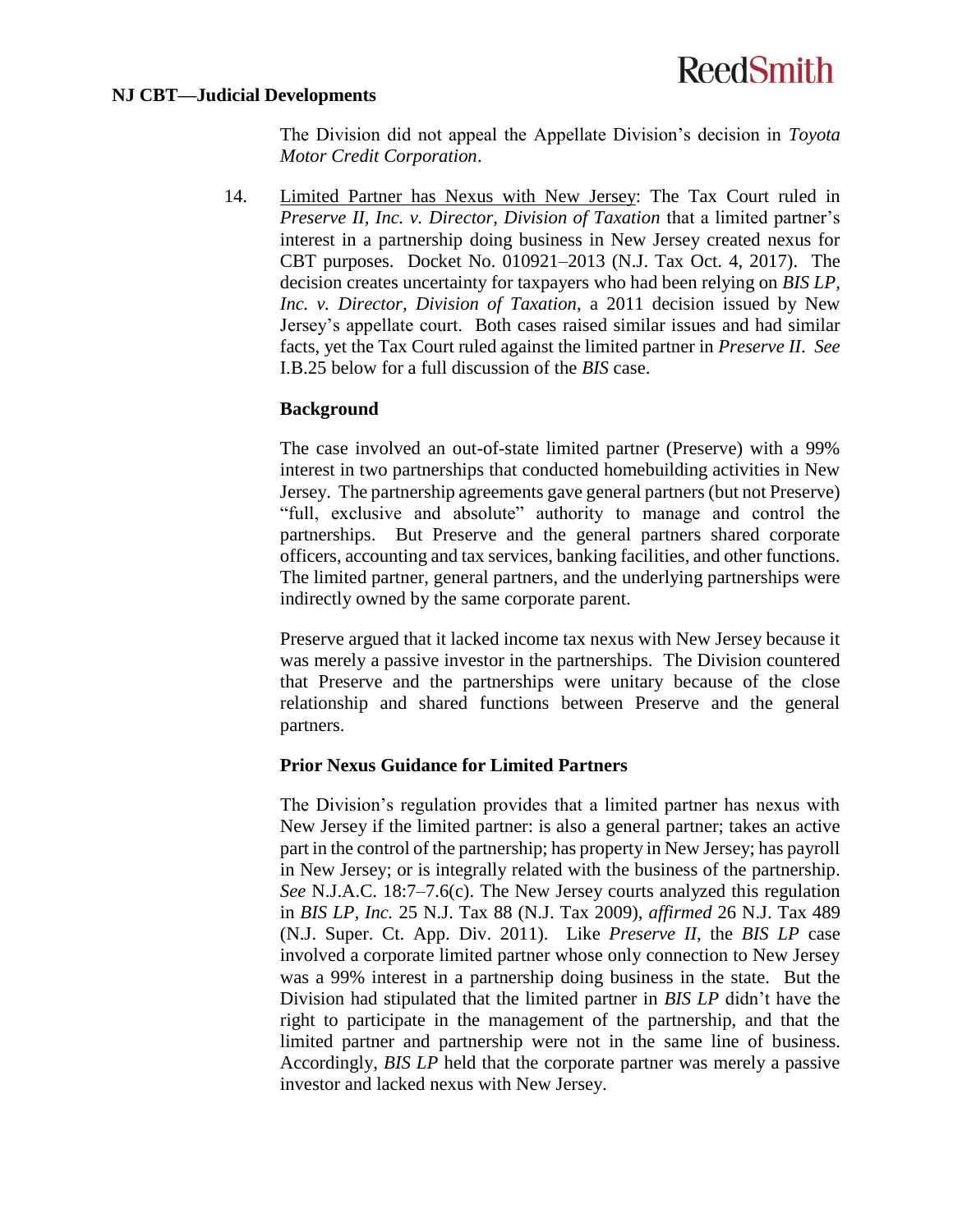#### **NJ CBT—Judicial Developments**

In a subsequent case, *Village Super Market*, the Division adopted a different litigation strategy. *See* 27 N.J. Tax 394 (N.J. Tax 2013), *affirmed* 2015 WL 998622 (N.J. Super. Ct. App. Div. March 9, 2015). Rather than stipulate to the facts like it did in *BIS L.P.*, the Division forced the taxpayer to participate in a multi-day trial. After a lengthy examination of the facts, the court determined that the corporate lines between the limited partner and partnership were so blurred that the limited partner had physical presence in New Jersey. After its success in *Village Super Market*, the Division followed a similar strategy in *Preserve II*.

### **Tax Court's Decision in** *Preserve II*

In *Preserve II*, the Tax Court distinguished prior New Jersey precedent concerning out-of-state limited partners. In an opinion that included a lengthy discussion of the facts, Judge Sundar noted that the limited partner and the general partners had overlapping officers and key management personnel. She further noted that the limited partner had made a capital contribution of only \$9,900, and found no credible evidence that the officers acted for the partner in a completely passive role of watching that contribution grow. The court also noted that some of the individual officers weren't aware of the limited partner's separate existence.

In the absence of any evidence of finite lines between the limited partner and the partnerships' home-building operations, the court concluded that Preserve was not a passive investor and thus had nexus with New Jersey.

The Appellate Division affirmed the Tax Court's decision in 2020 for substantially the same reasons as the Tax Court.

15. Tax Court Issues Decision on Jeopardy Assessments: The Tax Court issued a decision concerning jeopardy assessments in *Procacci Brothers Sales Corporation v. Director, Division of Taxation*. Docket No. 015626–2014 (N.J. Tax Aug. 30, 2017). The Division determined that a taxpayer—who had not filed CBT returns—was subject to CBT for 2001–2005. The Division then issued a jeopardy assessment, which the taxpayer paid immediately in order to obtain the release of its property. Thereafter, the taxpayer protested the jeopardy assessment.

The taxpayer made two arguments before the Tax Court: that it did not timely protest the jeopardy assessment; and, even if taxpayer's protest was timely, its payment of the tax from the jeopardy assessment barred it from filing the protest.

The court rejected both arguments. In doing so, the court first noted that the taxpayer's protest was clearly timely because protests of assessments follow the postmark rule in New Jersey, and the postmark on the envelope was "well within the prescribed 90-day" appeal period.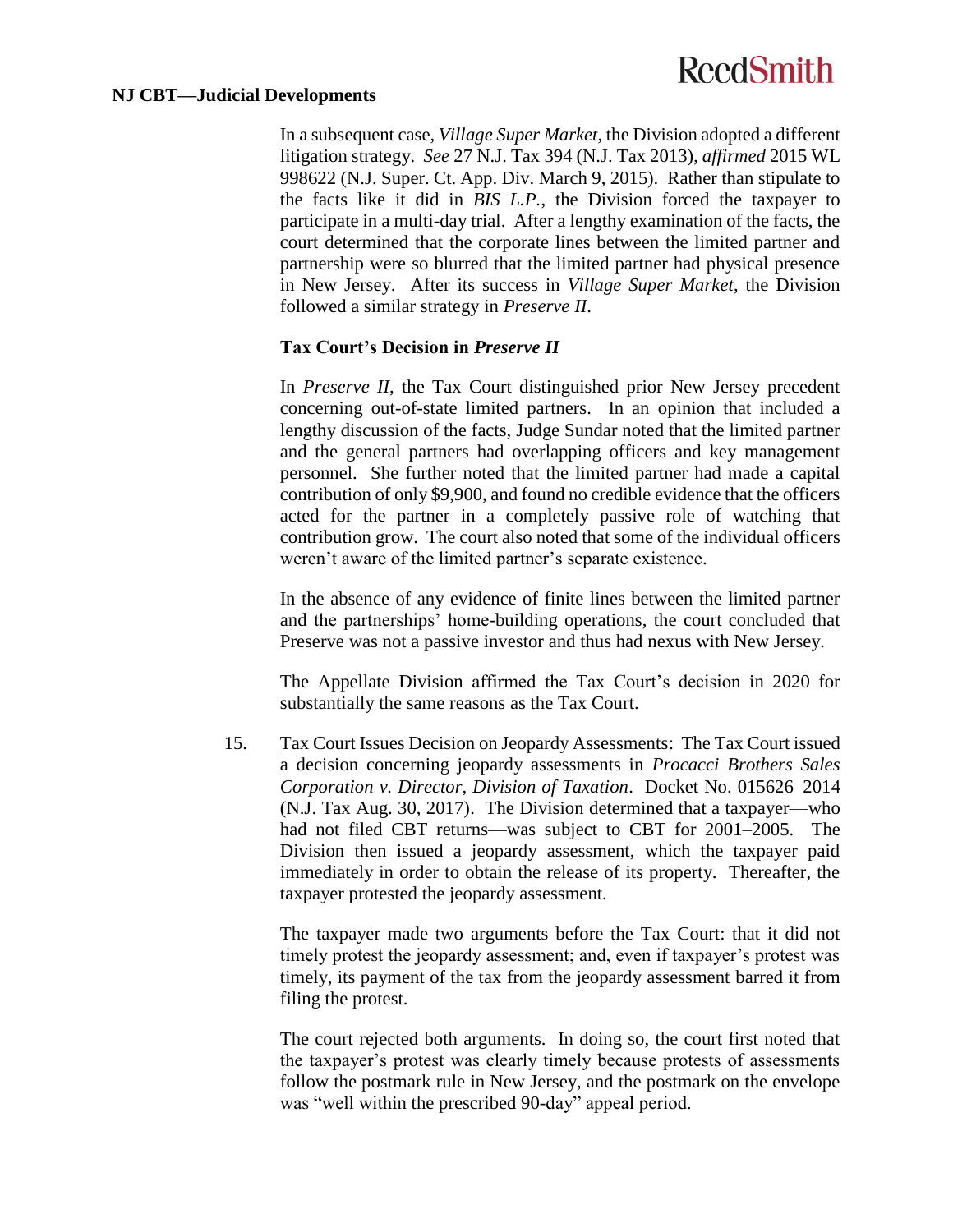#### **NJ CBT—Judicial Developments**

The court also found no support for the taxpayer's second argument—that payment of tax bars a protest.

Procedurally, the case is odd because taxpayers typically argue that their appeals are timely. Here, the taxpayer argued the opposite in an attempt to prevent the Division from assessing tax for the years covered by the jeopardy assessment.

In addition to an odd fact pattern, the decision does provide some important reminders for New Jersey taxpayers: protests follow the postmark rule in New Jersey; and if you have a jeopardy assessment, you must protest to preserve your appeal rights

16. Tax Court Issues Taxpayer Favorable Decision in Royalty Addback Case: New Jersey requires taxpayers to add back otherwise deductible intangible expenses and costs "directly or indirectly paid, accrued or incurred to" related members unless an exception applies. *See* N.J.S.A. 54:10A–4.3b. The court discussed one exception—the unreasonableness exception when permitting a taxpayer to deduct intangible expenses and costs it paid to its parent in *BMC Software, Inc. v. Director, Division of Taxation*. Docket No. 000403–2012 (N.J. Tax May 24, 2017).

### **Facts of Case**

The parent is in the business of developing software programs. The taxpayer—a wholly owned subsidiary of the parent—entered into an agreement with the parent to distribute the parent's software.

Under the agreement, the taxpayer had to pay to its parent a percentage of the revenue it earned from distributing the software as a royalty. The rate was determined by an arm's length royalty rate study.

On the parent's tax returns for the tax years at issue, it reported zero entire net income because its net operating losses and dividend deductions offset its otherwise positive taxable income.

By contrast, the taxpayer reported positive entire net income in each of the years at issue. The taxpayer deducted the majority of the royalty payments in each of the years at issue by claiming an exception to addback. Taxpayer claimed that its parent included the royalty amounts in its entire net income calculation, and as a result, adding back the royalty payments to the taxpayer's entire net income would be unreasonable.

The Division disallowed the taxpayer's deduction of the royalty expenses. The Division's principal reason for the disallowance was that Parent did not pay tax on the royalty income.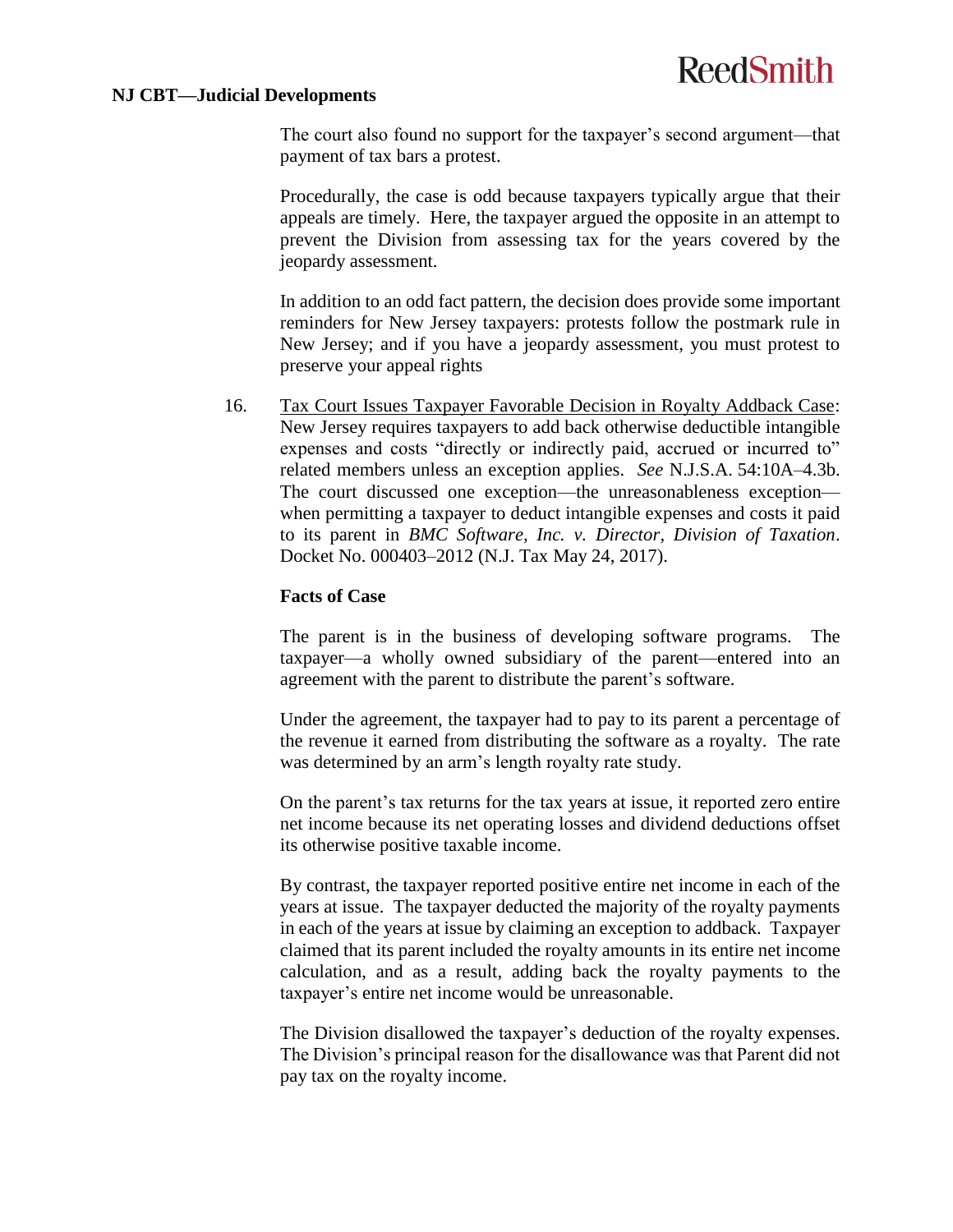**NJ CBT—Judicial Developments**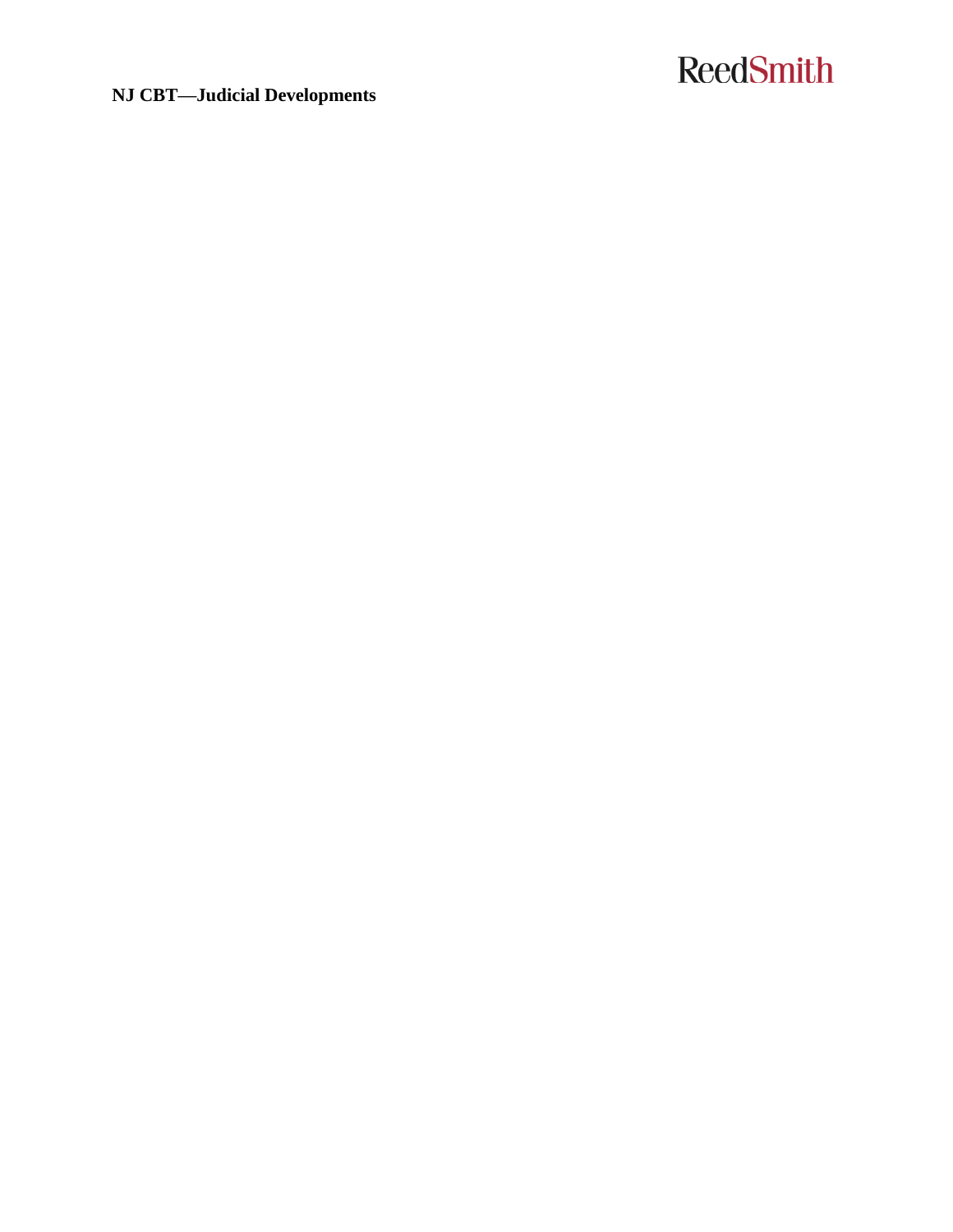### **The Tax Court's Decision: Taxpayer Entitled to Exception to Addback**

The court began its analysis by noting that the Legislature codified the addback provisions as "loophole closers"—a way for the Division to tax corporations with activity in the state that otherwise had avoided taxation. Yet, the court also stated that the legislature still allowed deductions for royalties paid to related members in non-tax avoidance situations.

And the court found this to be a non-tax avoidance situation. Specifically, the court found that it would be unreasonable to add back the royalties that the taxpayer paid to its parent because the taxpayer's agreement with its parent was nearly identical to agreements that its parent entered with third parties. Therefore, the agreement with its parent was arm's length. (The taxpayer made six other arguments as to why the addback of royalties would be unreasonable. The court rejected each of those arguments).

The decision is significant for several reasons. First, it provides taxpayers with guidance on royalty addback and how to meet the unreasonableness exception to addback. Here, the taxpayer was able to meet the unreasonableness exception by showing that the royalty rate it paid was similar to the rate that its parent entered with other third parties. Second, after the decision, if a taxpayer has a transfer pricing study—prepared in a similar fashion to the taxpayer's study here—the onus is on the Division to rebut that study. Finally, the court rejected the Division's argument that taxpayers can only qualify for an addback exception if tax is paid on the income stream. In doing so, the court largely relied on prior court precedent involving interest addback (for that prior precedent, *see* [I.B.24](#page-24-0) below).

(Under the Division's theory, taxpayers wouldn't be entitled to an exception to addback if, like here, "tax" isn't paid on the income stream because income is offset by losses).

17. Tax Court Issues Nonbusiness Income Decision: In *Xylem Dewatering Solutions, Inc. v. Director, Division of Taxation*, the issue was whether the gain from a deemed asset sale under IRC § 338(h)(10) recognized by a New Jersey-based S corporation was nonoperational (i.e., nonbusiness) income and thus 100% allocable to New Jersey, rather than subject to apportionment. Applying precedent developed under New Jersey's CBT, the Tax Court ruled that the deemed asset sale and liquidation resulted in nonbusiness income, and that New Jersey had the right to tax 100% of the gain. Docket No. 011704–2015 (N.J. Tax .April 7, 2017).

The decision is a warning for New Jersey-based taxpayers: the court concluded that the Division (not just taxpayers) can take advantage of nonbusiness income principles.

But the decision is also relevant for out-of-state taxpayers.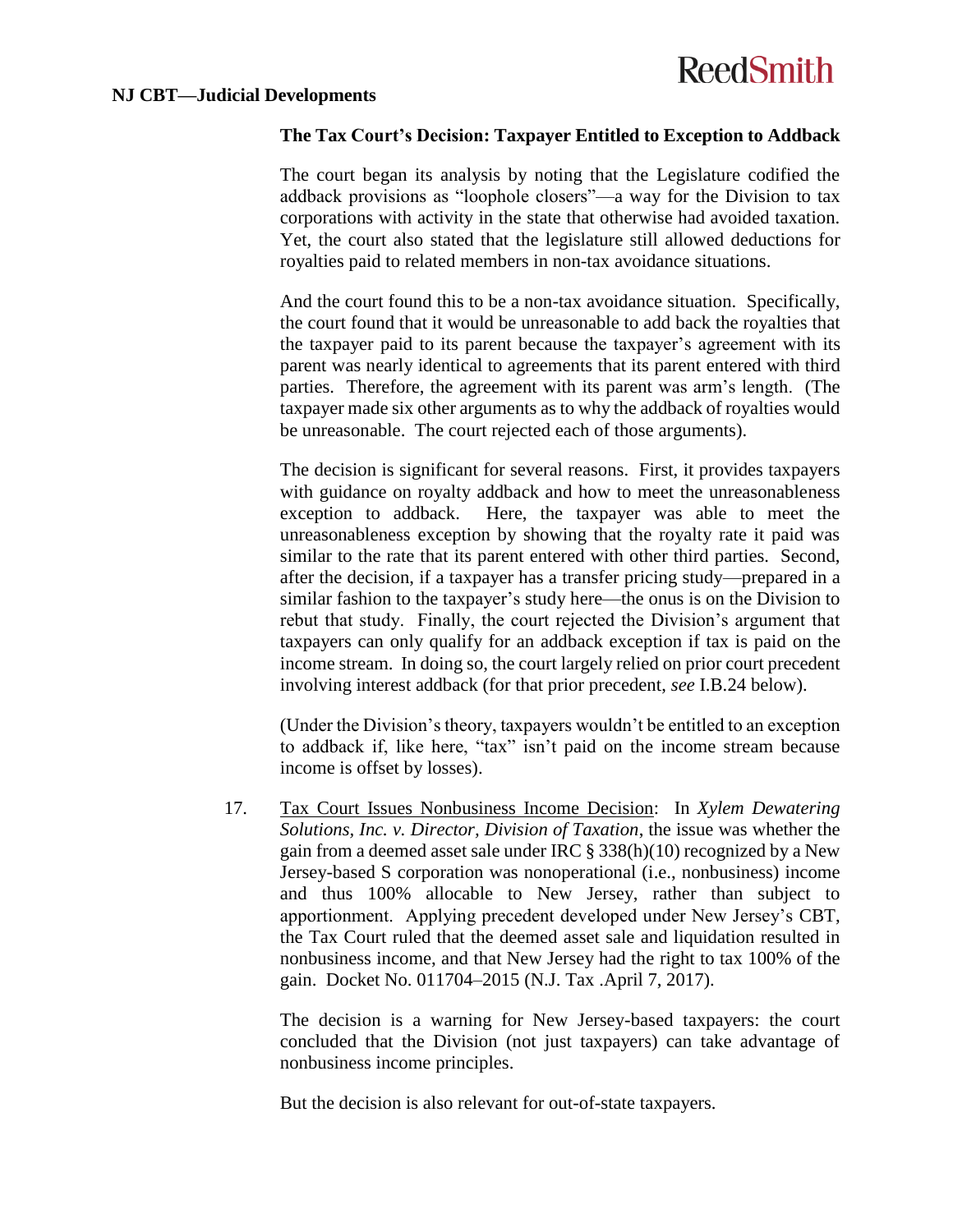#### **NJ CBT—Judicial Developments**

In ruling in favor of the Division, the court stated that there "is no constitutional requirement" that income from an asset sale and complete liquidation be apportioned. According to the court, such income can be allocated 100% to the domiciliary state. Presumably, the court must have thought that the gain was not merely nonbusiness income, but also nonunitary with the taxpayer's regular trade or business. This follows from U.S. Supreme Court case law and the U.S. Constitution, which "precludes one state from characterizing as 'nonbusiness' income, and taxing on an unapportioned basis, income that is taxable in other states on an apportioned basis." Based on this principle, New Jersey would have been able to tax 100% of the taxpayer's gain in Xylem only if such gain were nonunitary with the S corporation's regular trade or business and, thus, nontaxable by any other state.

The *Xylem* decision provides a potential opportunity for out-of-state taxpayers who dispose of their assets pursuant to a complete liquidation. New Jersey narrowed its nonbusiness income definition in 2014: gain from the sale of property is now subject to apportionment as long as "the acquisition, management, or disposition" of the property constitutes an integral part of the taxpayer's regular trade or business. Beginning in 2014, therefore, it has been difficult for a taxpayer to claim nonbusiness income treatment on the sale of assets that were previously used in the taxpayer's business operations. But under *Xylem*, a taxpayer doesn't need to rely on the statutory definition of nonbusiness income to exclude liquidation gains from its apportionable tax base. In effect, the court has established a brightline test that the gain from an actual or deemed sale of assets, followed by a complete liquidation, is nonunitary and, thus, not subject to apportionment—regardless of whether the gain constitutes nonbusiness income under the statute.

Accordingly, out-of-state taxpayers can take the position that any gains related to a complete liquidation must be excluded from their New Jersey tax base.

The Appellate Division upheld the Tax Court's decision.

<span id="page-20-0"></span>18. 60% Exemption for Holding Companies and Limited Partners: In *Manheim NJ Investments, Incorporated v. Director*, Docket No. 015083–2014 (N.J. Tax Feb. 27, 2017), the taxpayer argued that it qualified as an "investment company" under N.J.S.A. 54:10A–4(f), which requires at least 90% of the taxpayer's business to relate to investment activities such as holdings, investing and reinvesting in stocks, bonds, notes, mortgages, debentures, patents, patent rights and other securities.

Investment companies are taxed only upon 40% of their entire net income. (The taxpayer's apportionment factor would have otherwise exceeded that percentage.) The taxpayer was a limited partner in a partnership doing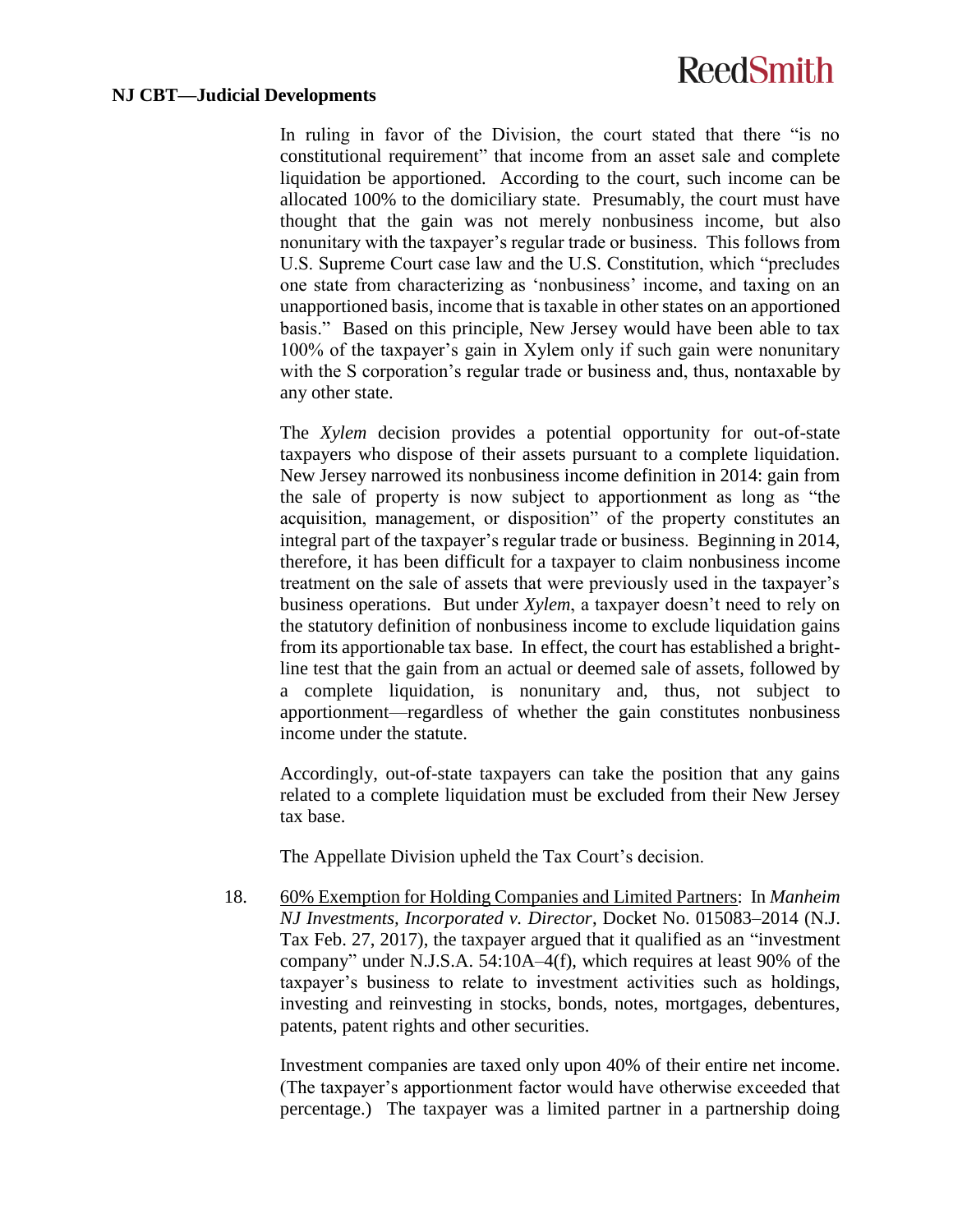#### **NJ CBT—Judicial Developments**

business in New Jersey and conducted no other activity. The Division's regulation, however, excluded from the definition of "qualifying investments activities" investments in non-publicly traded pass-through entities.

The court struck down the Division's regulation, holding that a passive investment in a partnership must be treated the same as stock for purposes of determining whether a holding company qualifies for exemption as an investment company.

The decision presents an opportunity for multistate taxpayers who invest in partnerships. New Jersey's investment company exemption is unconstitutional because it violates internal consistency. Multistate investment companies whose New Jersey apportionment factor is above 40%, therefore, are entitled to reduce their tax by 60%—just like a purely intrastate taxpayer.

This case has been settled.

19. File Federal Change with New Jersey? Apportionment Factor Must Also be Changed—Even if Statute of Limitations is Otherwise Closed: On February 22, 2017, the Tax Court issued its decision in *General Foods Credit Investors # 3 Corporation v. Director*, Docket No. 011330–2015. The primary issue involved whether certain sale-leaseback assets belonged in the taxpayer's property factor for CBT purposes. The court held that those assets should not be in the taxpayer's property factor because the taxpayer was deemed by the Internal Revenue Service not to be the owner of those assets.

In addition, the court held that a taxpayer's apportionment factor would be adjusted within four years of a federal change—even if the statute of limitations was otherwise closed. This conflicts with the Division's longstanding policy that a federal change reopens the statute only with respect to the taxpayer's entire net income. More recently, however, the Division has proposed amendments to its regulation that are consistent with the rule in *General Foods*. *See* 49 N.J.R. 52(b).

Accordingly, if your company reported a federal change to New Jersey and computed the resulting tax based on its apportionment factor as originally filed, you may have a refund opportunity based on making a corresponding adjustment to your apportionment factor. Of course, if the federal change increases your New Jersey apportionment, you may have an audit exposure.

On February 15, 2018, the Tax Court dismissed the *General Foods* case upon the taxpayer's request to withdraw its complaint.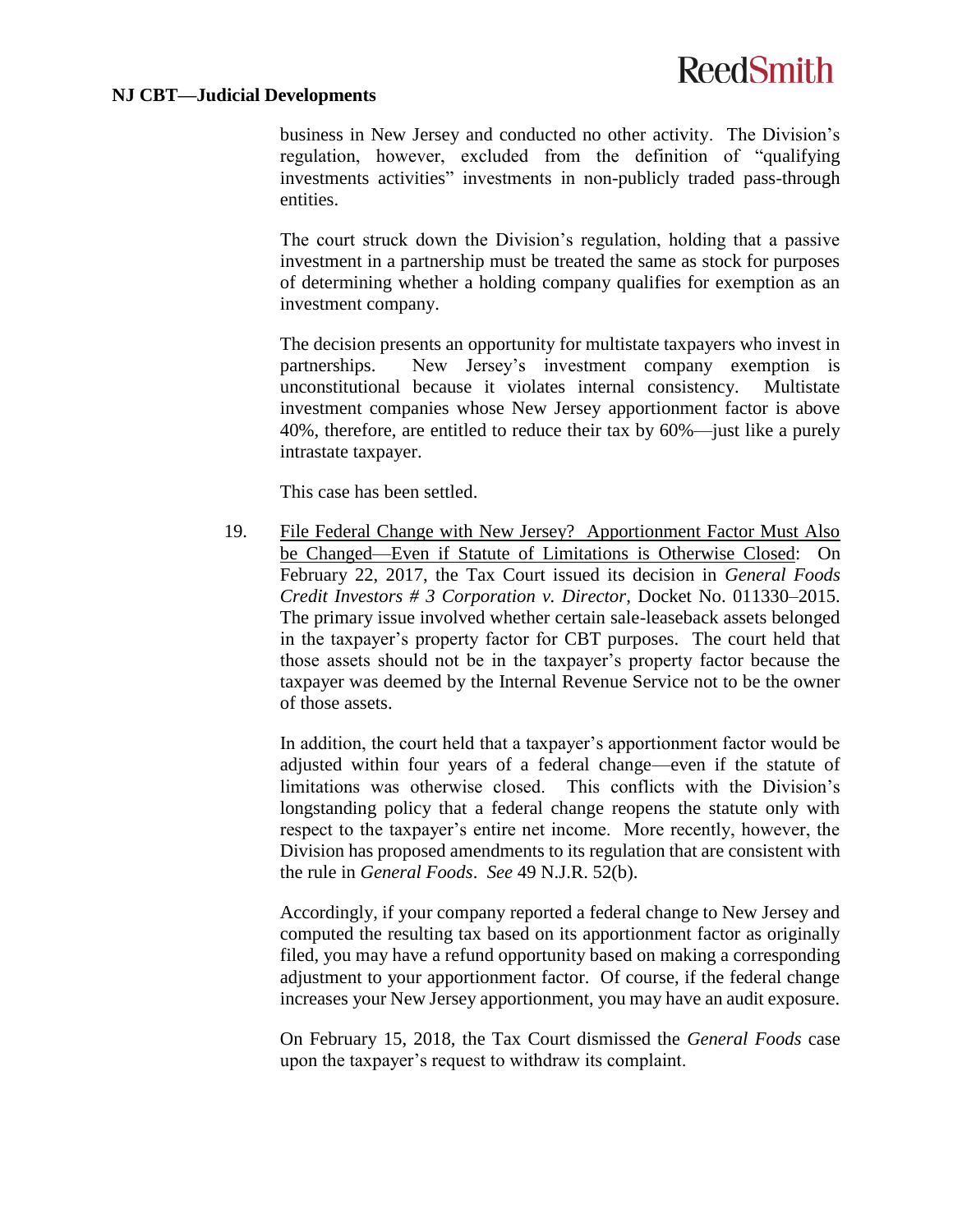#### **NJ CBT—Judicial Developments**

20. Throwout Doesn't Apply to P.L. 86-272 Receipts: In *Elan Pharmaceuticals, Inc. v. Director, Division of Taxation*, Docket No. 010589–2010 (N.J. Tax Feb. 6, 2017), the taxpayer contested that throwout did not apply to receipts from sales of tangible personal property shipped from locations outside New Jersey to states in which the taxpayer was immune from tax under P.L. 86–272. The court agreed, ruling that the Division had improperly excluded receipts sourced to states in which the taxpayer was P.L. 86–272 protected.

Under the court's reasoning, the only receipts subject to throwout are receipts shipped from New Jersey to states in which the taxpayer has no physical presence or is immune from income tax based on P.L. 86–272. (We think even that narrow application of throwout is overbroad; rather, based on the plain language of the statute, throwout is inapplicable to any sales of tangible personal property, as long as the taxpayer has some physical presence in both the origin state and the destination state, regardless of P.L. 86–272.)

Although the throwout rule expired for tax years after 2010, many taxpayers have pending corporation business tax audits or appeals that include tax years for which throwout remains applicable. If your company was P.L. 86-272 protected and excluded any receipts from its sales-fraction denominator based on throwout, it is entitled to a refund.

21. Interest and Fees from Credit Cards: In *Bank of America Consumer Card Holdings v. Director*, Docket No. 000387–2012 (N.J. Tax Oct. 7, 2016), the taxpayer issued consumer credit cards and received interest, interchange fees, and service fees in connection with that business. The issue was whether those types of receipts had to be sourced to New Jersey if received from New Jersey cardholders. (The taxpayers had already conceded nexus.)

With respect to interest, the Tax Court held that interest from New Jersey cardholders was earned within New Jersey and thus includable in the salesfraction numerator. The court further concluded that interchange fees were essentially the same as interest; therefore, these fees were also includable in the sales-fraction numerator to the extent received from New Jersey cardholders.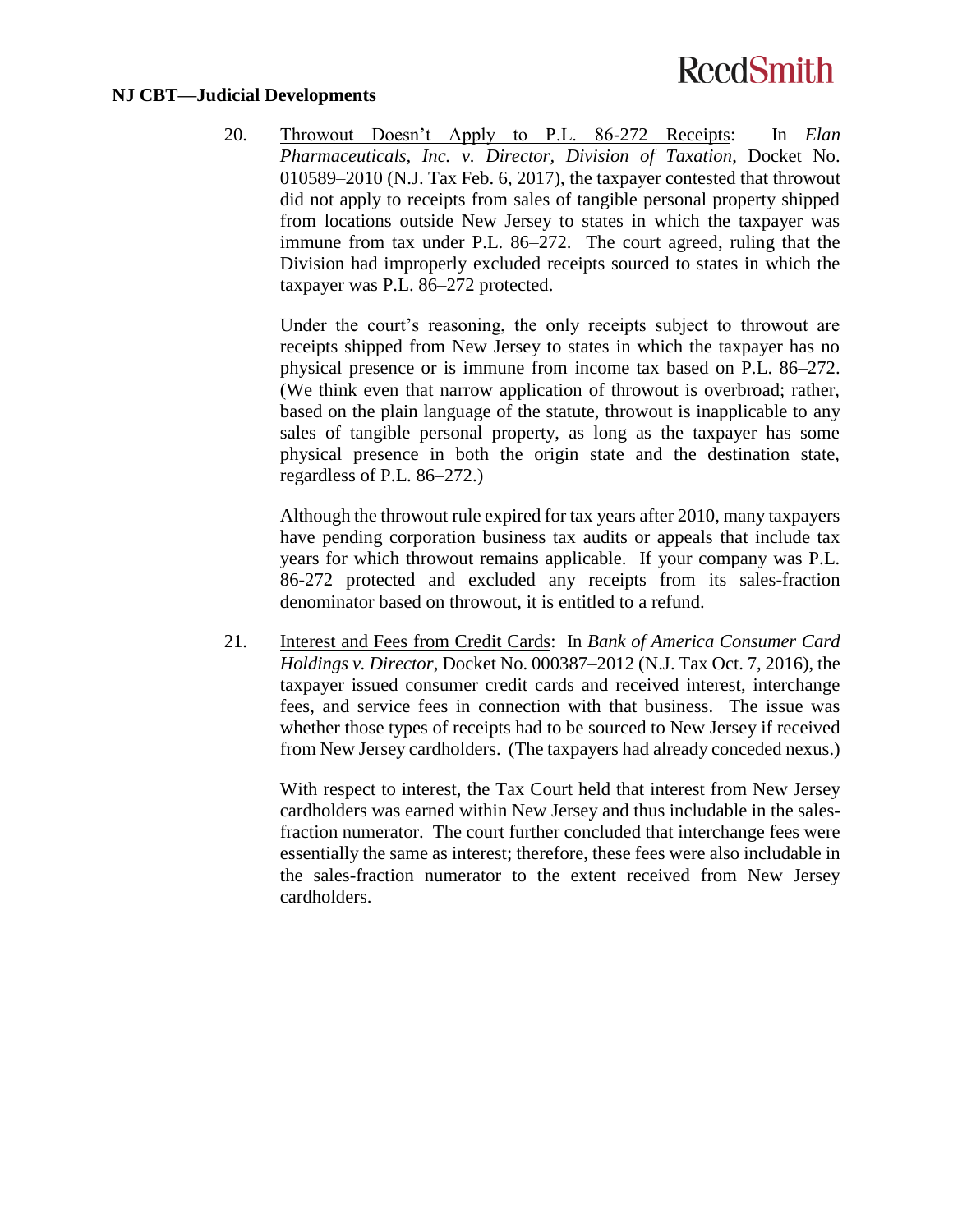#### **NJ CBT—Judicial Developments**

Interestingly, for service fees, the court ignored the plain language of the statute (which sources service receipts based on performance). The court instead applied the "catch-all rule" of N.J.S.A. 54:10A–6, which includes receipts in the numerator to the extent they are "earned within the State." Based on this rule, the court concluded that service fees from New Jersey cardholders were earned entirely in New Jersey. Yet despite this holding, the court included only 50% of those service fees in the numerator because of the Division's "25:50:25" regulation. The court declined to invalidate the regulation but noted that the Division could rescind the regulation going forward.

The taxpayer withdrew the case after appealing to the Appellate Division.

22. Proceeds from Sale of Mortgage Loans Constitute Business Income: In *Flagstar, FSB v. Director, Division of Taxation*, Docket No. 019335–2010 (N.J. Tax Mar. 22, 2016), the taxpayer was a mortgage bank that originated loans, and acquired loans involving New Jersey borrowers. Flagstar held the loans for only a short time, then typically sold them to governmentsponsored entities (e.g., Fannie Mae). Flagstar retained loan servicing rights and earned income from servicing the loans that it sold.

Although Flagstar was commercially domiciled in Michigan, Flagstar operated offices at several locations in New Jersey. Also, Flagstar had a few executives in New Jersey who developed relationships with correspondent lenders and mortgage brokers. Loans were serviced from Flagstar's Michigan headquarters.

The main issue in the case was whether the following receipts are sourced to New Jersey and, thus, includable in the sales-fraction numerator: (i) interest and origination fees on loans not originated by (but acquired by) Flagstar; (ii) proceeds on the sales of loans to government sponsored enterprises; and (iii) fees from loan servicing and proceeds from sales of loan servicing rights. The court concluded that the interest and origination fees on the loans and the proceeds on the sales of the loans were sourced to New Jersey because Flagstar's business activities in New Jersey included the origination and acquisition of mortgage loans to New Jersey borrowers. The court concluded that the loan servicing fees and proceeds were excluded from the numerator because the services were performed in Michigan.

The Tax Court's decision in *Flagstar* leaves taxpayers with guidance on sourcing and an opportunity to take positions on their returns. The decision does not apply to taxpayers with no New Jersey operations that earn interest income—even if the intangible receipts are from a New Jersey-based payor. The *Flagstar* case does not involve nexus either—Flagstar conceded nexus, presumably because of its in-state physical presence.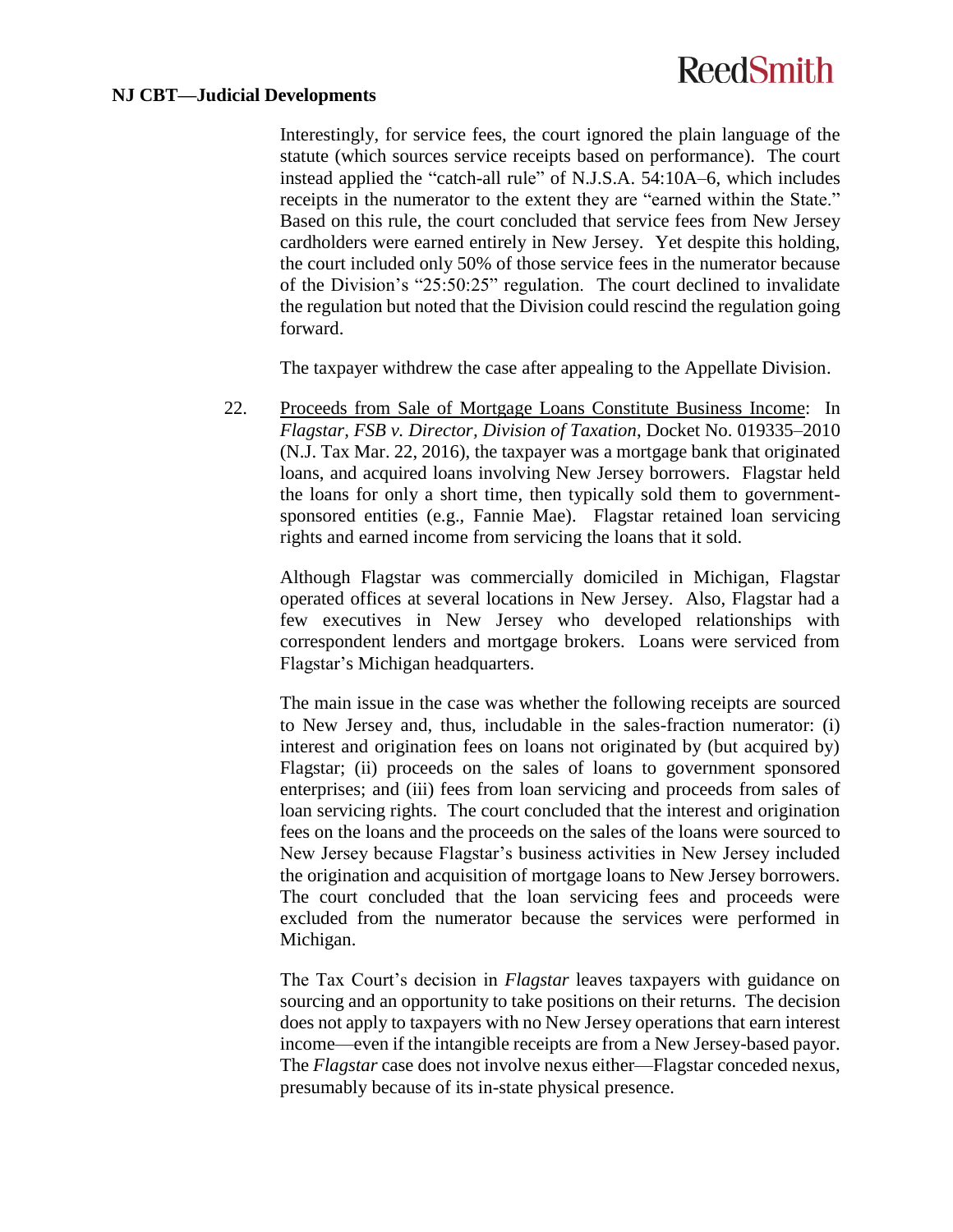#### **NJ CBT—Judicial Developments**

23. Cancellation of Debt Income and Consolidated Companies: *MCI Communication Services, Inc. v. Director*, Docket No. 013905–2010 (N.J. Tax Jul. 20, 2015), involved a taxpayer that was a subsidiary of MCI and filed as part of the MCI consolidated group for federal income tax purposes. Upper tier members of the group had cancellation of indebtedness income, which was excluded from federal taxable income because it was recognized in connection with bankruptcy proceedings. The upper tier members had limited tax attributes, so under the federal consolidated return rules, the taxpayer was required to adjust its own tax attributes (specifically, the taxpayer reduced the basis of certain assets, thereby reducing its depreciation expense for federal income tax purposes).

Because New Jersey was a separate-company state for the year at issue, the taxpayer adjusted its line 28 federal taxable income (the starting point for computing CBT) to reverse the depreciation adjustment required under the federal consolidated return rules. Despite a long line of New Jersey case law that prohibits consolidated returns, the Tax Court determined that the taxpayer was required to follow the consolidated return rules. Although that resulted in a tax increase in MCI's case, other situations may provide taxpayers with potential refund opportunities. For example, following the court's logic, the consolidated return rules under Treas. Reg. § 1.1502–32 apply and, therefore, a parent's basis in its subsidiary stock should be increased to the extent of the subsidiary's undistributed earnings.

The Superior Court of New Jersey, Appellate Division, affirmed the Tax Court's decision on June 15, 2018—for substantially similar reasons as the Tax Court. The Supreme Court of New Jersey denied certification.

<span id="page-24-0"></span>24. Intercompany Interest: New Jersey requires an addback of interest paid to an affiliate unless an exception applies. One of the exceptions is an "unreasonableness" exception. The Division has interpreted that exception to apply only if the taxpayer demonstrates that tax was paid to another state on the interest received by the affiliate—if that criterion isn't met, the Division refuses to look further. The New Jersey Tax Court determined that the statute does not require a tax to be paid to qualify for the "unreasonableness" exception. By refusing to look beyond that criterion, the Tax Court determined that the Division abused its discretion. Therefore, the court ordered the Division to allow the deduction. *Morgan Stanley & Co. v. Director, Division of Taxation*, 28 N.J. Tax 197 (N.J. Tax 2014). The *Morgan Stanley* decision was not appealed by the Division.

But the court has also recently ruled that a taxpayer could not deduct interest that it paid to its corporate parent. In that case, the corporate parent was able to obtain favorable interest rates from third-party bondholders.

So, instead of the taxpayer issuing corporate debt, its parent issued debt and transferred the funds to the taxpayer. In exchange, the taxpayer provided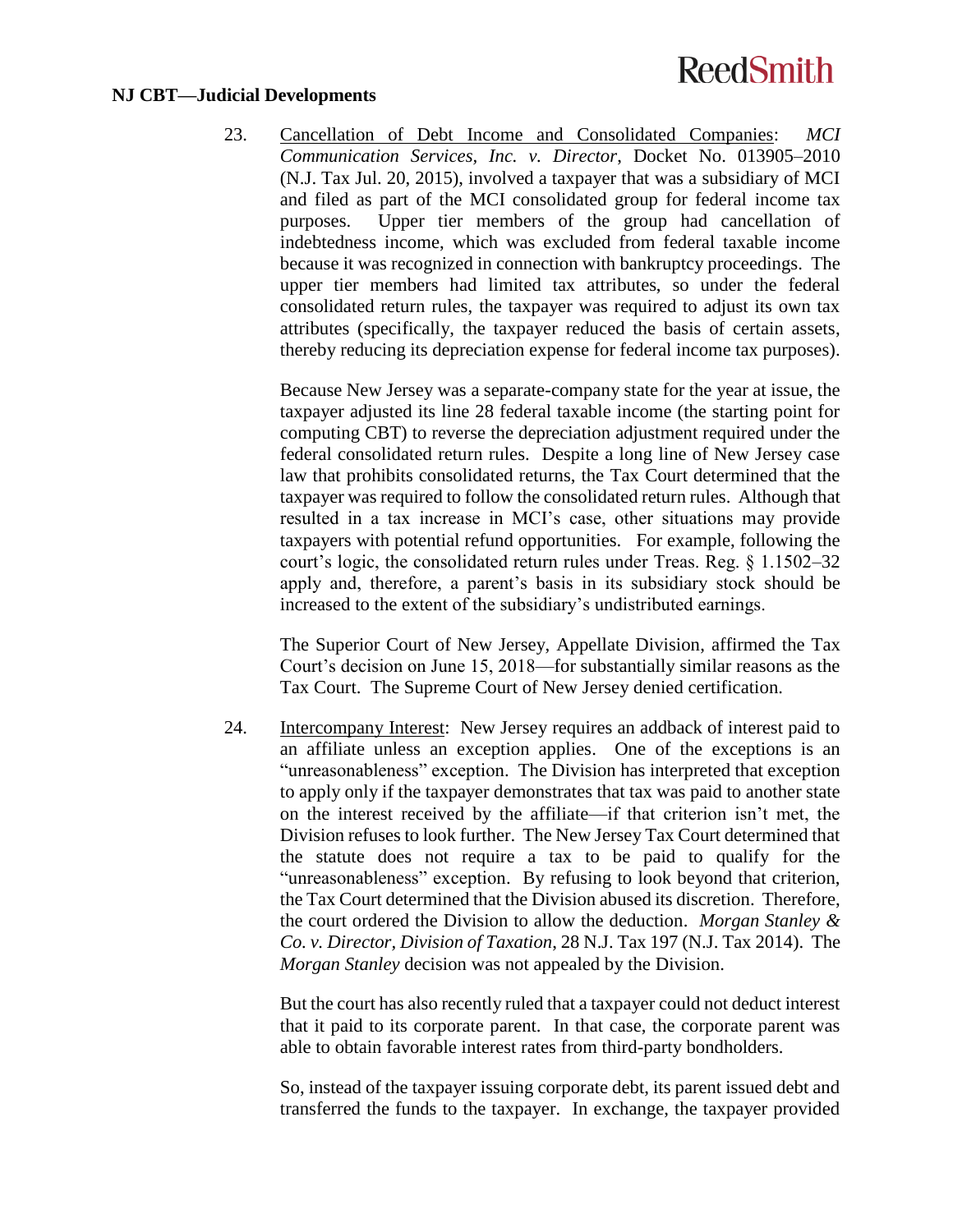#### **NJ CBT—Judicial Developments**

its parent with a promissory note paying interest at a rate equal to the rate its parent paid the third-party bondholders. In determining that the taxpayer did not qualify for the "unreasonable exception" to addback, the court emphasized that the taxpayer had no obligation to its parent or the bondholders to make interest payments on its parent's debt. *See Kraft Foods Global, Inc. v. Director*, Docket No. 017974–2009 (N.J. Tax April 25, 2016).

The Appellate Division, affirmed the Tax Court's decision in *Kraft Foods Global* on May 17, 2018. The Supreme Court of New Jersey denied certification.

<span id="page-25-0"></span>25. Limited Partner Nexus: BIS LP, Inc. was a 99% limited partner in a partnership ("Solutions"). Solutions conducted a banking information processing and outsourcing business in New Jersey. But BIS itself had no property or payroll in New Jersey; its only connection to New Jersey was its interest in Solutions. BIS, as the limited partner, was not permitted to participate in the active management of Solutions. Rather, Solutions' business was managed by the general partner, who was also the 100% owner of BIS.

The Tax Court and Appellate Division held that BIS and Solutions were not integrally related, and that BIS lacked sufficient constitutional presence to be subject to tax in New Jersey. *BIS LP, Inc. v. Director,* 25 N.J. Tax 88 (N.J. Tax 2009); *aff'd*, Docket No. A–1172–09T2 (N.J. Sup. Ct. App. Div. Aug. 23, 2011).

Solutions had paid a withholding tax on BIS' share of its income. On remand, the Tax Court held that the limited partner, BIS, should receive the refund on account of the tax paid on its behalf by Solutions. *See BIS LP, Inc. v. Director, Division of Taxation*, Docket No. 007847–2007 (N.J. Tax Oct. 25, 2012). The Appellate Division affirmed in an April 11, 2014, order. The case is now final.

Meanwhile, the Division won a case in Tax Court by proving, through a multi-day trial, that a limited partner and limited partnership were operationally integrated. Thus, the limited partner had nexus. *Village Supermarkets of PA, Inc. v. Director, Division of Taxation*, Docket No. 021002-2010 (N.J. Tax Oct. 23, 2013). This case has been settled on appeal.

Therefore, corporate partners whose only contact with New Jersey is a limited partnership interest and that have paid CBT may still be entitled to a refund—especially if the limited partner is merely a holding company or is not otherwise operationally integrated with the limited partnership.

26. Tax Court Finds Taxpayer's \$4.3M Assessment Protest Untimely: The Tax Court issued a decision in *Merrill Lynch Credit Corporation v. Director,*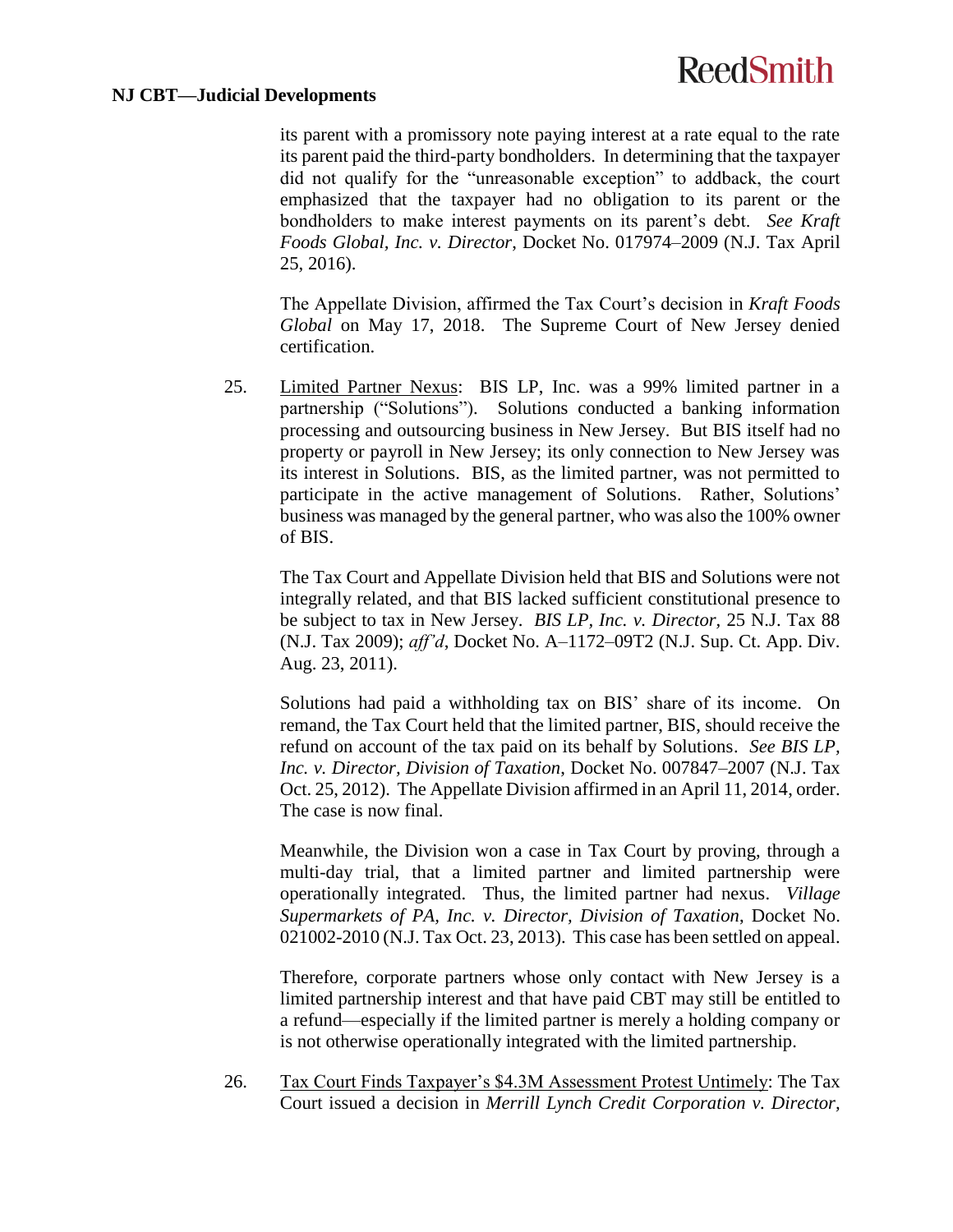#### **NJ CBT—Judicial Developments**

*Division of Taxation*, Docket No. 004230–2017 (N.J. Tax Sept. 28, 2018), finding that the taxpayer failed to protest timely a CBT notice of assessment. As a consequence, the court determined that the taxpayer failed to preserve appeal rights related to a \$4.3 million assessment.

### **Background**

The taxpayer merged into another corporation. After the merger, the Division conducted an audit of the taxpayer. The taxpayer consented to a waiver of the statute of limitations under the taxpayer's pre-merger name, Merrill Lynch Credit Corporation. When signing the consent, a corporate officer noted that the consent included the taxpayer's pre-merger name and address. (The merger occurred four years before the consent was signed.) As a consequence, when the Division issued its notice of assessment which it sent through certified mail—it sent it to the address listed on the consent. Taxpayer did not appeal the notice within the 90 day time period for protesting a notice of assessment in New Jersey.

After the Division began collection activities, the taxpayer filed a protest arguing that: the notice of assessment was addressed to the wrong entity; and the notice was sent to the wrong address. The Division cross-moved for summary judgment, asserting that its notice was valid.

#### **Summary of Decision**

The court rejected both of the taxpayer's arguments. Here's why:

**Notice Sent to Wrong Entity**: The statute requires that the Division mail a notice of assessment "to the person for whom it is intended." N.J.S.A. 54:50–6(a). The taxpayer alleged that the Division should have named the corporation with which the taxpayer merged on the notice, not the taxpayer's former corporate name. The court found this argument "disingenuous" because a corporate officer of the taxpayer signed a consent to extend the audit and statute of limitations—four-years after the merger listing the taxpayer's former name on the consent: Merrill Lynch Credit Corporation.

**Sent to Incorrect Address**: The statute states that the Division may personally serve or mail a notice "to the person for whom it is intended, addressed to such person at the address given in the last report filed by that person." Taxpayer argued that the Division's notice listed the wrong zip code on its certified mailing. The court rejected Taxpayer's argument because Taxpayer's own records indicated that it received the notice of assessment.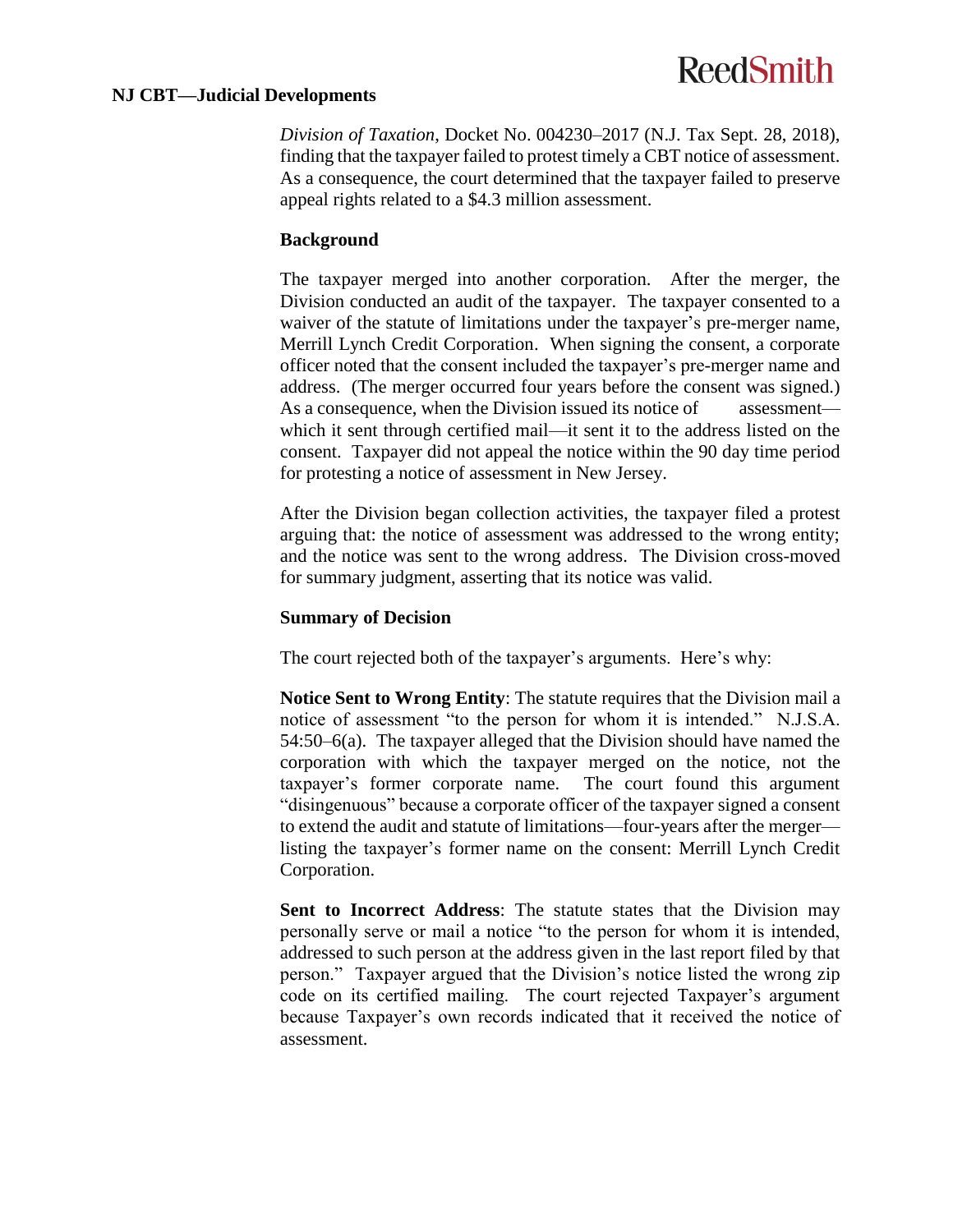#### **NJ CBT—Administrative Developments**

- C. Administrative Developments
	- 1. Market Sourcing for Services: Effective for tax years ending on and after July 31, 2019, the legislature amended the CBT to require taxpayers to source service receipts on a market basis. The default rule for services received by an individual customer is that the benefit of the service is deemed to be received at a customer's billing address. P.L. 2018, c.48. The Division of Taxation (the "Division") published rules concerning market sourcing on September 8, 2020. *See* N.J.A.C. 18:7–8.10A.
	- 2. Combined Reporting Technical Bulletins: Thus far, the Division has issued the following technical bulletins on New Jersey's switch from separatecompany to combined reporting. See below for a summary of each of those technical bulletins. *See, e.g.*, P.L. 2018, c. 48 (July 1, 2018); P.L. 2018, c. 131 (Oct. 4, 2018). (For more background on those changes, see Section [I.A.](#page-0-0))

**Technical Bulletin 84 ("TB-84")**: In this TB, the Division provides a broad overview of the legislative changes to the CBT. In each of the following TBs the Division provides guidance on narrow issues from the legislative changes.

**Technical Bulletin 85 ("TB-85")**: TB-85 concerned how to include GILTI and FDII in the income tax base and apportionment. The Division has since recalled TB-85, as obsolete, and has replaced TB-85 with TB-92 (discussed below).

**Technical Bulletin 86 ("TB-86")**: TB-86 has several significant takeaways:

 **Minimum tax.** Some observers had warned that the Division might broadly construe the statute and require every member of a combined group filing in New Jersey to pay the \$2,000 minimum tax—even non-corporate members and members that didn't have independent nexus with the state. For a combined group with many members, this could have resulted in millions of additional tax liability each year. Such an interpretation would have raised serious constitutional concerns and contradicted the legislative intent.

Fortunately, in TB-86, the Division clarified that the minimum tax applies only to a member of a combined group if that particular member has nexus with New Jersey. The Division further clarified that the minimum tax doesn't apply to disregarded entities or entities that are treated as partnerships for federal income tax purposes.

• **P.L. 86–272.** TB-86 effectively eviscerates the immunity provided by P.L. 86–272, which prohibits a state from imposing income tax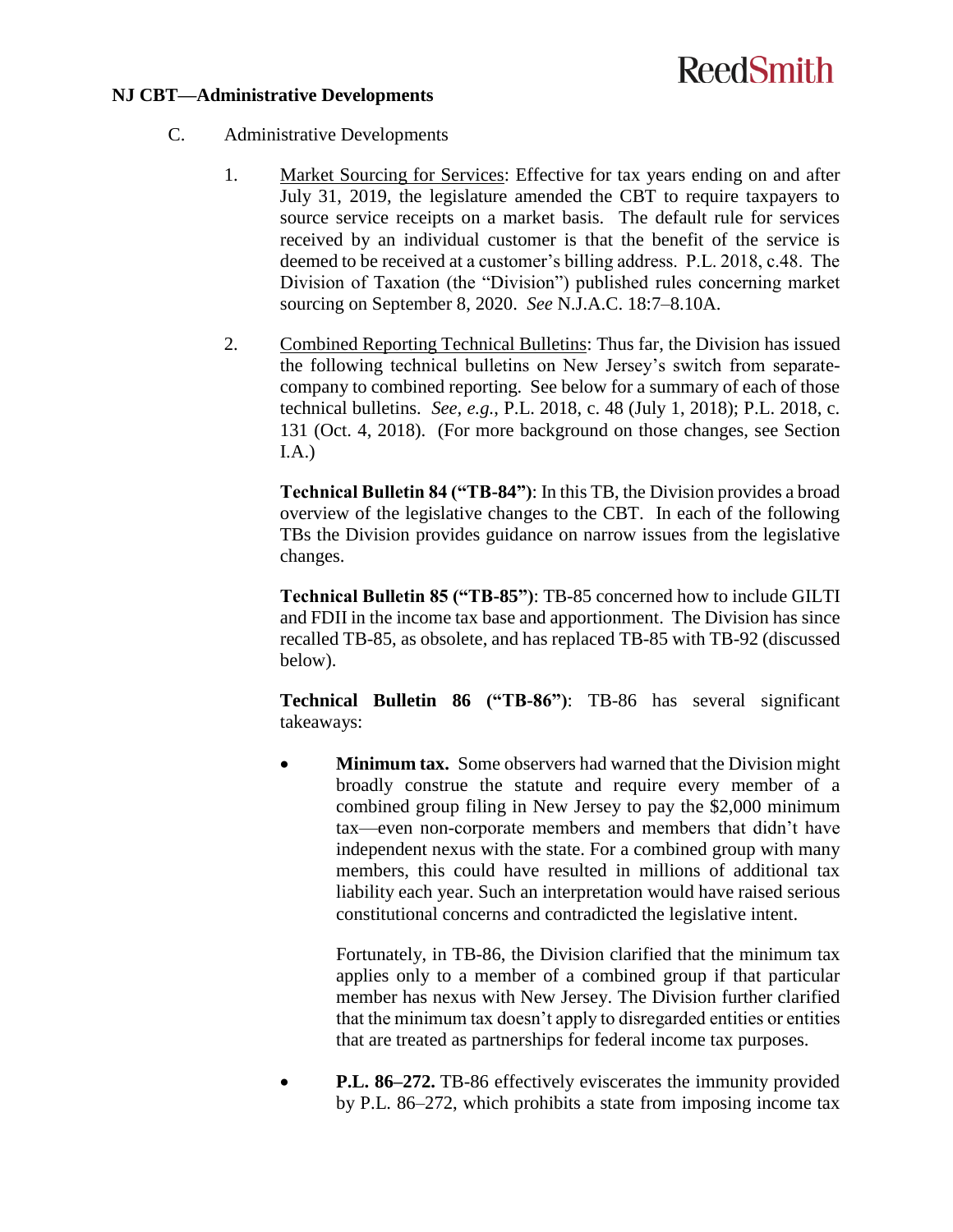on an entity whose only activity in the state involves the solicitation of sales of tangible personal property. The bulletin states that if one member of a group has nexus and is subject to tax, "no member that has nexus with New Jersey may claim P.L. 86–272 protection." In other words, the New Jersey sales of a member that was immune from CBT prior to combination are expected to be included in the sales-fraction numerator used to apportion the income of the combined group. The Division's position has constitutional problems and may violate the plain language of the statute. If a member of your combined group otherwise qualifies for immunity under P.L. 86–272, you may want to consider these potential challenges and pay no more than the \$2,000 minimum tax for that member.

**Technical Bulletin 87 ("TB-87")**: TB-87 addresses New Jersey's conformity to IRC  $\S$  163(j) and the application of the federal consolidated return rules to the CBT.

 **IRC § 163(j).** Under IRC § 163(j), as amended by the Tax Cuts and Jobs Act, the deduction for business interest is limited to the sum of the taxpayer's: business interest income; 30% of adjusted taxable income; and floor plan financing interest. In Notice 2018–28, the IRS stated that it intends to apply the business interest limitation rules at the level of the consolidated group.

In response to the Tax Cuts and Jobs Act, the New Jersey Legislature amended the CBT to provide that the interest deduction limitation in IRC  $\S$  163(j) "shall apply on a pro-rata basis." N.J.S.A. 54:10A- $4(k)(2)(K)$ . The statute, however, didn't define "pro-rata." (Further complicating matters, New Jersey also adopted combined reporting.)

To provide taxpayers with guidance on how to allocate the federal limitation to members of a federal combined group for CBT purposes, the Division issued TB-87. In that guidance, the Division explains that taxpayers should report the interest expense that they report for federal purposes—regardless of whether the CBT reporting period is separate or combined, or whether differences exist between the federal and New Jersey combined group.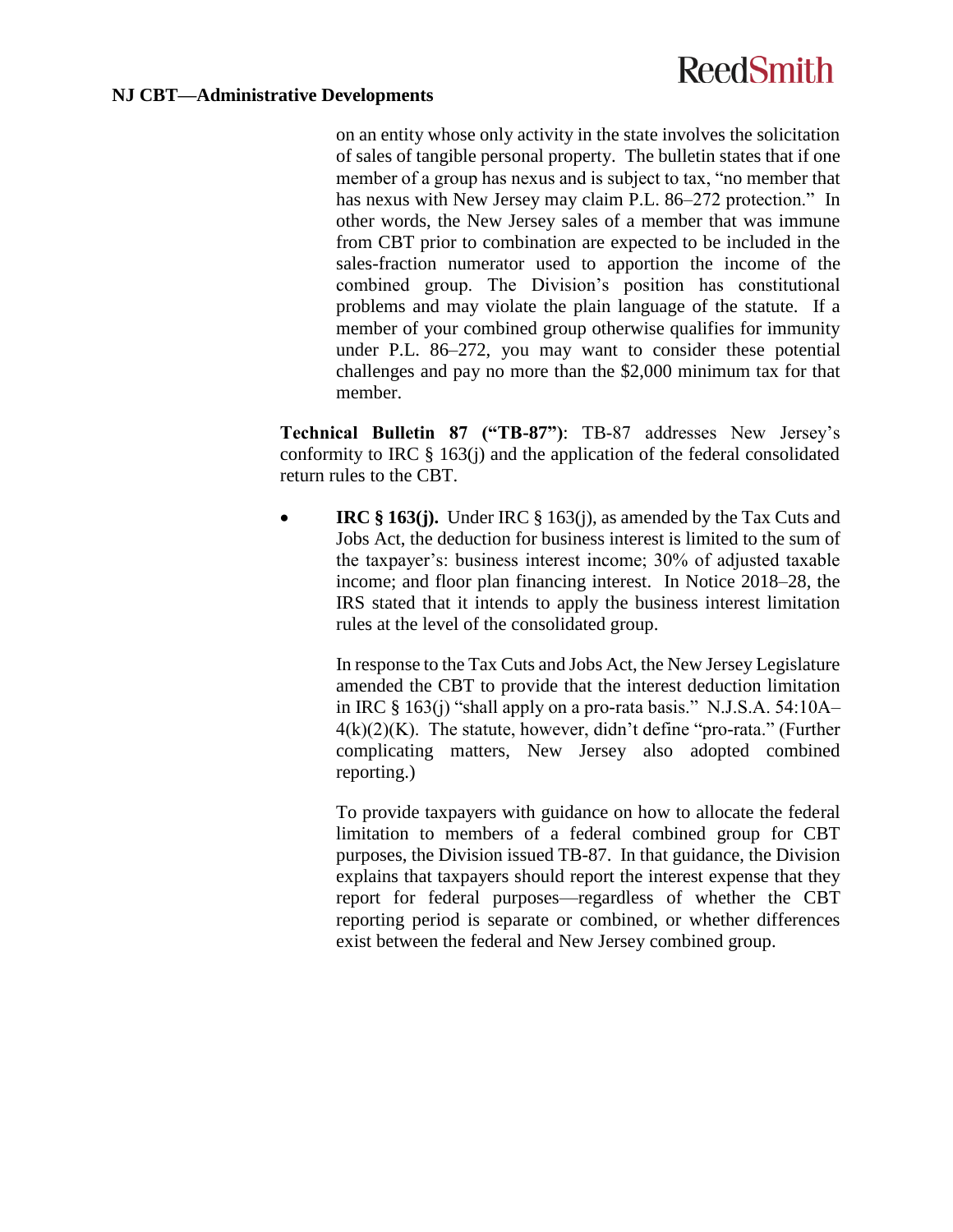#### **NJ CBT—Administrative Developments**

 **Federal Consolidated Return Rules.** In TB-87, the Division also states that in *MCI Communication Services, Inc. v. Director, Division of Taxation*, it "successfully litigated" the principle that "a taxpayer's entire net income as reported on a federal consolidated return must match the taxpayer's entire net income on line 28." 2015 WL 4537743 (N.J. Tax July 20, 2015). (In *MCI*, the taxpayer reduced its depreciation deductions for federal income tax purposes, as a result of the application of the consolidated return rules to cancellation of indebtedness income. For CBT purposes, the taxpayer claimed the disallowed depreciation deductions because of a New Jersey regulation permitting taxpayers to compute their tax as if they had filed their federal return on a separate-company basis. N.J.A.C. 18:7–11.15. The Tax Court ruled in favor of the Division, disallowing the depreciation deductions, because the New Jersey statute does not permit an adjustment to entire net income as a result of cancellation of indebtedness.)

The Division's statement that it "successfully litigated" the principle that a taxpayer's entire net income as reported on a consolidated return must match the taxpayer's entire net income reported on line 28 affects New Jersey separate reporting and combined reporting years.

For open separate reporting years, if deferring intercompany gain or increasing the basis in the stock of a disposed-of subsidiary under the consolidated return regulations is beneficial to taxpayers in computing their CBT, then they should rely on TB-87 to do just that. For combined reporting years, the New Jersey Legislature specifically incorporates the deferral of intercompany gain. However, the legislature did not incorporate any other provisions from the consolidated return regulations. If beneficial, taxpayers can rely on TB-87 to apply those other consolidated return regulation provisions to their CBT computations.

**Technical Bulletin 88 ("TB-88")**: TB-88 addresses GILTI and relatedparty addbacks.

• **GILTI.** The Division states that if a taxpayer includes a controlledforeign corporation ("CFC") that generates GILTI income in its New Jersey combined return (through a group election), then the group should exclude any GILTI income from the CFC that was already included in a group member's federal tax base.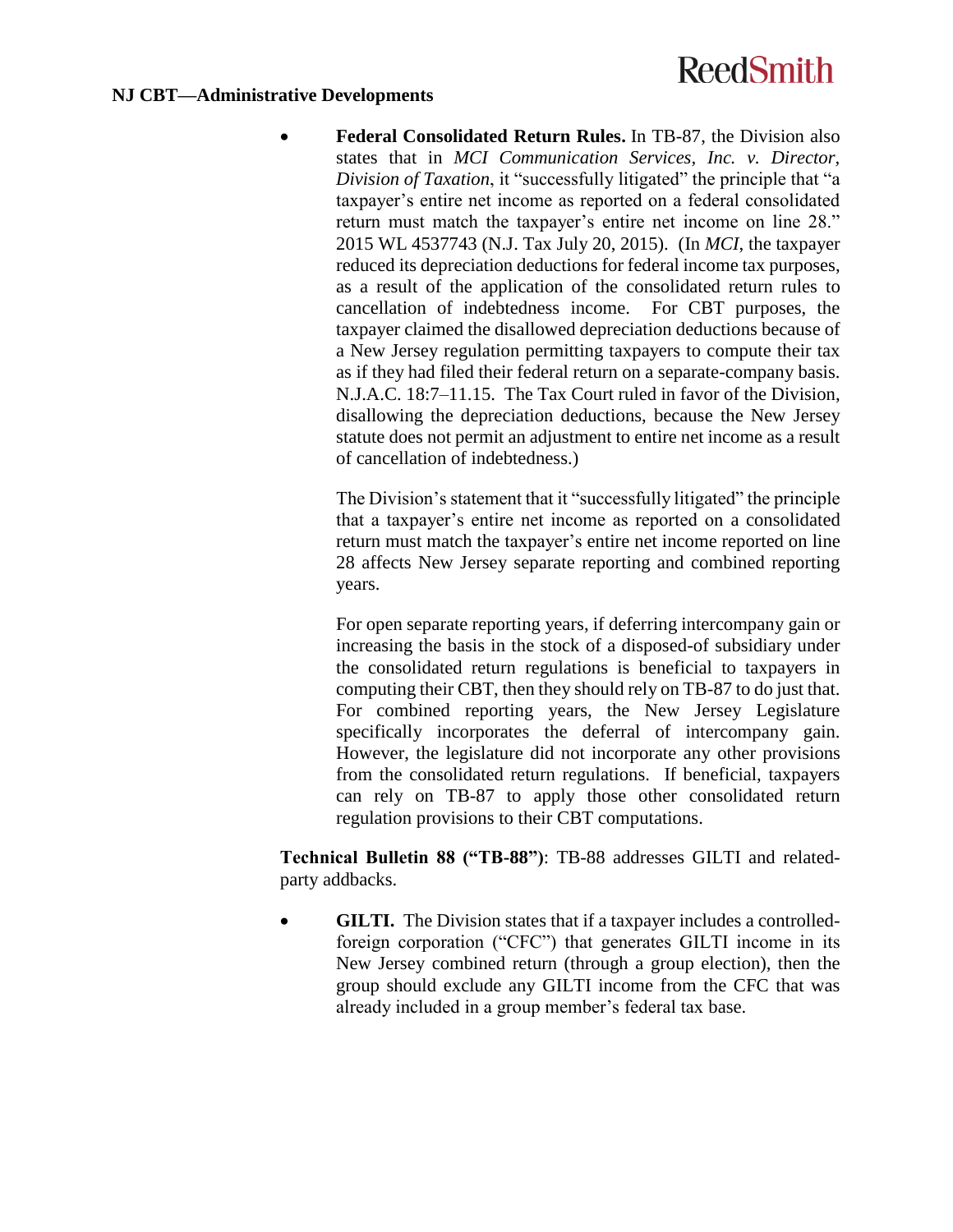#### **NJ CBT—Administrative Developments**

 **Related-Party Addbacks.** For separate-company reporting years, taxpayers must add to their entire net income interest and royalties paid to related parties. For combined reporting years, these addbacks do not apply to members of a combined group.

The statute does not address what occurs when related members are part of different New Jersey combined groups. The Division provides guidance on that scenario in TB-88. In those instances where related members are not part of the same combined group, the Division states that it will allow members to claim an exception to addback. Further, in circumstances where a CFC that generates GILTI is not part of a related member's combined group, the Division may also permit an exception to addback for expenses related to payments the related member makes to the CFC.

**Technical Bulletin 89 ("TB-89")**: TB-89 addresses New Jersey combined group elections (water's edge, affiliated group, and worldwide). The bulletin is consistent with the statute. Moreover, the Division provides additional guidance on issues the legislature referenced in the statute for the water's edge and affiliated group election.

- **Water's Edge.** The water's edge group includes members that earn more than 20 percent of their income from intangible property and service activities. The statute does not define "intangible property and service activities." TB-89 states that "intangible property and service activities" include "management fees and other intercompany service fees for managing, licensing, intellectual property defense, or other such fees or payments related to the intangible property as well as certain research and development payments."
- **Affiliated Group.** The statute defines the affiliated group by reference to IRC § 1504 and includes all domestic corporations. TB-89 states that taxpayers can also include in the affiliated group corporations incorporated under the laws of a foreign nation that are treated as U.S. domestic corporations for federal purposes.

In addition, the Division states that a taxpayer's affiliated group election does not foreclose other affiliates from filing a New Jersey combined return. For example, if a taxpayer makes an affiliated group election and other affiliates have independent nexus with New Jersey, then those affiliates must file a CBT return.

**Technical Bulletin 90 ("TB-90")**: TB-90 concerns taxpayers' utilization of tax credits. Consistent with the statute (and unlike net operating losses),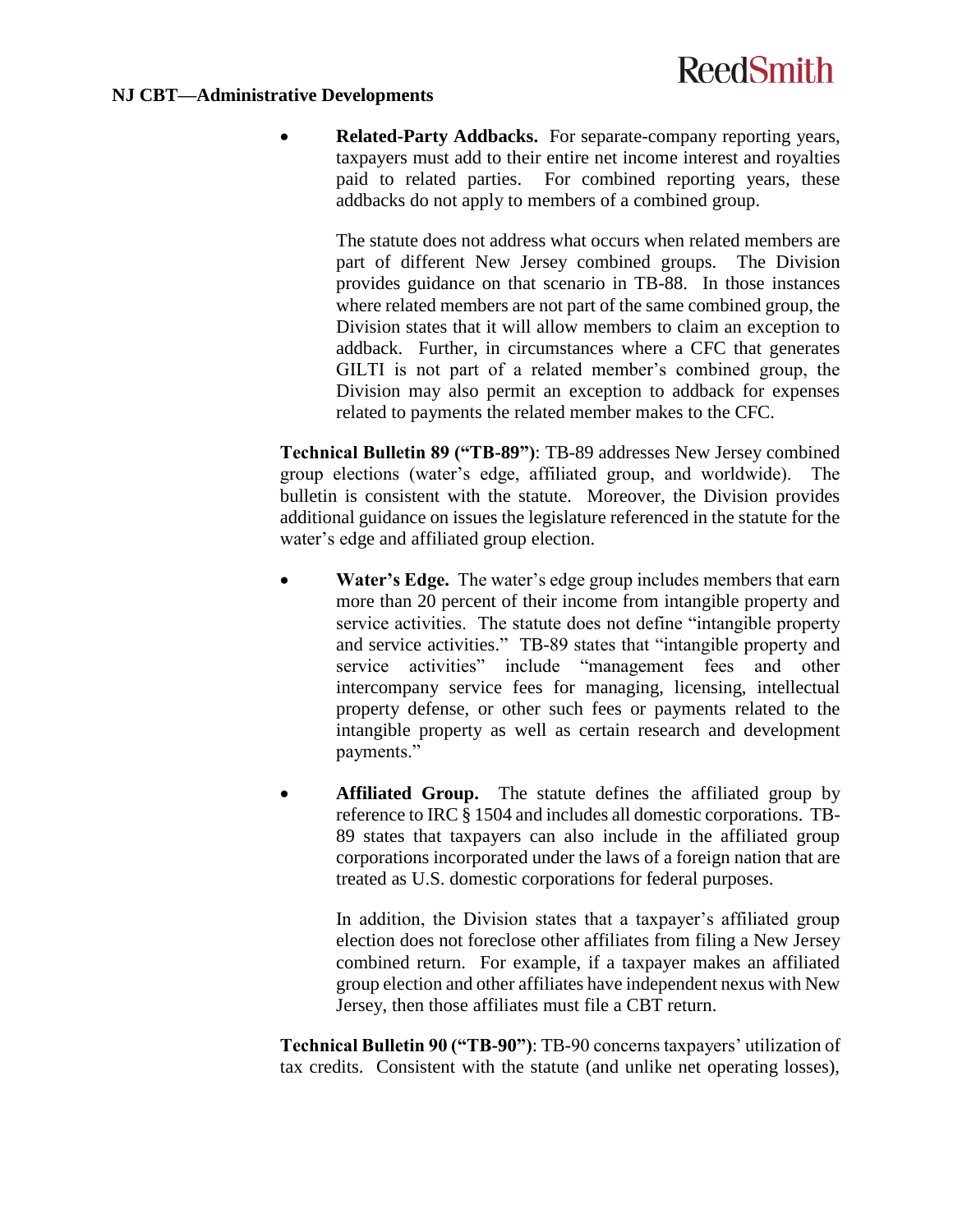#### **NJ CBT—Administrative Developments**

group members may freely share tax credits, even if a group member generated a tax credit prior to joining a combined group.

**Technical Bulletin 91 ("TB-91")**: TB-91 concerns how national banks should file separate-company and combined returns. The CBT statute requires banks to pay CBT like regular corporations (non-banks). Unlike regular corporations, the CBT statute distinguishes between a privilege period and the tax measurement period for banks. For regular corporations, a privilege period is synonymous with the measurement period for the CBT. However, for banks, the statute requires that the tax be based on the income earned by the bank using the calendar year preceding the current privilege period. Thus, for example, for a calendar year regular corporation, the 2016 privilege period is calendar year 2016, and the CBT is based on the income that that corporation earned during the 2016 privilege period (from January 1, 2016–December 31, 2016). Compare that to a bank. For a calendar year bank, the tax for the 2016 privilege period is based on the income that the bank earned during 2015 (from January 1, 2015–December 31, 2015).

As a result of this privilege period, measurement period mismatch, the Division developed a method for banks to file separate company and combined returns. **This method is not in the CBT statute.**

For calendar-year banks, the Division's policy in TB-91 is that the bank must file two CBT returns as part of the transition to combined reporting (for privilege periods ending on or after July 31, 2019): a 2019 BFC-1 that reports the bank's 2018 income; and, then a combined return (reporting the bank's 2019 income as part of the combined group).

For fiscal-year banks, the Division's policy in TB-91 is that the bank must file three CBT returns as part of the transition to combined reporting: a BFC-1 reporting its 2018 calendar year income; a short period return (a BFC-1-F) reporting its income for the period from January 1, 2019–through the end of the month of the combined group's group privilege period; and a combined return (reporting the bank's income for the fiscal-year end 2020 privilege period).

**Technical Bulletin 92 ("TB-92")**: In TB-92, the Division revoked its previously-announced sourcing policy for GILTI and FDII. (The Division previously set a policy for sourcing GILTI and FDII to New Jersey by a gross domestic product methodology.)

In TB-92, the Division states that taxpayers must include the "net GILTI and net FDII income amounts in the numerator (if applicable) and the denominator of the allocation factor on Schedule J."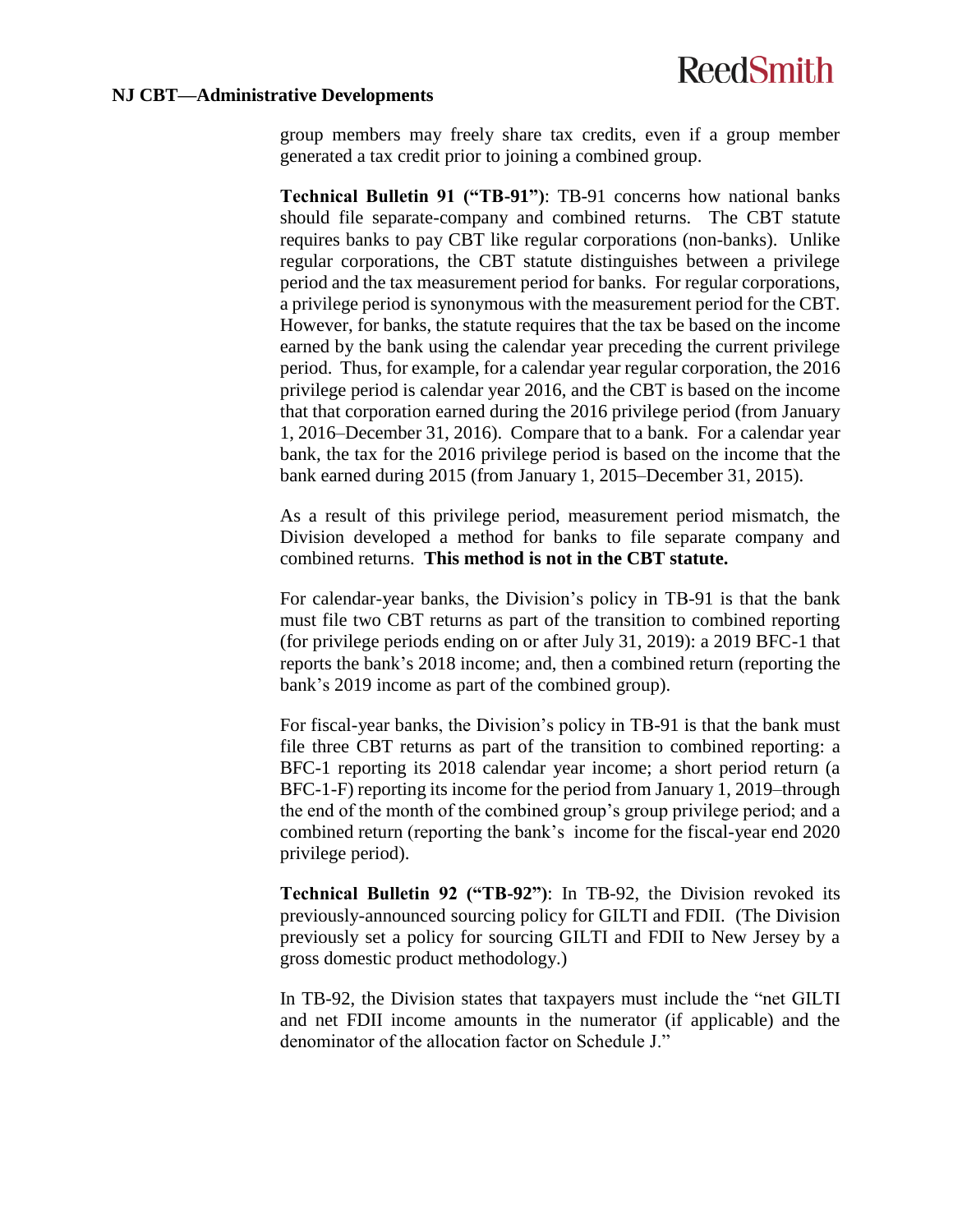#### **NJ CBT—Administrative Developments**

Following TB-92 the Division released a clarification stating that it was not aware of any situations where taxpayers would have to include GILTI or FDII income in the numerator of their apportionment factor. However, the Division chose to include the phrase "if applicable" in TB-92 as a means to preserve its right to include GILTI and FDII in the numerator.

**Technical Bulletin 93 ("TB-93")**: In TB-93, the Division provided additional guidance on the "unitary business principle" for combined groups. The statute defines a "unitary business" as a single economic enterprise, and, by statute, the Division can interpret a "unitary business" to the broadest extent permitted under the United States Constitution.

Through TB-93, the Division explains United States Supreme Court case law discussing the "unitary business principle."

**Technical Bulletin 94 and Technical Bulletin 95 ("TB-94" and "TB-95")**: In TB-94 and TB-95, the Division provided additional guidance on New Jersey net operating losses. When the legislature enacted combined reporting and market sourcing, the legislature also amended the net operating loss provisions of the statute to convert New Jersey net operating losses from pre-apportioned losses to post-apportioned losses. Thus, losses that combined groups generate will be deducted on a post-apportionment basis.

In addition, the statute permits individual taxpayers that are part of combined groups to convert their losses prior to the effective date of combined reporting (privilege periods ending on or after July 31, 2019) to a prior net operating loss conversion carryover (a "PNOL"). The guidance provides additional information on converting pre-combined reporting losses into a PNOL. Importantly, unlike the combined group losses, only the individual taxpayer that generated the losses converted into a PNOL may utilize the PNOL.

**Technical Bulletin 96 ("TB-96")**: In TB-96, the Division provided guidance on the deferred tax impact deduction—a deduction the legislature codified when enacting combined reporting. The deduction applies to taxpayers who are negatively affected—from a book perspective—from New Jersey's switch from separate company reporting to combined reporting. To qualify for the deduction, taxpayers needed to file a form with the Division, quantifying the deduction, by July 1, 2020.

**Technical Bulletin 97 ("TB-97")**: In TB-97, the Division summarized changes to the CBT as a result of the legislature's enactment of P.L. 2020, c. 118. A summary of P.L. 2020, c. 118 is included in Section [I.A.2](#page-0-1) above.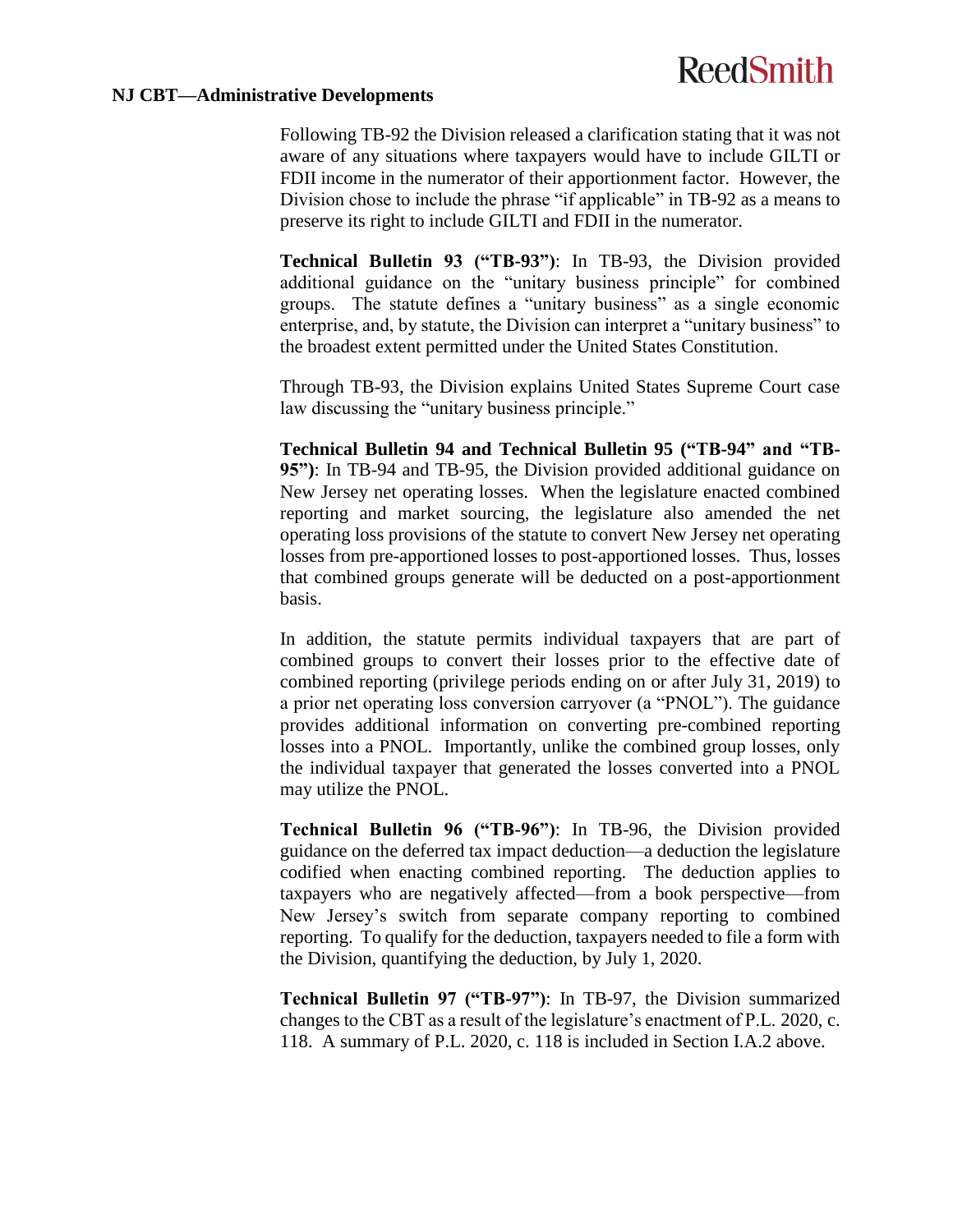#### **NJ CBT—Administrative Developments**

**Technical Bulletin 98 ("TB-98")**: By statute, the Director of the Division can require taxpayers to submit "pertinent extracts" of their federal income tax returns. *See* N.J.S.A. 54:10A–14(a). In TB-98, the Division issued guidance concerning what federal forms taxpayers must include with their New Jersey combined return.

**Technical Bulletin 99 ("TB-99")**: TB-99 is a follow-up on TB-91 concerning how banking corporations should file separate-company and combined returns in New Jersey. In TB-99, the Division states that if the switch from separate-company reporting to combined reporting results in "an unfair or distorted reflection of income, the banking corporation may request relief from the director, which may be granted at the director's discretion."

**Technical Bulletin 100 ("TB-100")**: TB-100 provides the Division's interpretation of the impact of the legislature amending the statute to define a "combined group" as "one taxpayer" in P.L. 2020, c. 118 for privilege periods ending on and after July 31, 2020. To the Division, the change impacts the dividends received deduction and P.L. 86–272 companies. For the dividends received deduction, the change corrects an issue whereby the combined group will receive a dividends received deduction for a taxable member that receives dividends from an 80%-or-more owned subsidiary as the statute provides. (Prior to P.L. 2020, c. 118, combined groups would not receive a dividends received deduction for taxable members with no New Jersey receipts.)

In addition, the Division provided its position on P.L. 86–272 companies as a result of P.L. 2020, c. 118. Prior to P.L. 2020, c. 118, the Division's policy was that if one member of the combined group exceeded the protection of P.L. 86–272, then no member could claim P.L. 86–272 protection. Because of the legislature's change to the definition of "combined group"—defining the "combined group" as "one taxpayer." The Division cites the legislative change as further support for its position.

**Technical Bulletin 101 ("TB-101")**: In TB-101, the Division provides guidance on how foreign members of a combined group should report their income to New Jersey. Under the statute, a foreign company may use "accounting principles generally accepted in the United States" for the presentation of its income. In TB-101, the Division states that International Financial Reporting Standards ("IFRS") qualifies as an "accounting principle generally accepted in the United States."

**Technical Bulletin 102 ("TB-102")**: In TB-102, the Division issued guidance concerning the impact of a merger on a combined group's net operating losses ("NOLs") and prior net operating losses ("PNOLs"). Here are the takeaways from that technical bulletin: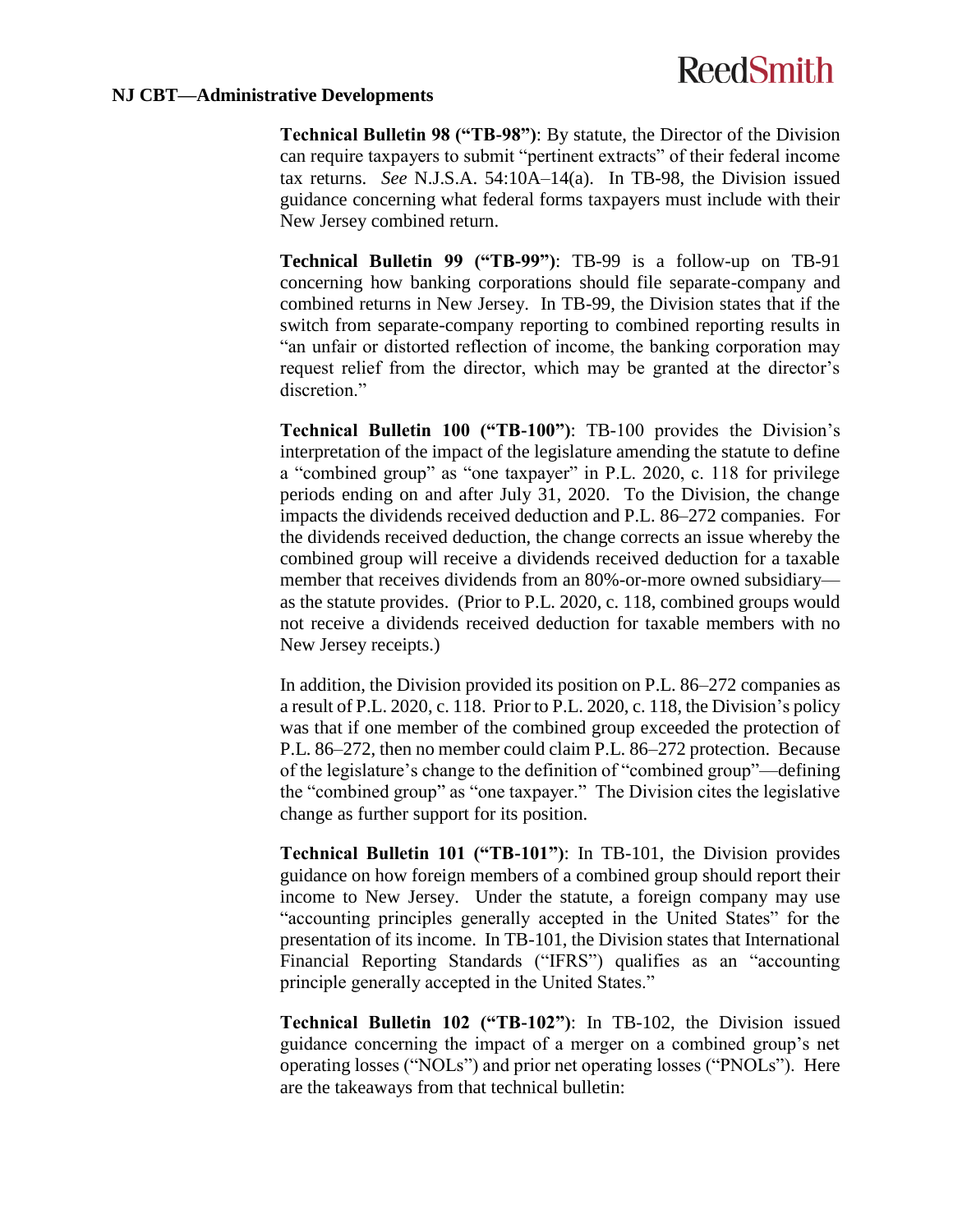#### **NJ CBT—Administrative Developments**

- **For members already part of the same combined group**: consistent with N.J.S.A. 54:10A–4.5(b), NOLs and PNOLs survive a merger.
- **For members of a group that had not previously filed a combined return together prior to November 4, 2020**: NOLs and PNOLs may survive a merger based on the "facts and circumstances."
- **For members of a group that had not previously filed a combined return together after November 4, 2020**: NOLs and PNOLs survive a merger even if the members did not previously file as part of the same combined group. This is consistent with the legislature's change to N.J.S.A. 54:10A–4.5 in P.L. 2020, c. 118.

**Technical Bulletin 103 ("TB-103")**: In TB-103, the Division provided guidance to taxpayers on New Jersey's conformity to the federal consolidated return rules. By statute, the consolidated return rules generally apply to a taxpayer's computation of its CBT. *See* N.J.S.A. 54:10A–4.6(n).

3. State Tax Addback: For purposes of computing the CBT, the statute requires a taxpayer to add back any taxes paid to other states on or measured by profits or income, or business presence or activity. On March 15, 2017, the Division released Technical Bulletin 80 ("TB-80") that, for the first time, explains its policy concerning which taxes are subject to addback. In general, TB-80 provides that a tax is not required to be added back if it is measured by the value of the taxpayer's assets or akin to a property tax, excise tax, payroll tax, or sales tax.

Interestingly, TB-80 states that taxpayers shouldn't add back Pennsylvania bank shares tax. This might surprise some taxpayers. The Division's regulations specifically identify Pennsylvania bank shares tax as a "business presence or business activity" tax. In addition, in *Duke Energy Corporation v. Director, Division of Taxation*, the New Jersey Tax Court suggested that taxes imposed by other states in lieu of income taxes—such as the Pennsylvania bank shares tax—should be added back when computing the CBT. Based on this prior guidance, some banks may have been adding back their Pennsylvania bank shares tax.

Under the Division's new technical bulletin, however, Pennsylvania bank shares tax should not be added back. If your company added back this tax on its originally filed New Jersey returns, it has a refund opportunity. A refund opportunity may also exist for other bank taxes, such as the Ohio financial institutions tax and the Virginia bank franchise tax.

4. Interest and Royalty Add Back: On February 24, 2016, the Division issued a revised technical advisory memorandum concerning interest add back.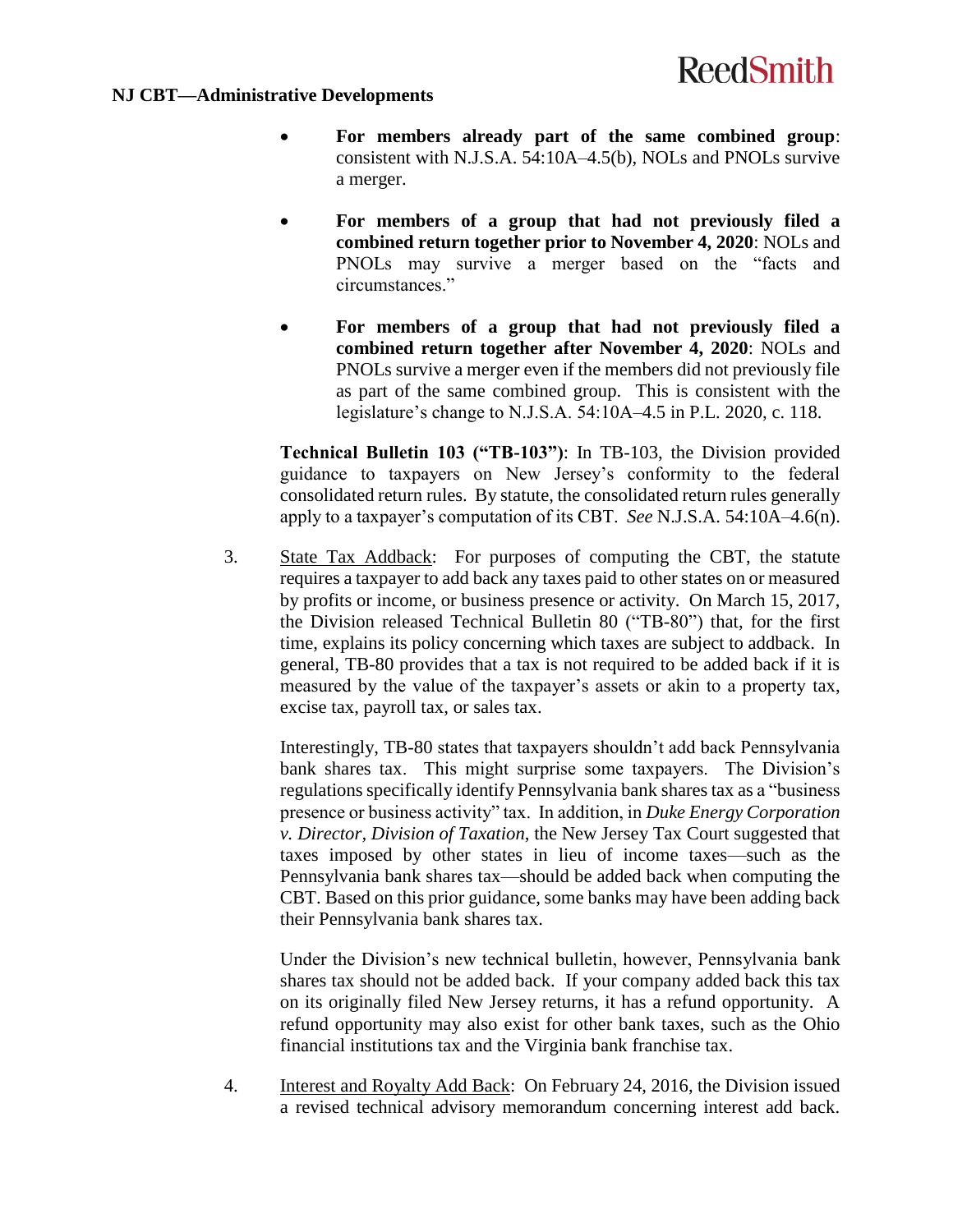#### **NJ CBT—Administrative Developments**

The revised memorandum follows the Tax Court's decision in *Morgan Stanley*. (For a discussion of *Morgan Stanley*, *see* [I.B.24\)](#page-24-0). As a result, taxpayers should rarely be required to add back interest expenses from intercompany transactions—or royalty expenses, because the rules for royalty expenses mirror those for interest expenses.

- 5. Providing Guidance on Nexus: On July 30, 2015, the Division issued a new technical bulletin concerning CBT nexus and the scope of federal immunity under P.L. 86–272. The guidance closely mirrored the Division's regulations—except that the Division advised that "[d]elivering goods sold in own vehicles" is outside the protection of P.L. 86–272. This change represented a complete reversal of the Division's decades-long policy. After this was brought to the Division's attention, it issued a revised technical bulletin two weeks later. Consistent with the Division's historical policy, the revised bulletin provides that delivery of goods by a seller in its own trucks does not, by itself, cause the seller to lose its immunity under P.L. 86–272. TB-79(R) (Aug. 13, 2015).
- D. Trends/Outlook for 2022
	- 1. Additions to Income, Treaties, and Refunds: In [I.B.10](#page-2-0), above, we discussed the Tax Court's decision in *Infosys Limited of India, Inc. v. Director, Division of Taxation*. Here is how that decision can impact your company.

*Treaties benefits will not be set aside*. The court acknowledged that the CBT base must be computed without the exclusion or deduction of "any specific exemption or credit allowed in any law of the United States" imposing any tax on income. N.J.S.A.  $54:10A-4(k)(2)(A)$ . But the court concluded that this add-back didn't apply to income that is not taxable by the United States under a treaty between the United States and another nation. In the court's view, a treaty is not a "law of the United States." Accordingly, New Jersey cannot set aside the benefits allowed under a treaty, absent specific legislation.

*More to come on "specific exemptions*.*"* The Division had argued that the exclusion of foreign-source income from federal taxable income was a "specific exemption," and as a result, had to be ignored under the statute in computing the CBT base. *See generally* IRC §§ 11(d), 882(b), 6114. The taxpayer countered by arguing that a "specific exemption" is an exemption limited to a specific dollar amount (for example, a specific exemption of \$5,000 against a corporation's taxable income). The court agreed that the federal limitations on taxing foreign-source income were not "specific exemptions" but provided little in the way of analysis.

Therefore, expect to see more litigation on this issue going forward, especially after the Legislature's removal of the word "specific" from the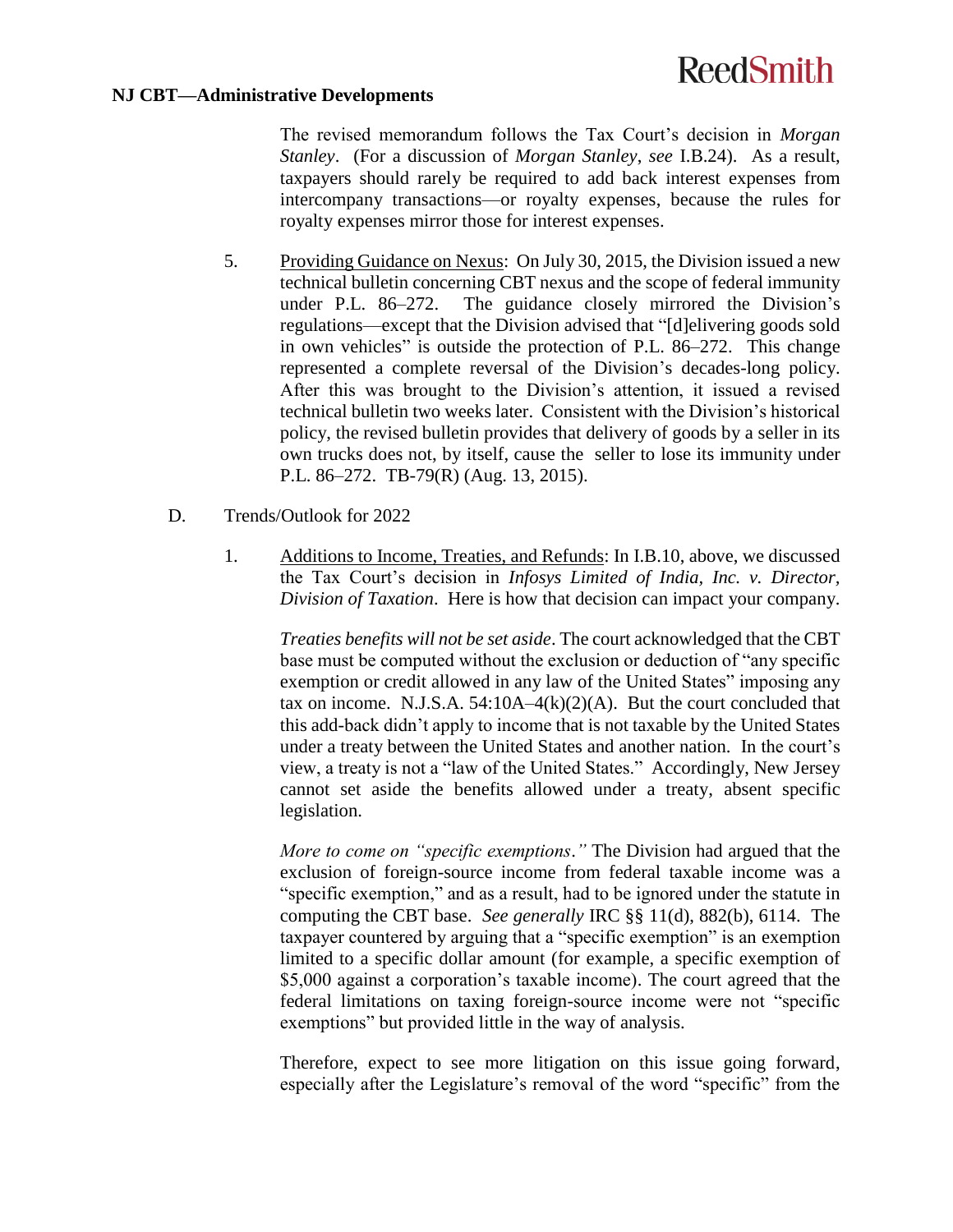#### **NJ CBT—Trends/Outlook for 2022**

statutory adjustments to entire net income. (For more information see [I.B.11](#page-12-0) above.)

*What about that refund?* The court did revise its original decision in *Infosys* concerning the timing of the refund payment. The court accepted the Division's argument that the factual record was insufficiently developed to compute the exact amount of the refund. But the court gave the parties only until July 30, 2018, to agree to a refund amount. (The parties later settled.) This is a good sign for taxpayers. It means that if a taxpayer prevails at Tax Court, the court may not require the taxpayer to wait until all appeal rights are exhausted before receiving the refund.

2. Limited Partner Nexus: In [I.B.14](#page-15-0) above we outlined the New Jersey Tax Court's decision in *Preserve II*. *See* Docket No. 010921–2013. Here are some take-aways from that decision:

*Out-of-state limited partners*: *tax years before 2014*. The Division has now won two straight cases on the issue of whether an out-of-state limited partner has nexus with New Jersey. But this does not mean that other taxpayers should necessarily abandon their refund claims. If a limited partner is limited in name only and is closely affiliated with the general partner, it will clearly have a difficult time convincing the Division or a court that it lacks nexus with New Jersey. If, however, the partner is truly a passive investor or is unrelated to the other partners, it may be able to distinguish its situation from the facts in *Preserve II*.

*Out-of-state limited partners*: *2014 and forward*. Effective in 2014, the New Jersey legislature amended the CBT partnership statute. A partnership with non-resident partners must pay tax on behalf of those partners. The tax paid is credited to the partners, but only a partner that concedes nexus is entitled to claim the credit. If a non-resident partner lacks nexus, the statute does not permit the partner to obtain a refund. In effect, the statute imposes an entity-level tax on partnerships—but only on partnerships with out-of-state partners. Because of this clear discrimination, partnerships with nonresident partners should consider challenging the rule. Although the Division may try to defend this discriminatory treatment based on the compensatory tax doctrine, the Division would have a difficult time prevailing because that doctrine does not generally apply to income taxes.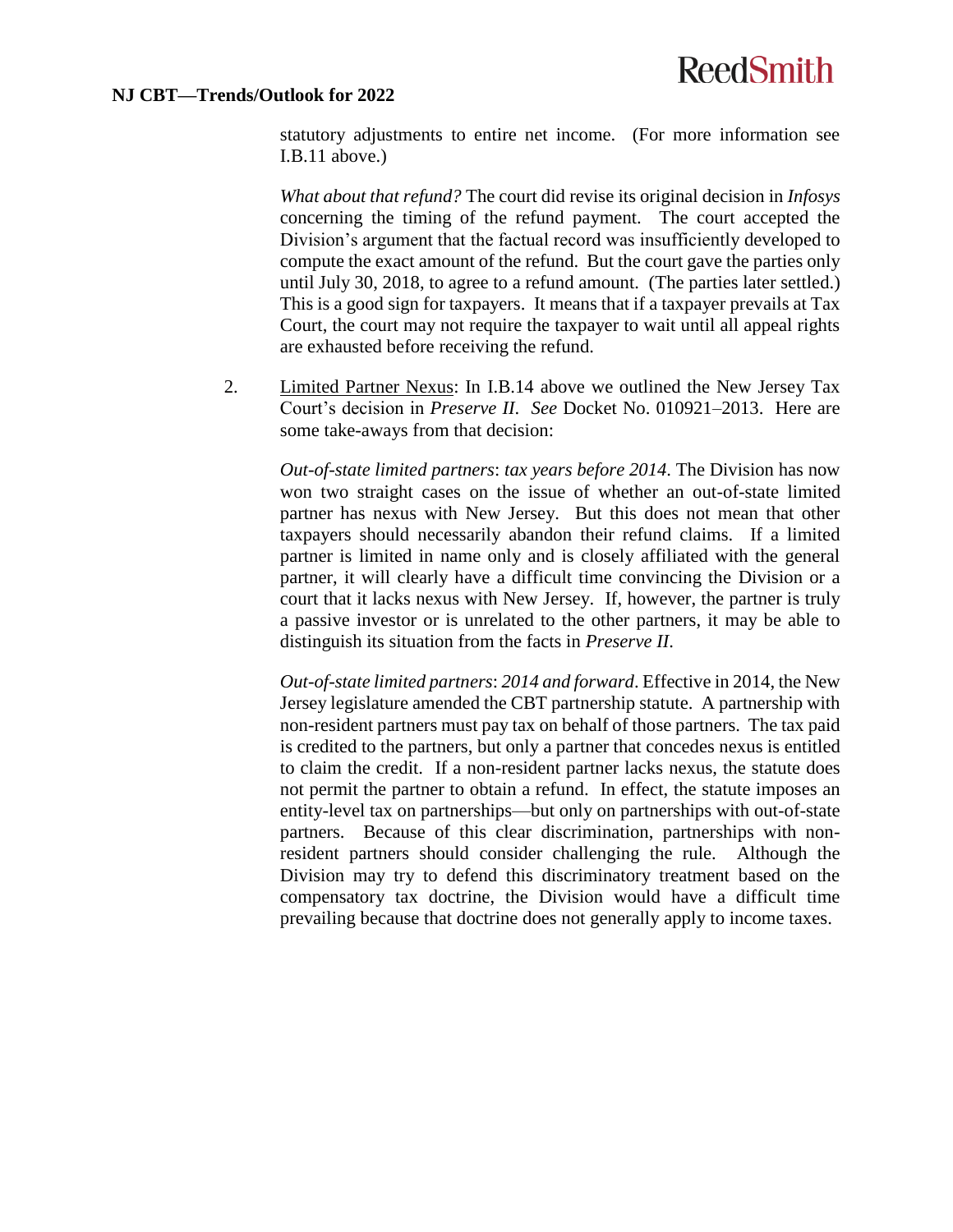#### **NJ CBT—Trends/Outlook for 2022**

*New Jersey's unitary business test*. In *BIS LP*, the appellate court affirmed a taxpayer-friendly application of the unitary-business test. Like *Preserve II*, the *BIS LP* case involved a 99% limited partner. But in *BIS LP*, the court ruled that the partner and partnership were non-unitary because they conducted different businesses: the partner was a holding company, whereas the partnership was an IT company. Although *Preserve II* addresses the unitary-business test, it provides little analysis concerning its application. Therefore, taxpayers can still rely on the appellate court's guidance in *BIS LP*. This is significant. Even if a corporate partner has nexus with New Jersey, there is significant flexibility concerning whether to flow-up partnership income and factors, or to compute the tax due using separate accounting.

*Expansion of nexus standard*? The Tax Court noted that in 2002, the legislature extended the reach of the CBT statute to corporations that derived receipts from New Jersey sources. *See* P.L. 2002, c. 40. Based on this standard, the court concluded that Preserve is "undoubtedly subject" to CBT. The court's application of this nexus standard could embolden the Division to assert economic nexus in other situations where an out-of-state company has investments in New Jersey.

*Special apportionment for investment companies*. The Tax Court's decision may make it more difficult for a holding company to qualify for special apportionment as an investment company. If a company limits its activities to investing in corporate stock, debt, other securities, limited partnership interests, or patents, the CBT statute provides a 60% tax reduction. Based on the court's decision in a prior case, (*Manheim*—see [I.B.18](#page-20-0) above) many taxpayers believed that limited partners automatically qualified for this special treatment. But after *Preserve II*, a limited partner won't qualify unless it can show that it is truly a passive investor. The 60% tax reduction was designed to apply only to New Jersey-based holding companies. But there are obvious constitutional problems with this. If your out-of-state holding company is taxable in New Jersey, and would otherwise qualify as an investment company, it should reduce its tax by 60% so that it's treated the same as a New Jersey-based taxpayer.

*Effective date of regulations*. The *Preserve II* decision marked the second time a court has criticized the Division for making a regulation effective on a particular date (rather than as of a particular tax year, which is the approach used by the legislature for new or amended statutes). The court observed that this could lead to absurd results, explaining that "taxpayers in identical situations will be disparately treated simply because of the date they each chose to file their tax returns."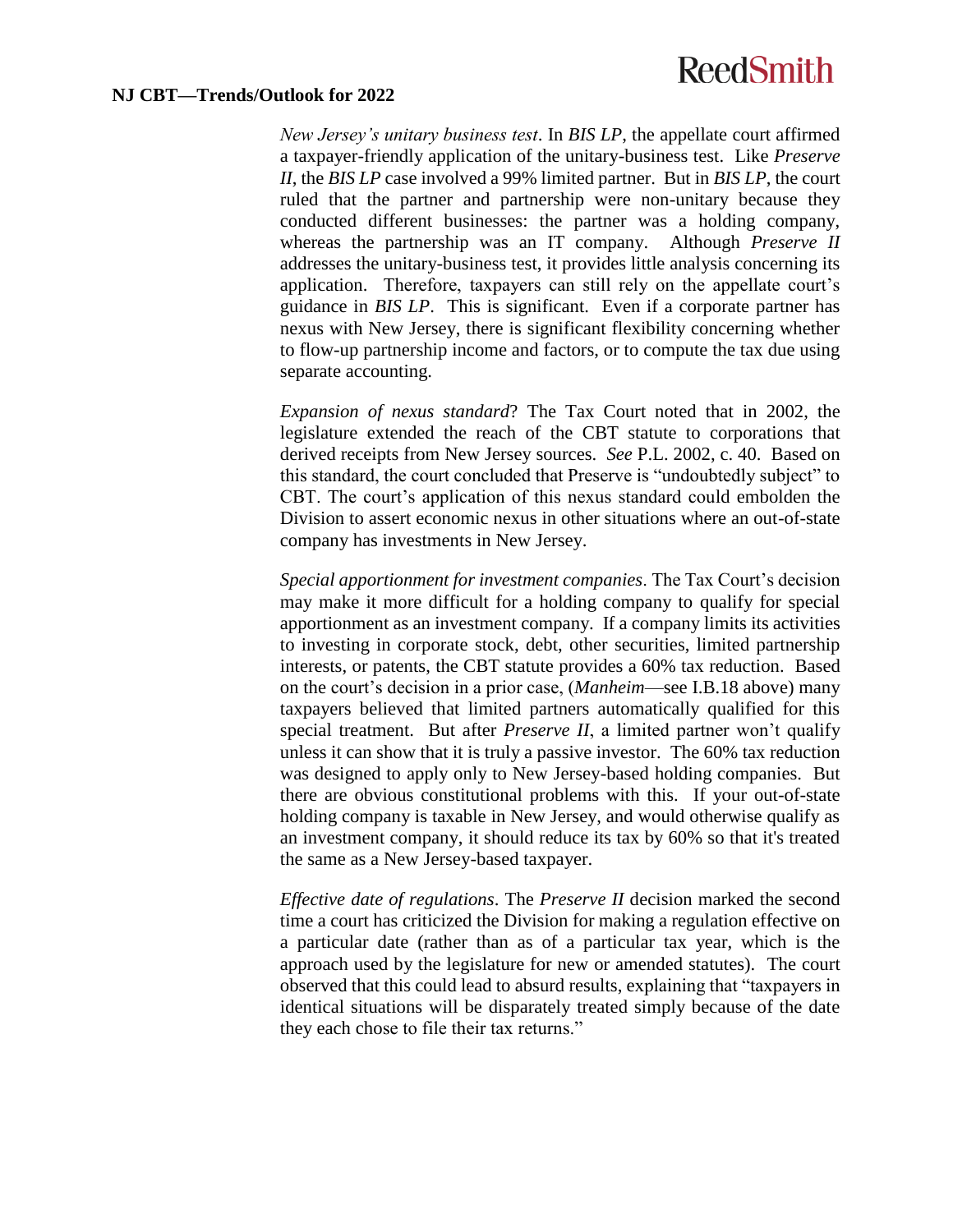### **NJ CBT—Trends/Outlook for 2022**

Last year, the Division promulgated a number of new CBT regulatory provisions with an effective date of May 18, 2017. *See* 49 N.J.R. 52(b). If your company is adversely affected by any of the new provisions, the Tax Court's decision in *Preserve II* provides another basis for challenging them.

3. Net Operating Loss Suspension—Four More Years: New Jersey suspended, in whole (in 2002–2003) and in part (2004–2005), the deductibility of NOLs during the period 2002 through 2005. The legislation that suspended the deductions for this four-year period gave taxpayers the right to extend the normal seven-year carryover period by four years for any loss carried into the period of suspension (or fewer, if the loss was generated during the suspension period). The Division of Taxation, however, promulgated a regulation in 2007 that limits the extension to only those NOLs that would have otherwise expired during the four-year 2002–2005 suspension period.

This regulation is not supported by the statute. The better rule, as a matter of statutory construction and as a matter of sound tax policy, is that any loss carried into the 2002–2005 suspension period should be extended by four years. Therefore, taxpayers with significant losses should consider using the statutory rule (see far right column of table) rather than the Division's rule.

| <b>Tax Period of</b><br>Loss | Without<br><b>Suspension</b><br><b>NOL Expires</b><br><b>After</b> | Division's<br><b>Rule: NOL</b><br><b>Expires After</b> | <b>Statutory Rule:</b><br><b>NOL Expires</b><br><b>After</b> |
|------------------------------|--------------------------------------------------------------------|--------------------------------------------------------|--------------------------------------------------------------|
| 2004                         | 2011                                                               | 2011                                                   | 2012                                                         |
| 2003                         | 2010                                                               | 2010                                                   | 2012                                                         |
| 2002                         | 2009                                                               | 2009                                                   | 2012                                                         |
| 2001                         | 2008                                                               | 2008                                                   | 2012                                                         |
| 2000                         | 2007                                                               | 2007                                                   | 2011                                                         |
| 1999                         | 2006                                                               | 2006                                                   | 2010                                                         |
| 1998                         | 2005                                                               | 2006                                                   | 2009                                                         |
| 1997                         | 2004                                                               | 2006                                                   | 2008                                                         |
| 1996                         | 2003                                                               | 2006                                                   | 2007                                                         |
| 1995                         | 2002                                                               | 2006                                                   | 2006                                                         |

(In addition to the statutory rule above, companies that conducted research and development in any state from 1999–2001 can extend their losses an additional 8 years).

We encourage any taxpayer to consider using the carryover period listed in the "statutory rule" column of this table, rather than the period listed in the "Division's rule" column.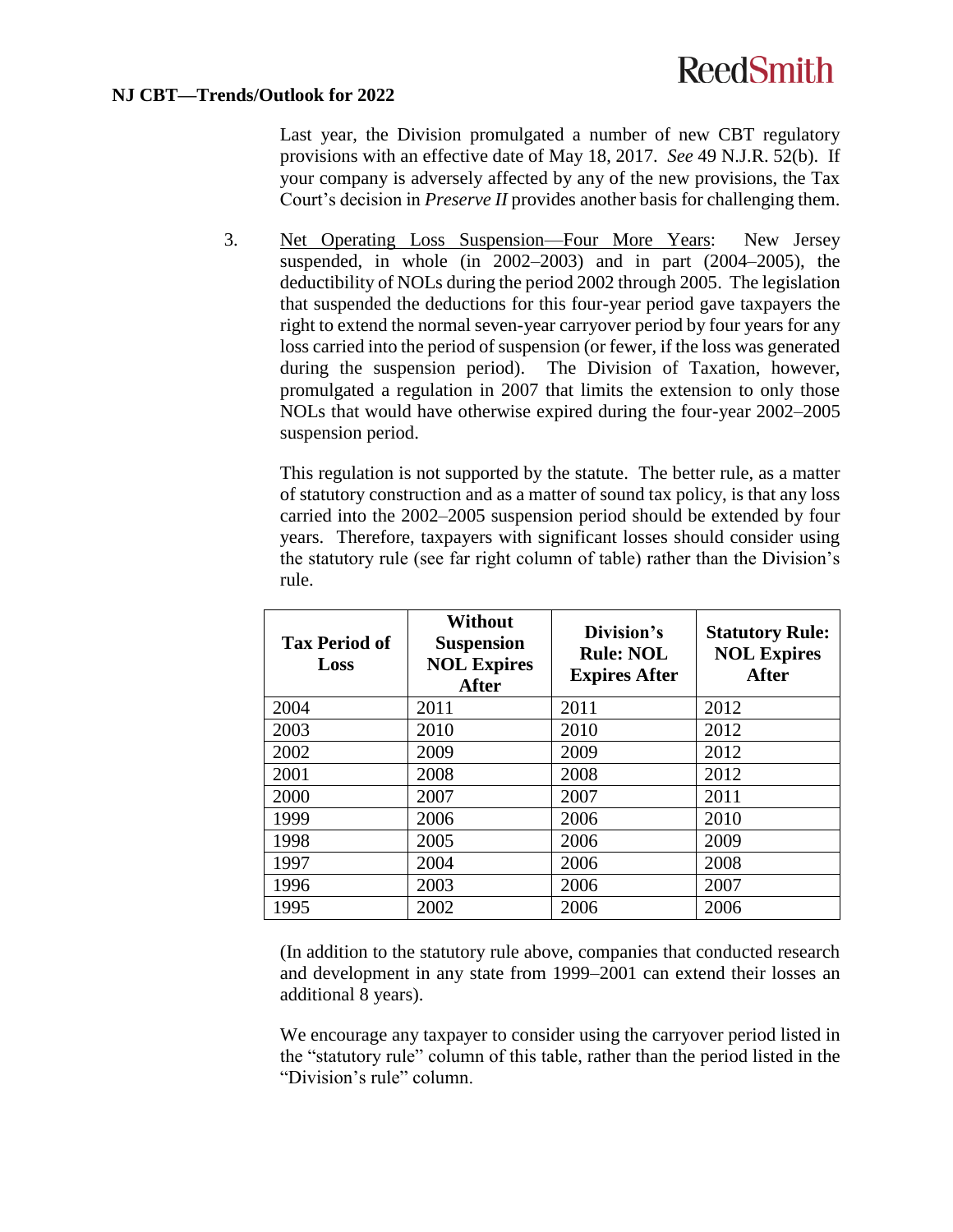#### **NJ CBT—Trends/Outlook for 2022**

4. Foreign Dividends: If your company was required to include a major repatriation of foreign earnings in income, consider this issue.

Under New Jersey law, the dividend-received deduction is computed after the deduction for NOL carryovers. Thus, a dividend, even if it will be deducted by virtue of a dividend received deduction, absorbs NOLs.

Many taxpayers repatriated significant dividends under the Tax Cuts and Jobs Act. Those dividends have been paid, often by foreign corporations that are managed and operated completely separate from the domestic business. Because of water's edge treatment in many unitary states, and *Kraft-*mandated dividend-received deductions in many separate reporting states, taxpayers have not focused on whether those dividend-paying subsidiaries are unitary because the dividends are excluded from income, regardless.

But if the subsidiary is not unitary, then the dividend paid by the subsidiary should not absorb the NOL carryover of the unitary group. After all, under *Hunt Wesson*, a state cannot tax by indirect means what it cannot tax by direct means. So if New Jersey cannot impose a tax on a dividend from a foreign subsidiary because that foreign subsidiary is separately managed and thus not unitary, then New Jersey cannot reduce the NOL of the taxpayer by reference to the amount of the dividend.

As a consequence, taxpayers who received a deemed distribution from a foreign subsidiary under IRC § 965 or other amounts treated as a dividend from a foreign subsidiary should consider the authority of the *ASARCO* and *Woolworth* cases, in which the Supreme Court determined that foreign subsidiaries engaged in the same business as the domestic parent were, nonetheless, not unitary with the domestic parent if the subsidiaries were sufficiently independent. If your foreign subsidiaries are also not unitary, then your New Jersey NOL should not be reduced by the amount of the foreign dividend.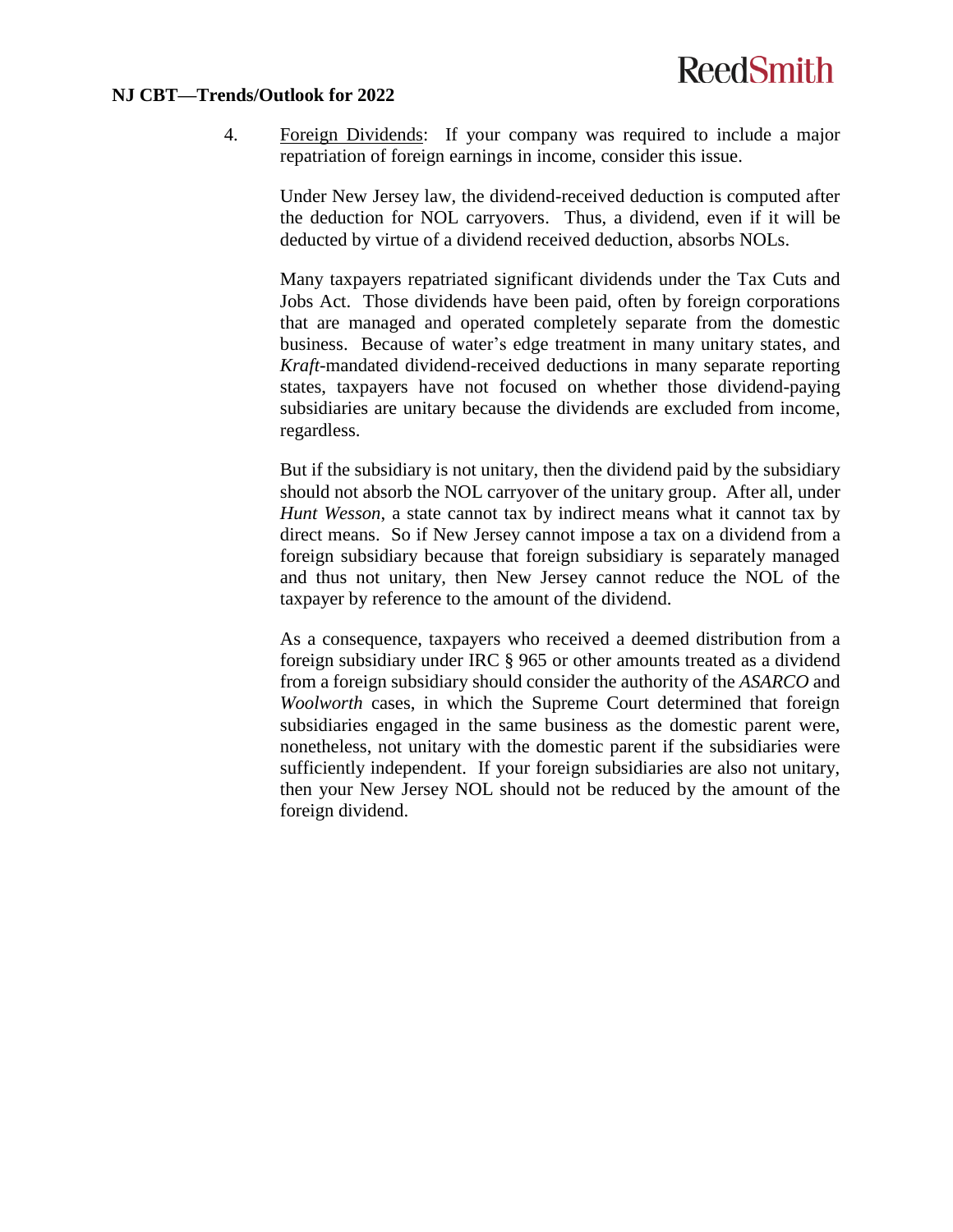### **NJ SUT—Legislative Developments**

# **ReedSmith**

### II. SALES AND USE TAXES

### A. Legislative Developments

- 1. Implementing Remote Seller Nexus: With P.L. 2018, c.132 New Jersey is implementing the remote seller nexus provisions blessed by the Supreme Court in *South Dakota v. Wayfair*, 138 S.Ct. 2080 (2018). (In *Wayfair*, the Supreme Court impliedly found that South Dakota's nexus standard was sufficient. That standard applied to sellers that weren't physically present in the state and annually either: (1) made sales to South Dakota purchasers in excess of \$100,000; or, (2) made 200 or more separate transactions for delivery to South Dakota.)
- 2. Tax on Transient Accommodations: The legislature amended the sales and use tax act to impose tax on transient accommodations. That is, "a room, group of rooms, or other living or sleeping space for the lodging of occupants, including but not limited to residences or buildings used as residences." P.L. 2018, c.49. The tax on transient accommodations only includes those rooms rented through a transient space marketplace (a marketplace or travel agency) or the rental of a professionally managed unit. P.L. 2019, c.235.
- B. Judicial Developments
	- 1. Materials Used in the Manufacturing Process: In *Liscio's Italian Bakery, Inc. v. Director, Division of Taxation*, Docket No. 009658–2017 (N.J. Tax Oct. 1, 2019), the Tax Court held that baking racks a taxpayer purchased were exempt from sales and use tax as equipment that the taxpayer used directly and primarily in the manufacture of baked products.

N.J.S.A. 54:32B–8.13a. exempts "machinery, apparatus or equipment for use or consumption directly and primarily in the production of tangible personal property by manufacturing, processing, assembling or refining."

At taxpayer's plant, taxpayer makes and sells 250 varieties of baked products (bread, sandwich breads, rolls, and specialty items). The production process includes: preparing dough, shaping, proofing, refrigerating, de-activating, re-activating, and baking dough.

The tangible personal property at issue in this appeal was baking racks that taxpayer used to produce bread. Taxpayer's employees unload dough pieces, load the dough onto a baking pan, and place the baking pan into a slot on the baking rack. Taxpayer had a vendor specifically make racks for its bakery. Taxpayer uses the baking racks to transport dough to different parts of the bakery where the dough goes through different processes (for example, proofing, staging seeding, baking).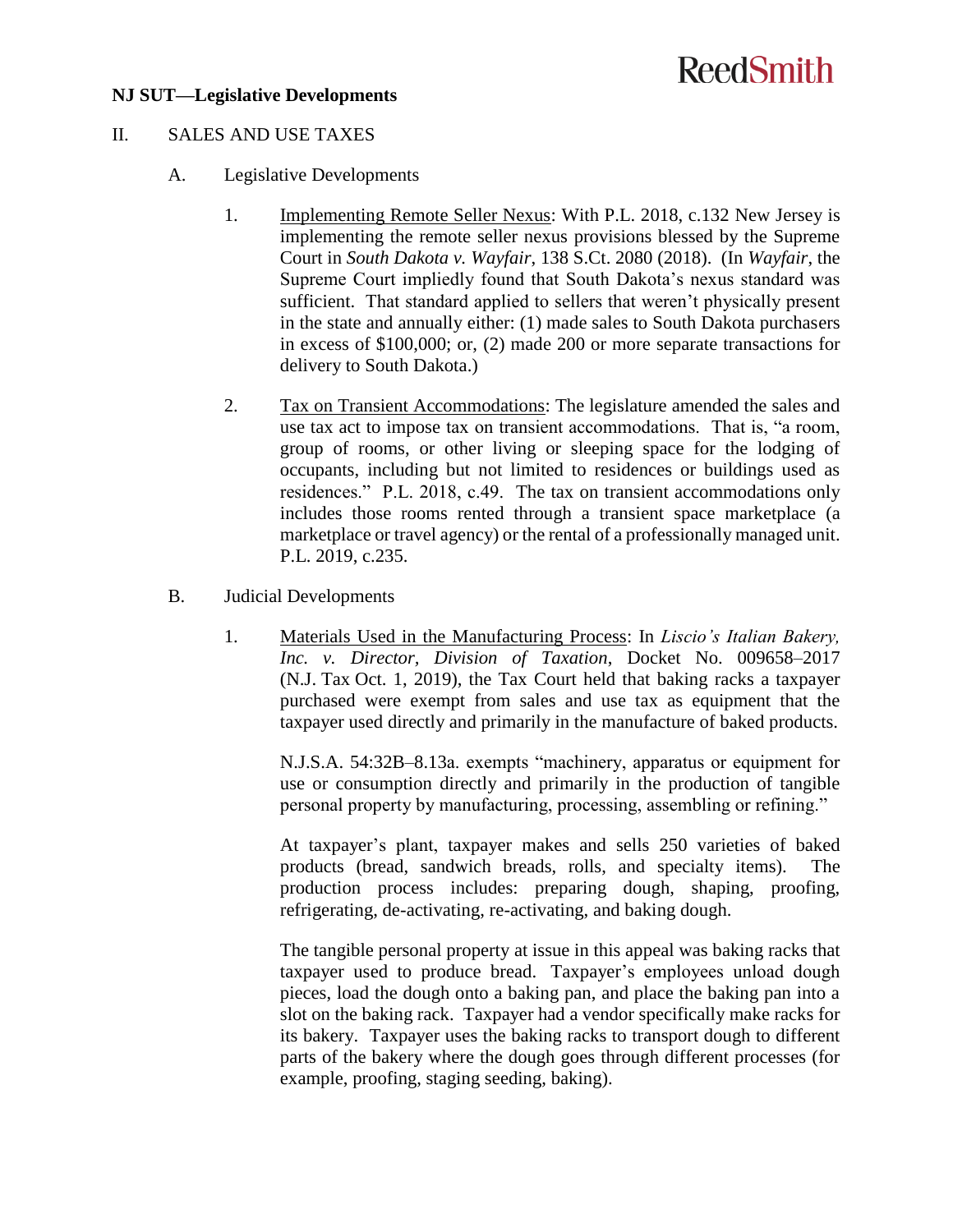#### **NJ SUT—Judicial Developments**

The Division of Taxation determined that the baking racks were not used directly in the manufacture of a finished product.

The court rejected the Division's final determination. In doing so, the court found that the baking racks were directly and primarily used in the manufacturing process and held that baking racks were machinery, apparatus, or equipment under the statute.

First, in holding that the baking racks were directly used in the manufacturing process, the court relied on the dictionary definition of "directly"—meaning to "sustain." The court found that the baking racks "sustain" the manufacturing process because the racks transport the products through every step of the process (the preparation, shaping, proofing, refrigeration, de-activation, and re-activation of the dough).

Second, the court reasoned that the taxpayer primarily used the racks in the manufacturing process because the "only down-time [for the racks] during an eight-hour work day was when about 40–50 racks of the 200 or so, are waiting in line to be used for the next production loop."

Next, the court determined that the racks were exempt "machinery, apparatus, or equipment." That's because the racks fit within the Division's regulatory definition of "apparatus" and "equipment." An "apparatus" is a "set of materials or equipment designed for a particular use." And "equipment" is the "implements used in an operation or activity." Because the racks are material used in the production of bread, the court found that the racks were "apparatus" or "equipment" under the statute and regulation.

As a result, the court found that the baking racks were apparatus or equipment directly and primarily used in the manufacturing process.

2. Sourcing of Sales of Tangible Personal Property: On November 16, 2017, the Tax Court of New Jersey issued a ruling in *Spirit Halloween Superstores, Inc. v. Director, Division of Taxation*, concerning the sourcing of sales of tangible personal property for sales tax purposes. *See* Docket No. 012526–2015 (N.J. Tax Nov. 16, 2017). The decision confirms that a sale is not necessarily sourced to New Jersey for sales tax purposes just because the invoice has a New Jersey "ship-to" address and title transfers to the purchaser in New Jersey at the location of a common carrier. The ruling also provides guidance on the evidentiary standards for obtaining a sales tax refund.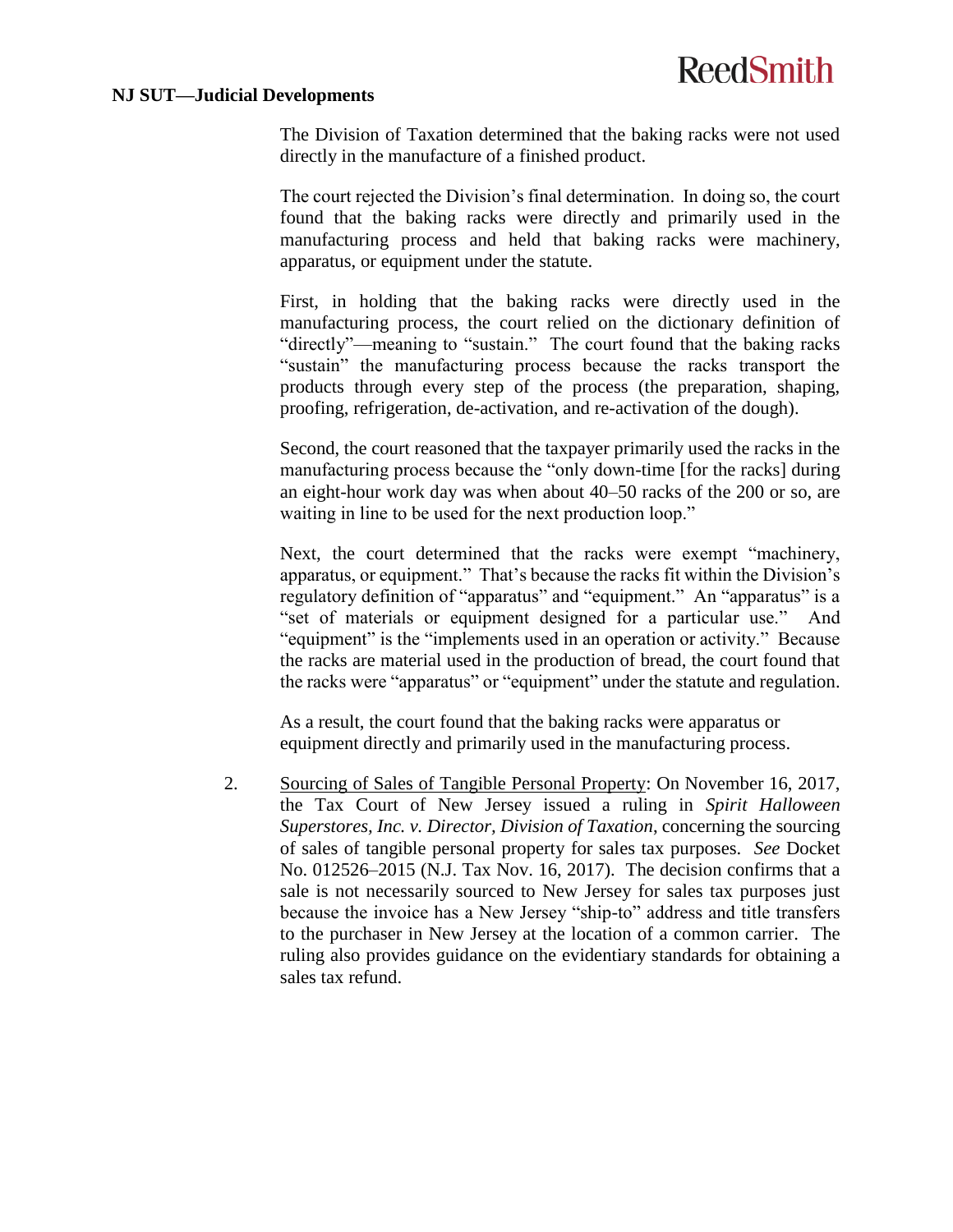#### **NJ SUT—Judicial Developments**

# **ReedSmith**

### **Background**

The case involved a New Jersey-based retailer ("Spirit") that operated more than 1,100 retail stores across the United States, including 119 stores in New Jersey. Spirit purchased signage and printed materials from a New Jerseybased vendor. According to Spirit, the purchased items were for retail stores across the United States, but all of the invoices listed Spirit's New Jersey headquarters as the shipping address. The vendor charged New Jersey tax on all of the purchases and Spirit filed a refund claim with the Division, seeking relief for tax paid on items shipped outside the state. The Division denied the claims and Spirit appealed to the Tax Court.

### **Taxpayer Failed to Meet Evidentiary Standard**

Spirit filed a motion for summary judgment in which it asked the Tax Court to order the requested refund. In support of its motion, Spirit submitted:

A letter from the vendor stating that the "ship to" address on the invoices did not represent the actual destination of the items sold; rather, FedEx typically picked up the items for delivery to Spirit's in-state and out-of-state retail locations. Although the letter was signed by the vendor's Vice-President of Finance and printed on the vendor's letterhead, it was unauthenticated and uncertified.

An affidavit from Spirit's senior manager attesting that the purchased items were shipped directly to Spirit's retail locations. The affidavit further provided that the proportion of items shipped to New Jersey corresponded with the percentage of Spirit's retail stores located in New Jersey.

The court found this evidence to be neither credible nor reliable. With respect to the letter from the vendor, the court rejected it as unauthenticated hearsay. The court similarly rejected Spirit's affidavit, noting that it referenced documents that were not attached to the affidavit or otherwise submitted to the court. As a result, the court denied Spirit's motion and the requested refund.

The Tax Court's decision serves as a warning to taxpayers not to rely on unauthenticated documents. Although letters from employees or vendors may be persuasive on audit, that type of evidence may be insufficient when submitted as part of an appeal. Even if a taxpayer submits an affidavit, it is likely to be disregarded unless the attested facts are put into context (for example, by attaching the underlying documents or business records).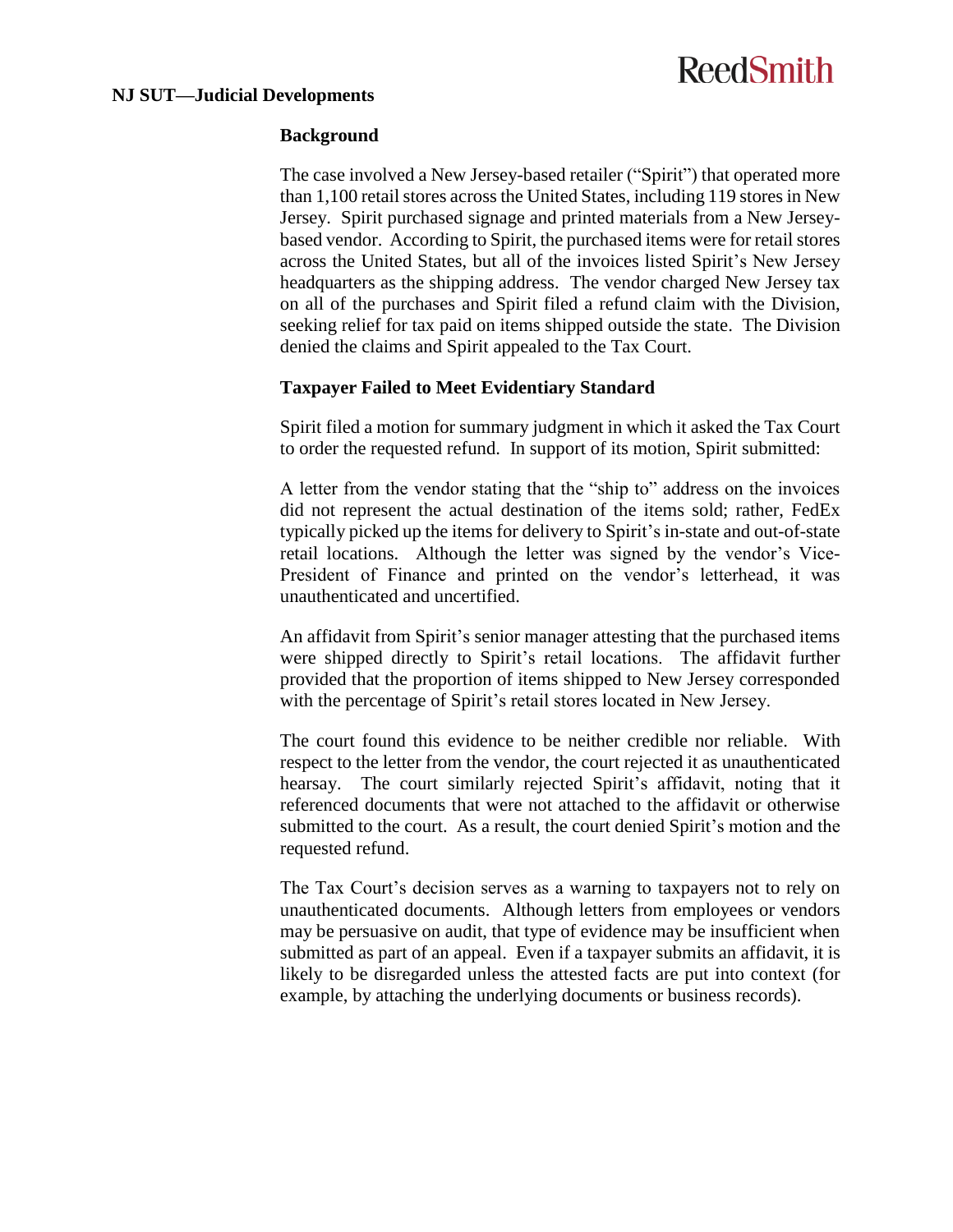### **Sourcing Sales of Tangible Personal Property**

The Division filed its own motion for summary judgment seeking to have Spirit's claim dismissed. The Division argued that the ultimate destination of the purchased items to out-of-state locations was irrelevant. According to the Division, title to the items passed to Spirit when the vendor delivered the items to FedEx in New Jersey. As a result, the Division argued that it was proper to impose New Jersey sales tax on all of Spirit's purchases.

The court concluded that delivery to FedEx in New Jersey did not necessarily mean that New Jersey sales tax was due on the transactions. Although the Division's position may have been supported by prior law, the Division never addressed the statutory sourcing provisions that New Jersey adopted in 2005 to conform to the Streamlined Sales and Use Tax Agreement. *See Media Graphics, Inc. v. Director, Division of Taxation*, 8 N.J. Tax 321 (N.J. Super. Ct. App. Div. 1986); *see also* N.J.S.A. 54:32B– 3.1. Accordingly, the court denied the Division's motion.

Spirit submitted additional evidence and filed another motion for summary judgment. The court denied Spirit's second motion for summary judgment on September 6, 2018, finding that Spirit's additional evidence (certifications, deposition testimony, and an uncertified letter) did not prove that Spirit received the purchased materials outside of New Jersey.

3. New Jersey Provides Guidance on Extraordinary Transactions: On October 25, 2017, the New Jersey Tax Court denied a Division motion for summary judgment when determining that a transaction from a sales and use tax audit could qualify as "extraordinary." *See Statewide Commercial Cleaning, LLC v. Director, Division of Taxation*, Docket No. 003504–2015 (N.J. Tax Oct. 25, 2017).

At issue was whether a transaction should have been removed from an auditor's block sample. The Division argued that the taxpayer did not preserve its right to contest the transaction it sought to remove from the sample.

Viewing the facts in a light most favorable to the non-moving party—the standard for a motion for summary judgment—the court determined that, at trial, the taxpayer may be able to prove that it preserved its ability to contest the transaction as extraordinary.

The court also noted that under the Division's Manual of Audit Procedures, the transaction may be extraordinary. The Division's manual states that extraordinary transactions should be removed from a sample, but does not provide guidance on what constitutes an extraordinary transaction.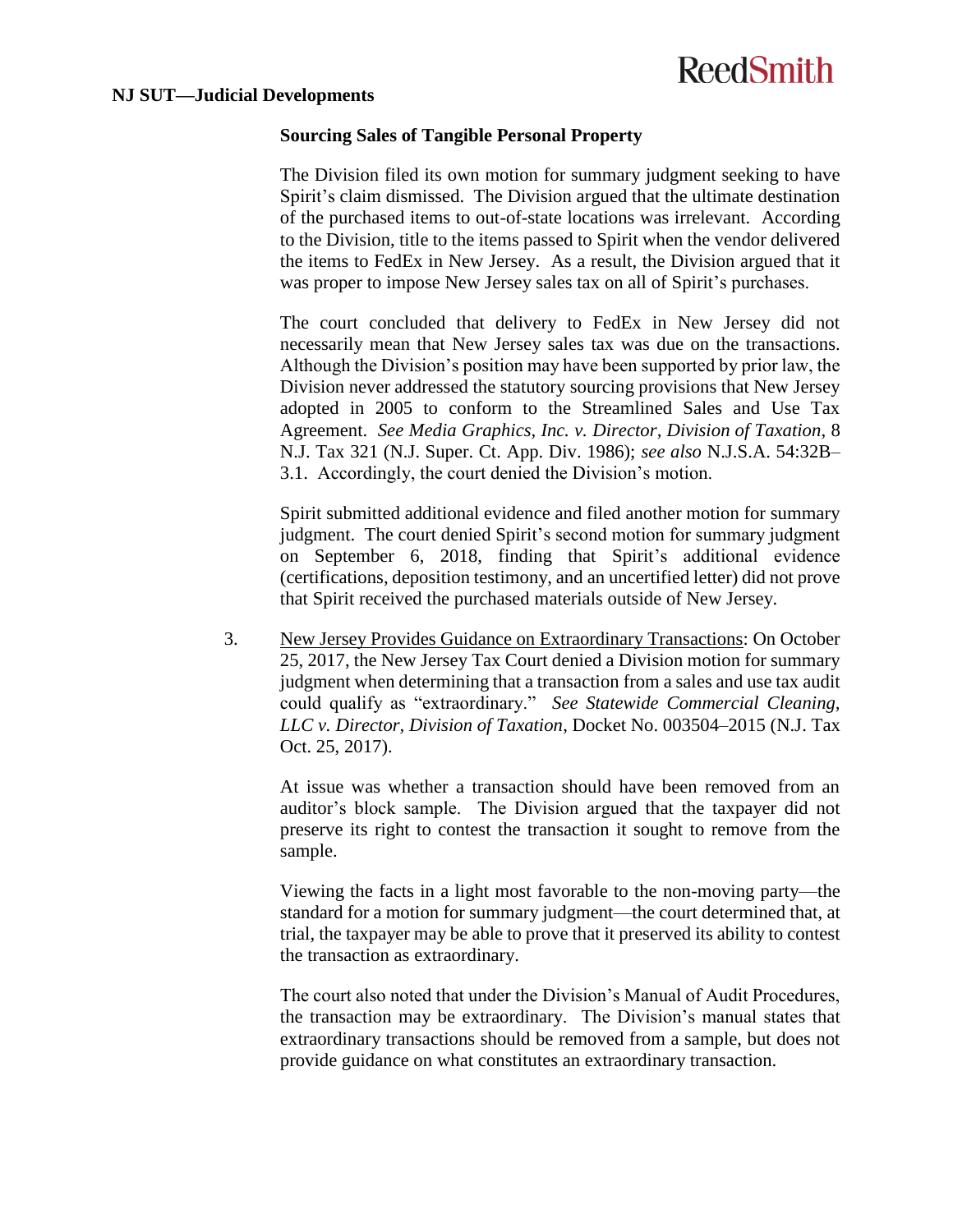#### **NJ SUT—Judicial Developments**

To that end, the court looked to California's audit manual to define an extraordinary transaction, including these "guideposts" from that manual: (1) the size of the transaction compared to other transactions in the sample; (2) whether the transaction "was omitted or included due to some unusual circumstances;" and (3) whether the transaction typically occurs within the taxpayer's business. The court reasoned that, at trial, the taxpayer may be able to prove that the transaction is extraordinary—using the guideposts above or other state guidance on extraordinary or unusual transactions.

Trial occurred in this case in March 2018. A decision will likely be issued later this year.

4. New Jersey Tax Court Issues Responsible Party Decision: On September 12, 2017, the New Jersey Tax Court determined that the Division was not required to serve personally a final audit determination on both a corporation and the corporation's "responsible person." *See My Way B&G, Inc. v. Director, Division of Taxation*, Docket No. 016627–2013 (N.J. Tax Sept. 12, 2017).

At issue was whether a timely protested Notice of Finding of Responsible Person Status preserves the responsible person's right to challenge a Notice of Assessment against a corporation.

The Division issued a final audit determination ("Final Determination") for plaintiff, My Way B&G, Incorporated ("My Way"), and a few months later a Finding of Responsible Person Status Notice to plaintiff, Rapuano ("Rapuano"). Rapuano had managed the day-to-day operations of My Way since the corporation's inception. Rapuano timely protested the Responsible Person Notice, but neither Rapuano nor My Way timely protested the Final Determination.

Rapuano argued that the Division was required to personally serve the Final Determination on him, and as a result, his timely protest of the Responsible Person Notice preserved his right to appeal the Final Determination.

The Tax Court rejected Rapuano's argument. Instead, the court noted that the Division properly served Rapuano through the corporation for which he was responsible. As a result, Rapuano's appeal rights to contest the assessed tax ran from the date of the Final Determination.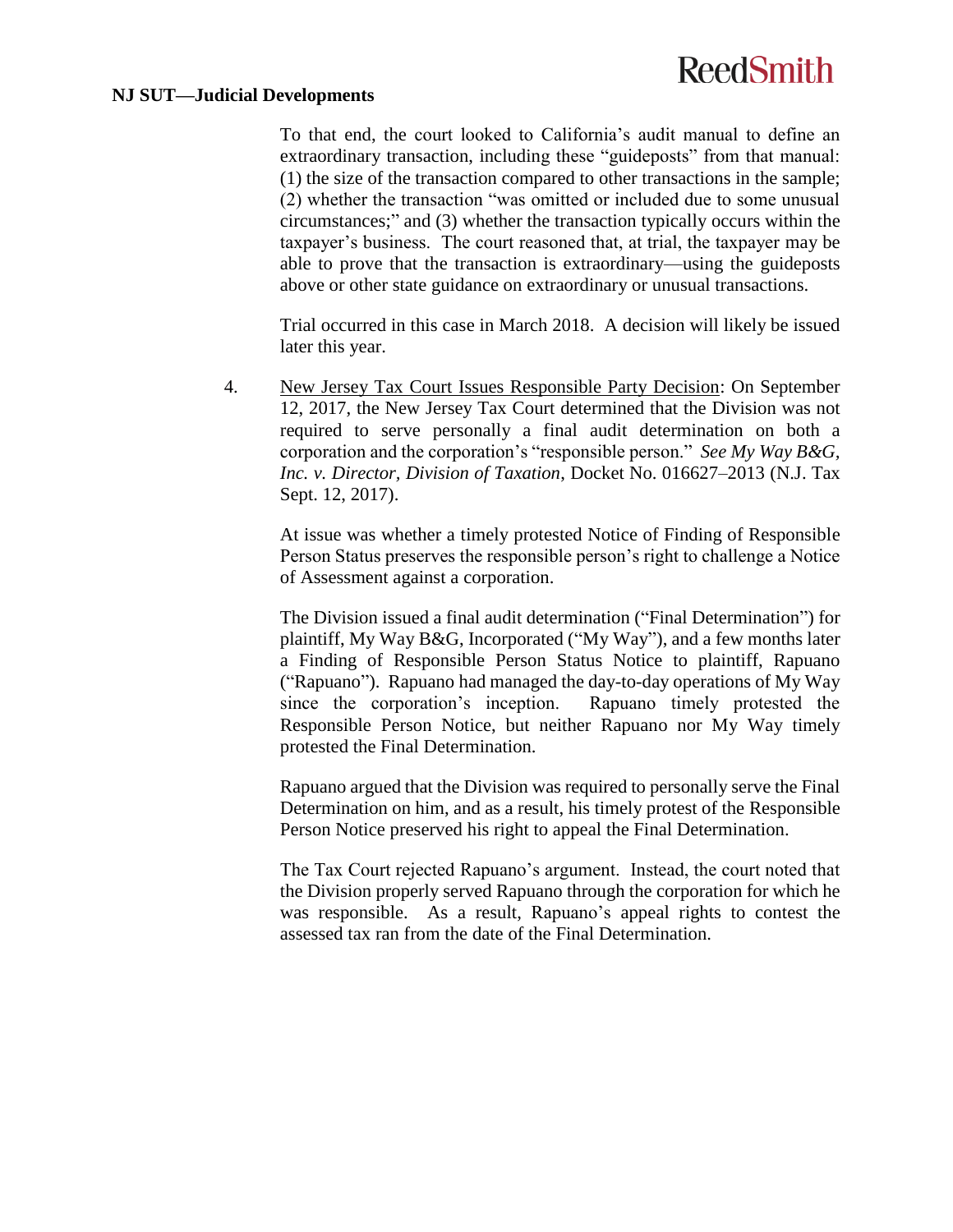#### **NJ SUT—Judicial Developments**

5. New Jersey Tax Court Clarifies Sales Tax on Software: On January 9, 2017, the New Jersey Tax Court reversed its prior decision in *Premier Netcomm Solutions, L.L.C. v. Director, Division of Taxation*, Docket No. 016307– 2012 and concluded that pre-written software sold on tangible media is treated as tangible personal property for sales and use tax purposes. Because it specifically addresses only transactions occurring before October 2005, the court's decision will have limited relevance for most taxpayers. Still, we think the court's decision serves as an important reminder that most business purchases of software and related services are not taxable in New Jersey.

New Jersey's current sales tax statute exempts electronically delivered software used exclusively in the conduct of the purchaser's business. The exemption applies even if purchaser receives written manuals or training manuals. Although New Jersey imposes sales tax on charges for installing, repairing, servicing, and maintaining software, the Division's regulations define these services very narrowly. For example, taxable installation services are limited to "the act of loading an executable file . . . onto a device or equipment." Any other services provided by the installer—such as modification or customization services—should be nontaxable. With respect to a company's existing software applications, any services that enhance or improve that software should also be nontaxable.

This means that businesses should not be paying New Jersey sales tax on the vast majority of their purchases of software and software-related services.

6. Wrapping Supply Exemption for Packaging Shipped to Related Entity: The Tax Court granted a taxpayer's motion for summary judgment, finding that purchases of wrapping supplies by a warehouse company used to ship merchandise to retail stores owned by various affiliated entities were exempt from tax. The taxpayer received merchandise from third parties that it then repackaged and shipped to affiliated retail stores, and filed a refund claim for tax paid on the packaging materials used to ship the merchandise to the affiliates. At court, the Division conceded that the various external and internal packaging materials at issue constituted wrapping supplies; however, the Division contested the taxpayer's claimed refund on the basis that the wrapping supplies were for "internal use" and not part of transactions with "another party." The Tax Court rejected the Division's argument, finding that the warehouse company and its affiliates were separate legal entities, and that nothing in the statutory language would preclude the exemption from applying to transactions between related parties.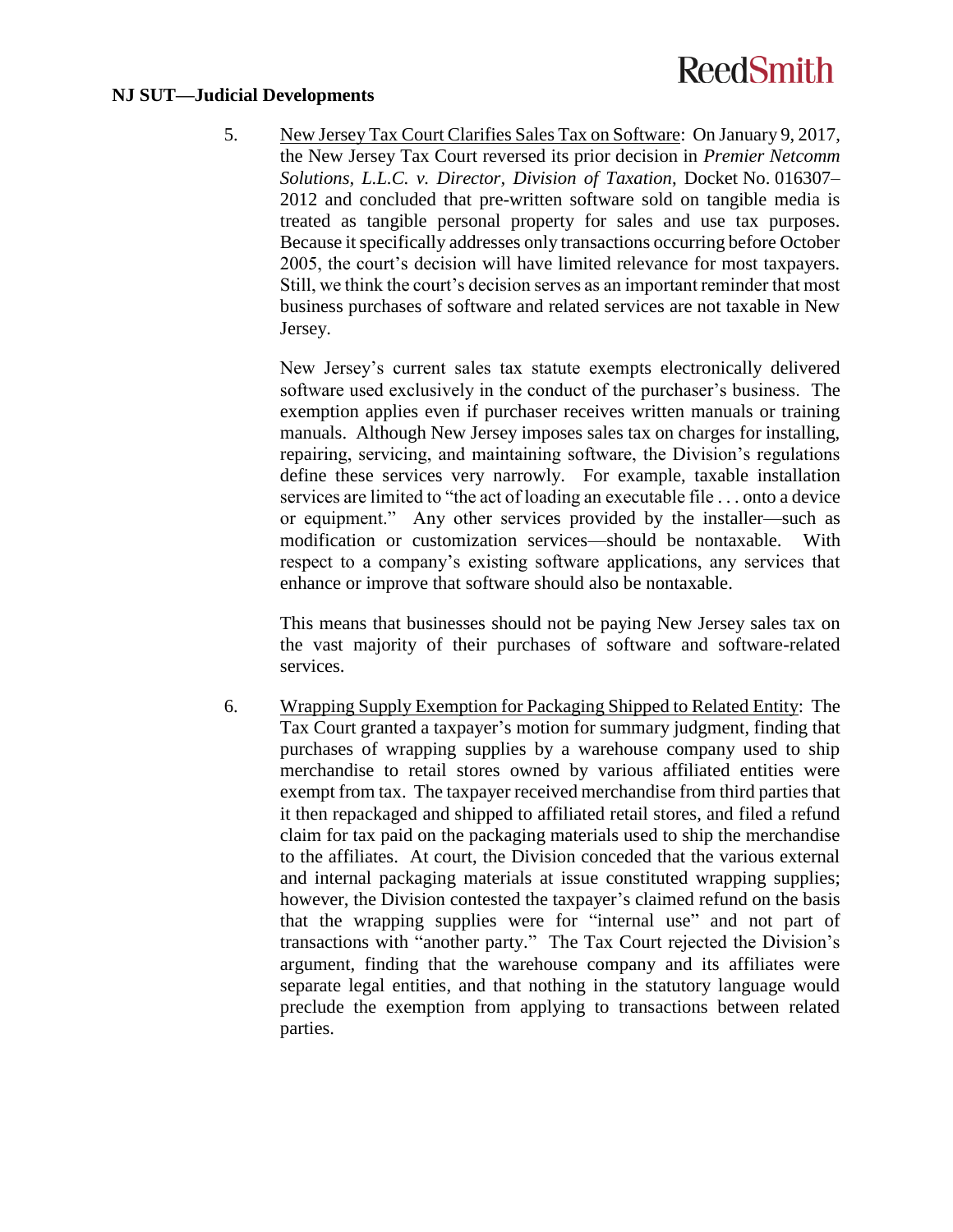#### **NJ SUT—Judicial Developments**

Further, the court rejected the Division's substance over form argument, finding that the Division failed to provide sufficient justification for ignoring the taxpayer's corporate form. *Burlington Coat Factory Warehouse Corp. v. Director, Division of Taxation*, Docket No. 007007– 2013 (N.J. Tax Dec. 2, 2014).

- C. Letter Rulings/Other Guidance
	- 1. Hotel Occupancies and New Jersey Taxes: The Division issued a publication concerning sales and use tax for hotels and occupancies. Of note, since the Division's last publication on Hotel Occupancies, the Division added guidance concerning sales and use tax and resort fees, including:
		- Mandatory resort fees—that is, those fees that guests cannot opt out of—are part of the sales price of the occupancy and subject to tax;
		- Optional charge resort fees are not subject to tax, so long as each component of the resort fee is not subject to tax.

Components of resorts fees that are not considered subject to tax are: daily access to fitness centers or pools; daily newspaper delivery; and Wi-Fi access. (By contrast parking fees are considered components of resort fees that are subject to tax, and as a result, if the resort fee contains parking fees, the entire resort fee is subject to tax.).

- 2. Entry Fees for Online Fantasy Sports: The Division issued guidance concerning entry fees for daily fantasy sports contests. The taxpayer does business in New Jersey and allows New Jersey residents to enter fantasy sports contests. The taxpayer's customers must pay entry fees to play in daily fantasy contests. Those entry fees vary. When customers enter contests, they receive contest details, including: number of participants, the payout structure for the contest, and information about the players they select for their contest. The Division advised the taxpayer that the entry fees are not taxable because entry fees are not an enumerated service. The Division determined that the taxpayer was not providing an information service to the taxpayer, but instead a charge for an entry fee to online daily fantasy sports contests. Letter Ruling 2016–2–SUT (Oct. 5, 2016).
- 3. Electronics Recycler's Shredding Services: The Division issued guidance concerning charges for services that a recycler of universal waste consumer electronics performed in connection with the destruction and disposal of computer hard drives. Many of the taxpayer's customers have data security concerns. To alleviate those concerns, the taxpayer destroys its customers' hard drives and provides its customers with a destruction certificate.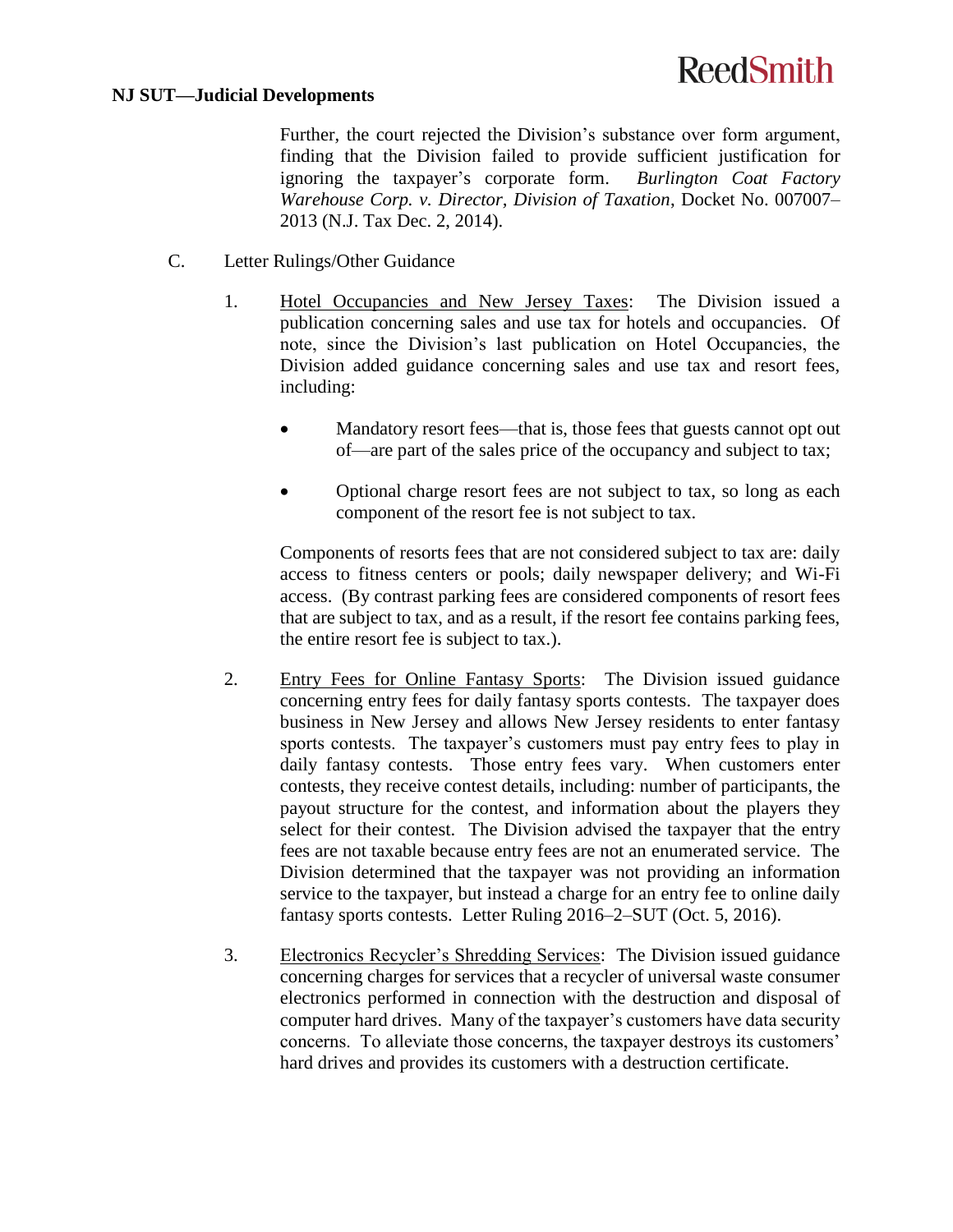The Division advised the taxpayer that the shredding and provision of destruction certificates constitutes the processing of tangible personal property which is subject to sales tax. The Division also advised the taxpayer that separately-stated charges for a third-party waste disposal service for the hard drive would not be taxable if performed on a regular contractual basis. Letter Ruling 2016–3–SUT (Oct. 5, 2016).

- D. Administrative Developments
	- 1. Transient Accommodations: Consistent with the legislative history supporting the application of sales and use tax on transient accommodations (including "transient space marketplaces"), the Division issued Technical Bulletin 81, which states that a transient state marketplace does not include an online travel agency (such as, Expedia). The Division reasons that a travel agency "books rooms on behalf of customers, and the hotel bills and collects any applicable taxes and fees from the travel agency." As a result, the hotel remits any taxes to New Jersey, not the travel agency.
	- 2. "Hotels": New Jersey generally charges a 5% occupancy fee on "occupancies" that are subject to sales tax—"occupancies" provide guests with "the use or possession or the right to the use or possession, of any room in a hotel." The occupancy of a room in a "hotel" is subject to sales tax in New Jersey. On March 31, 2017, the Division issued a bulletin stating that "privately owned properties may be operated in a manner consistent" with hotels, and as a result, can be "hotels" under New Jersey law.
	- 3. Software and Software Services: The Division revised its regulations regarding the sales tax treatment of software and related services (e.g., whether software services constitute taxable repairs, maintenance, installation, or servicing).

The revised regulations reduce the scope of taxable services by: (i) limiting taxable installation services to "loading executable files" onto a computer; (ii) broadly defining non-taxable modification services to include any service to enhance, improve, or customize software other than installation services or servicing; (iii) limiting taxable servicing of software to repairs and maintaining compatibility with other hardware and software products; (iv) expanding the definition of custom software to include software developed using prewritten functions and routines; and (v) permitting taxpayers to break out taxable and non-taxable components of software maintenance contracts—even if they were not separately stated on the invoice. *See* N.J.A.C. 18:24-25.1, 25.6, and 25.7 (amended effective December 1, 2014).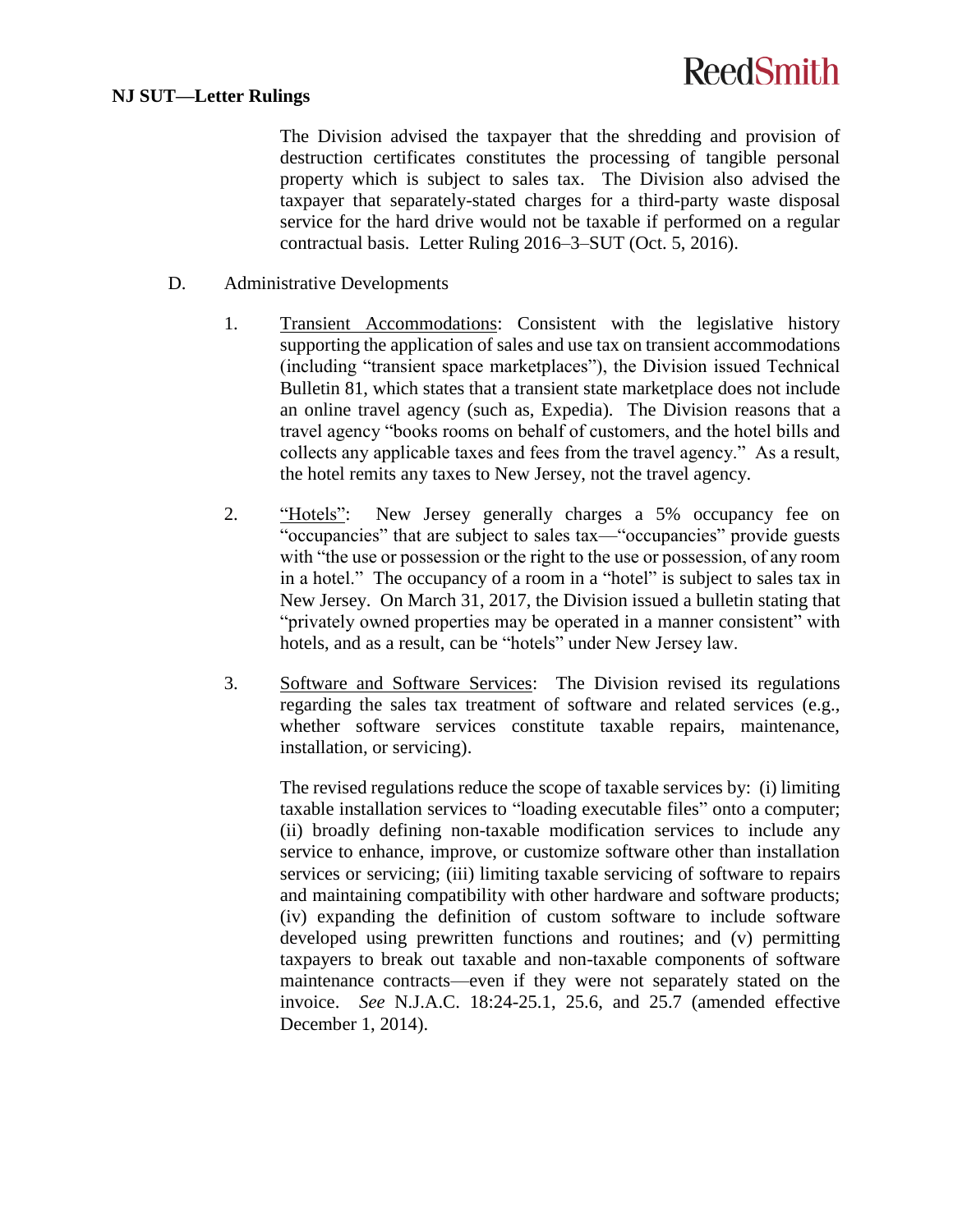### **NJ—Additional Items**

# **ReedSmith**

#### III. ADDITIONAL ITEMS

- 1. Surcharge on Uber/Lyft: The legislature enacted a surcharge of \$.50 per ride on any "rider" for "prearranged rides"—Uber and Lyft—that begin and terminate in New Jersey. (If the "ride" is shared between multiple "riders," then a \$.25 surcharge is imposed on each "rider.") The law is effective for rides on or after October 1, 2018. *See* P.L. 2018, c.47.
- 2. Deemed Repatriation of Foreign Held Assets: On March 16, 2018 the Division of Taxation issued a notice concerning its treatment of the deemed repatriation of earnings of foreign subsidiaries under IRC § 965. Under the current provisions of the Corporation Business Tax Act, the Division stated that the deemed repatriation of those earnings will be treated as a dividend and excluded from entire net income under the CBT's dividend received deduction. *See* N.J.S.A.  $54:10A-4(k)(5)$ . The only exceptions to this treatment would be for taxpayers not meeting the ownership requirements for the CBT's dividend received deduction. If a taxpayer does not meet those ownership requirements, then the deemed repatriation of those earnings will be included in the taxpayer's entire net income.
- 3. Insurance Premiums Tax: In *Johnson & Johnson v. Director, Division of Taxation*, Docket No. 013502–2016 (N.J. Tax June 15, 2018), the Tax Court of New Jersey denied a taxpayer's claim for refund of insurance premiums tax paid based on premiums for risks located in the United States. The taxpayer argued that it should only pay tax on premiums for risks located in New Jersey.

### **Background**

Companies seeking high risk insurance generally obtain that insurance in one of two ways: through a broker (surplus lines insurance); or by organizing a captive insurance company and procuring the insurance directly through that captive (self-procured insurance).

In 2010, however, Congress enacted the Nonadmitted and Reinsurance Reform Act ("NRRA"), which streamlined state tax compliance by providing a "home state" rule. In effect, the NRRA prohibited any state, except the state in which the insured had its principal place of business, from taxing premiums paid to nonadmitted insurance companies. Nonadmitted insurance includes surplus lines insurance placed through a licensed broker with an out-of-state (unlicensed) insurer. But it is unclear whether the NRRA applies to insurance placed directly with an out-of-state (unlicensed) captive insurer.

In response to the NRRA, New Jersey amended its surplus lines statute in 2011 to implement a home state rule. These 2011 amendments require a surplus lines agent to collect premiums tax from New Jersey-based insureds. The tax is 5% of the total premiums paid, including premiums related to risks outside the state.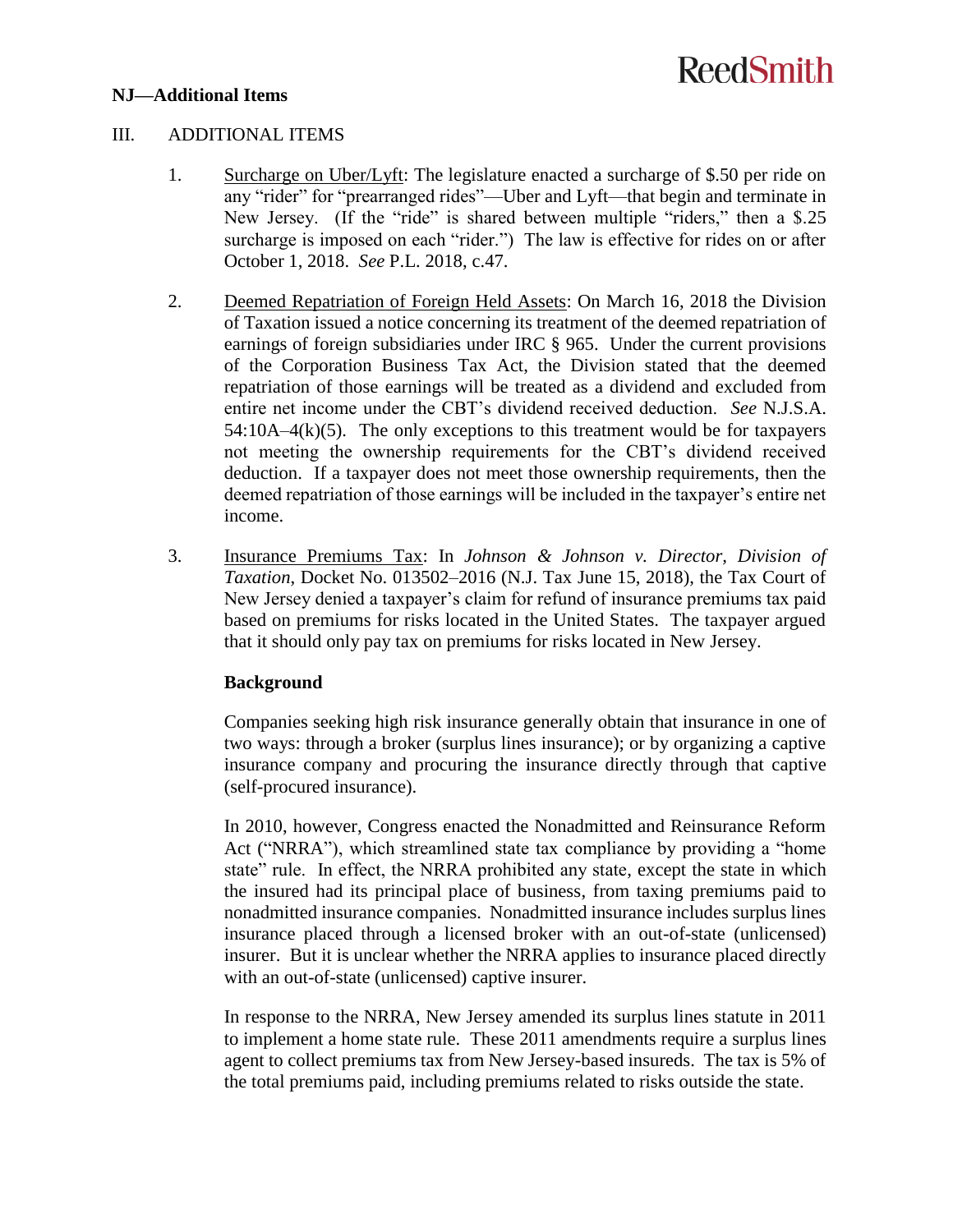#### **NJ—Additional Items**

But the 2011 amendments did not change the sourcing provisions with respect to captive insurance, which are codified in N.J.S.A. 17:22–6.64. The statute still provides that self-procured insurance premiums are taxable in New Jersey only to the extent they relate to "a subject of insurance resident, located or to be performed within this State . . . ." In other words, the statute limits the tax on captive insurance to risks allocable to New Jersey. Despite this, New Jersey's Department of Banking and Insurance has issued guidance that a New Jerseybased insured must pay a 5% tax on the total premiums paid to captive insurance companies—even if the covered risk is outside New Jersey.

In *Johnson & Johnson*, the taxpayer—a New Jersey corporation with a captive insurance company located in Vermont—challenged the Department of Banking and Insurance's position that a New Jersey based insured must pay a 5% tax on the total premiums paid to its captive—including those risks outside New Jersey. J&J's primary argument was that the 2011 New Jersey amendments only applied to surplus lines insurance; not self-procured insurance.

#### **The Tax Court's Decision**

The Tax Court upheld the Department of Banking and Insurance's position. That is, a taxpayer—even one procuring insurance directly through its own captive must pay a 5% tax on all United States risks, not just those risks located in New Jersey.

The court determined that:

- In doing so, the court reviewed the enactment of the surplus lines law and the self-procurement insurance law.
- It reasoned that the legislature enacted the surplus lines law simultaneously with the self-procurement law.
- As a result, the legislature's action was clear: to treat self-procured insurance the same as surplus lines insurance.
- Therefore, the court ruled that the NRRA's home-state rule applied to both surplus lines insurance and self-procured insurance—that is, New Jersey could tax both insurance on risks allocated throughout the United States, not just those risks in New Jersey.

The Appellate Division recently overturned the Tax Court's decision. The Appellate Division reasoned that the 2011 New Jersey amendments only applied to surplus lines insurance, and not self-procured insurance, because the amendments did not change the statutory treatment of self-procured insurance.

The Supreme Court of New Jersey affirmed the Appellate Division's decision.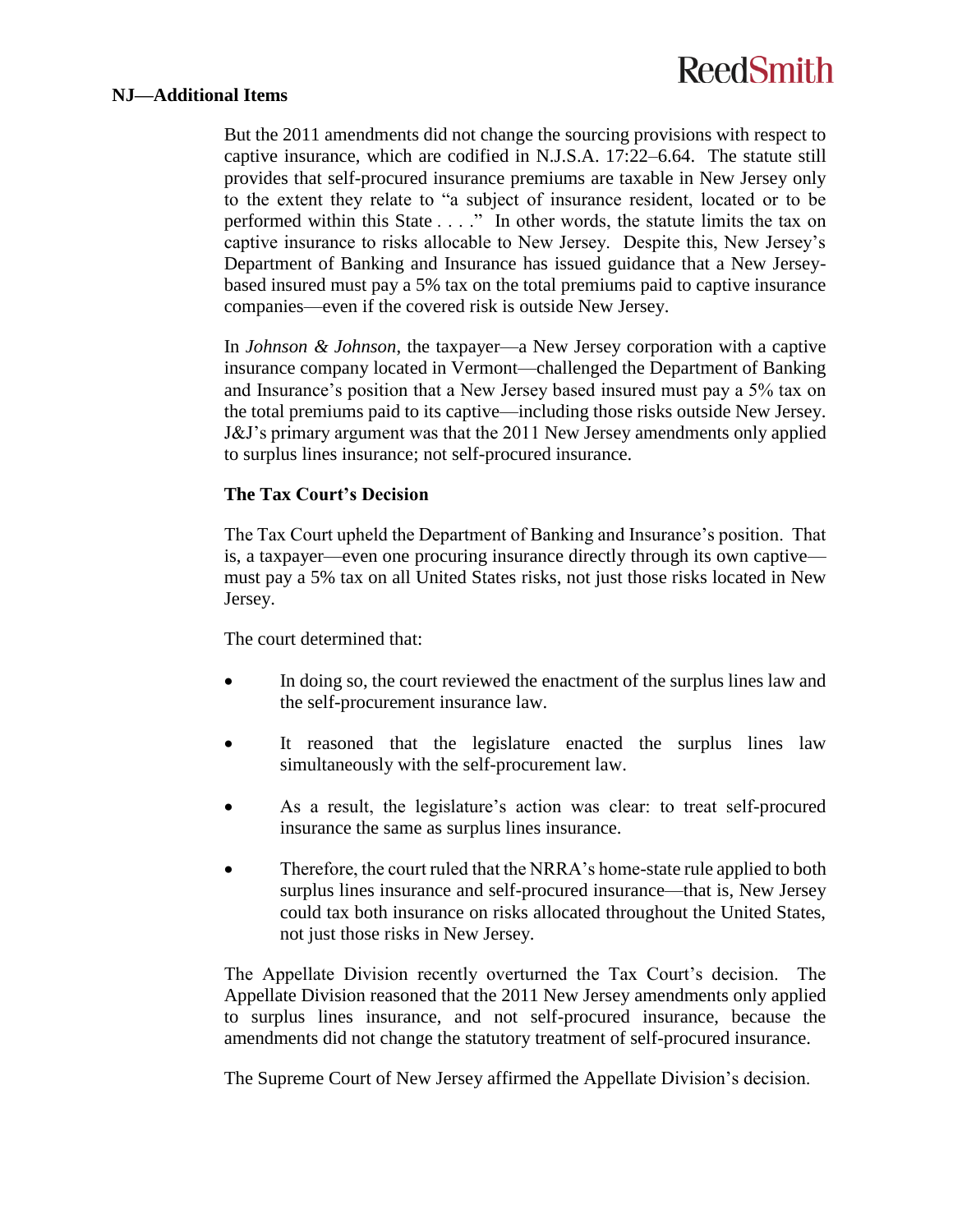#### **NJ—Additional Items**

4. Unclaimed Property Update—Reporting of Unclaimed Store Credits: The Appellate Division ordered New Jersey to refund more than \$1 million to Bed Bath & Beyond for over-reporting store credits redeemable for merchandise to the state's Unclaimed Property Administration ("UPA"). The court clarified that credits redeemable for merchandise only were not reportable to the UPA to the extent issued before July 1, 2010. Further, any such credits issued after that date were to be remitted at 60% of their face value.

New Jersey's Uniform Unclaimed Property Act requires holders of unclaimed property to file an annual report with the UPA and remit the unclaimed property to the state. N.J.S.A. 46:30B–46. "Property" under the Act is presumed abandoned after three years. N.J.S.A. 46:30B–42. Before the 2010 Amendments, "property" included "credit memoranda." N.J.S.A. 46:30B–6(r) (as in effect in 2002).

After the 2010 Amendments, "property" now also includes "stored value cards." N.J.S.A. 46:30B–6(r) (as in effect on July 1, 2010). Such property is presumed abandoned after five years and only "60% of the value of the card" is presumed abandoned. N.J.S.A. 46:30B–42.1b.

Bed Bath & Beyond ("Bed Bath") claimed a refund from the UPA for unclaimed store credits that it issued before and after the 2010 Amendments. As the store credits were not redeemable for cash, Bed Bath argued that the credits were not reportable under the New Jersey authority in effect before the 2010 Amendments, and that it was entitled to a full refund for the unclaimed store credits issued before the 2010 Amendments that it had remitted to the state. (By contrast, the New Jersey Treasurer, acting on behalf of the UPA, argued that these unclaimed store credits were properly remitted to the state as "credit memoranda.")

Bed Bath also claimed a refund for unclaimed store credits that it issued after the 2010 Amendments. It had initially reported this property to the state as "credit memoranda," and thus reported the full value of the unclaimed store credits to the state. The company claimed a refund on the basis that the "unclaimed store credits" qualified as "stored value cards," and as a result, it should have only remitted 60% of the value of the credits to the UPA.

The Appellate Division reversed the UPA's denial of Bed Bath's refund claim, agreeing with the company's interpretation of the New Jersey statute. First, the court determined that the "unclaimed store credits" were not within the purview of the UPA prior to the 2010 Amendments. The decision clarifies that the Act's definition of "property" covered "claims for the payment of money." *See Bed Bath & Beyond Inc. v. Treasurer, Sate of New Jersey*, Docket No. A–2973–14T3 (N.J. Super. Ct. App. Div. Sept. 21, 2017). Bed Bath's claim for refund concerned only store credits that it issued as redeemable for other merchandise or services, but not for cash.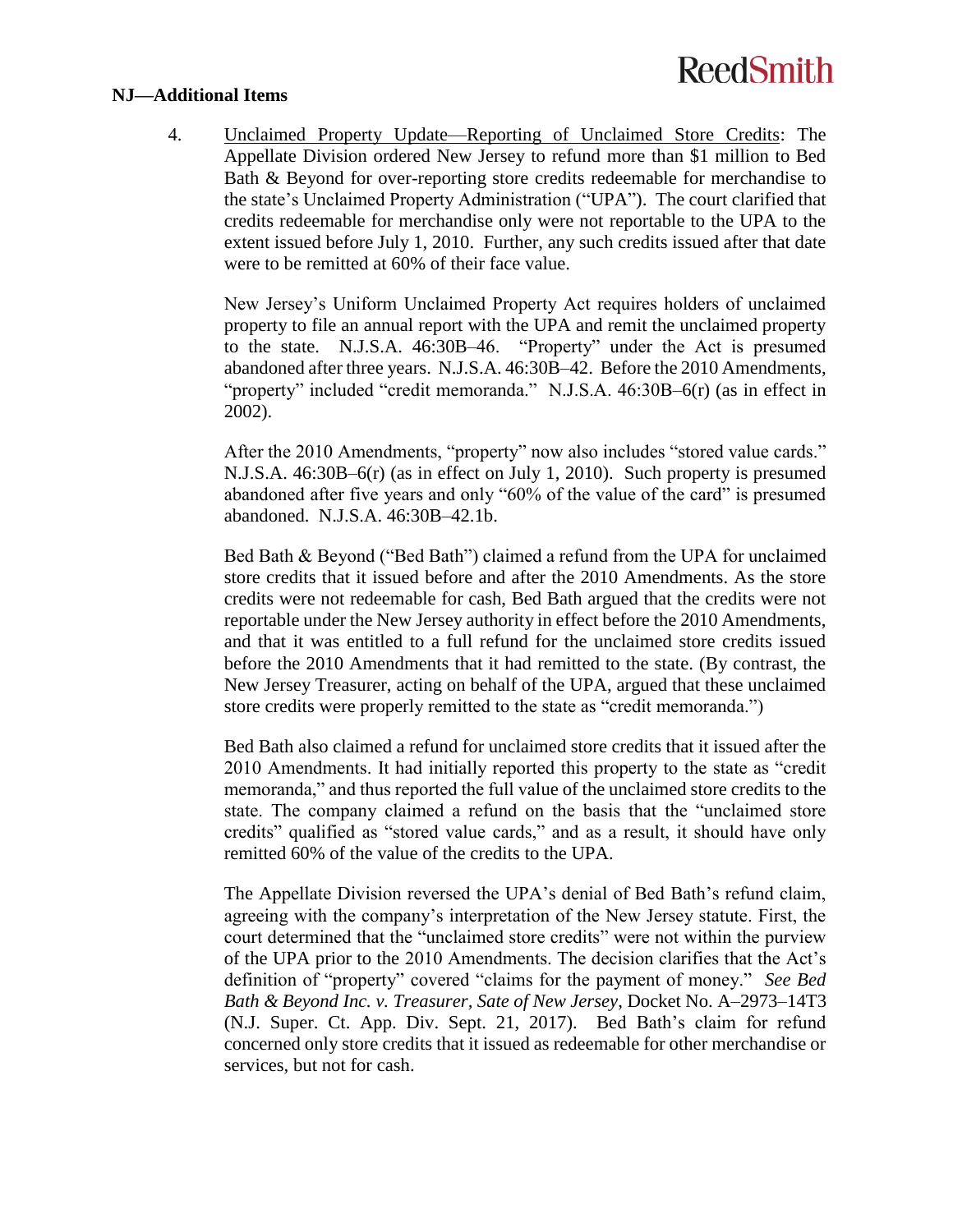### **NJ—Additional Items**

As a result, Bed Bath was entitled to a refund of the full value of the unclaimed store credits issued before the 2010 Amendments that it had remitted, plus interest.

The Appellate Division also determined that the company was entitled to a refund of 40% of the value of escheated unclaimed store credits that it issued after the 2010 Amendments. The court relied on the broad definition of "stored value cards," which is not limited to traditional plastic gift cards, but includes "a promise, made for monetary or other consideration." N.J.S.A. 46:30B–6t. In determining that Bed Bath's unclaimed store credits were "stored value cards," the court noted how the inclusion of the property type within the law in the 2010 Amendments expanded the Act to property issued for non-monetary consideration. Because Bed Bath's refund did not concern store credits redeemable for cash, the Appellate Division concluded that those credits were properly characterized as "stored value cards."

5. Manual on Audit Procedures Released: On March 7, 2017, the Division released its audit manual. Of note, the audit manual provides guidance on sampling. Historically, Division auditors have favored block sampling with respect to sales and use tax audits. But, the audit manual provides that taxpayers may request stratified sampling and statistical sampling. It also notes that auditors should remove extraordinary items—those items that are "not routine in the normal course of the taxpayer's business"—from a sample.

If you are interested in any pleadings or briefs in any of the cited cases, please send an email to [kdicicco@reedsmith.com](mailto:kdicicco@reedsmith.com)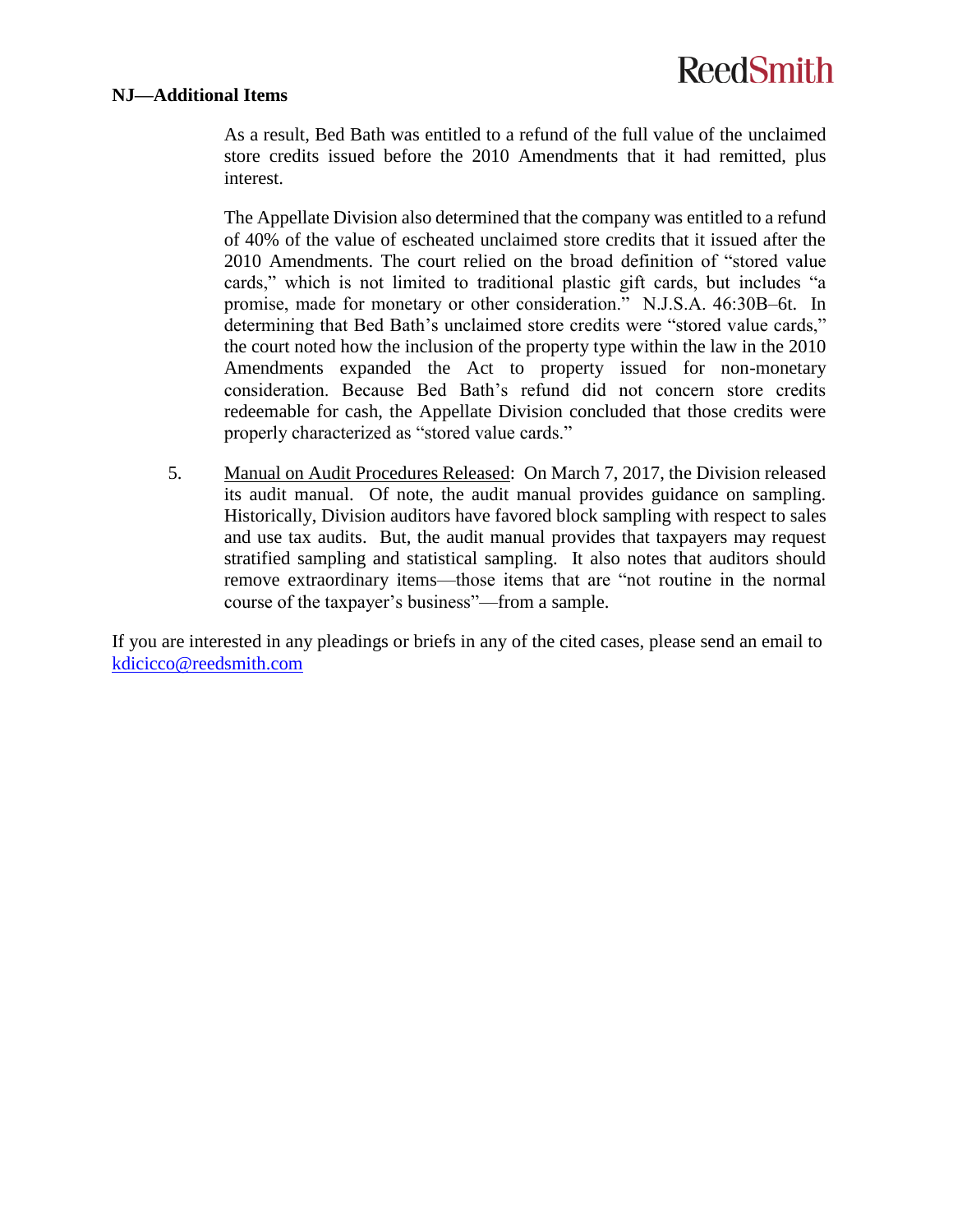**David J**. **Gutowski** Partner Reed Smith LLP Three Logan Square 1717 Arch Street, Suite 3100 Philadelphia, PA 19103

Tel:  $+1$  215 851 8874  $\bullet$  +1 609 524 2028 Email: dgutowski@reedsmith.com

David is a partner in Reed Smith's State Tax Group. His practice involves multi-state sales and use and corporate tax appeals, including representing clients in state tax controversies and litigation before administrative boards and courts in various jurisdictions. David is a New Jersey registered lobbyist and has submitted comments on behalf of COST concerning New Jersey regulations.

David is a frequent speaker on state and local tax issues and a regular contributor to various state tax publications. He is a member of the New Jersey Chamber of Commerce's and New Jersey Business and Industry Association's Taxation Committees, and a member of the Pennsylvania and New Jersey Bars. David is a graduate of Franklin and Marshall College (B.A., 1995) and Temple University School of Law (J.D., cum laude, 2000).

### **Articles and Publications**

- Co-Author, "NJ Corporate Income Tax Nexus Initiative to Begin on June 15," *Client Alerts* (6/4/2021)
- Co-Author, "NJ Combined Reporting: Policy Changes, Legislative Corrections, and Filing Positions," *Client Alerts* (11/6/2020)
- Co-Author, "Demystifying New Jersey's Net Deferred Tax Impact Deduction," *Client Alerts* (6/24/2020)
- Co-Author, "New Jersey Division of Taxation Adopts New CBT Regulations," *Client Alerts* (4/23/2020)
- Co-Author, "NJ Corporation Business Tax: October 15 Refund Deadline," *Client Alerts* (9/6/2019)
- Co-Author, "NJ refund opportunities for addback and economic nexus?" *Client Alerts* (3/1/2019)
- Co-Author, "Good and bad news for NJ combined filers," *Client Alerts* (1/4/2019)
- Co-Author, "NJ tax bulletin released: combination and tax reform," *Client Alerts* (12/12/2018)
- Co-Author, "New Jersey amends combined reporting, adopts marketplace facilitator law," *Client Alerts* (10/5/2018)
- Co-Author, "Market vs. place-of-performance: recent NJ Tax Court decisions give options to taxpayers," *Client Alerts* (9/7/2018)
- Co-Author, "NJ adopts combined reporting market sourcing, and new amnesty program," *Client Alerts* (7/2/2018)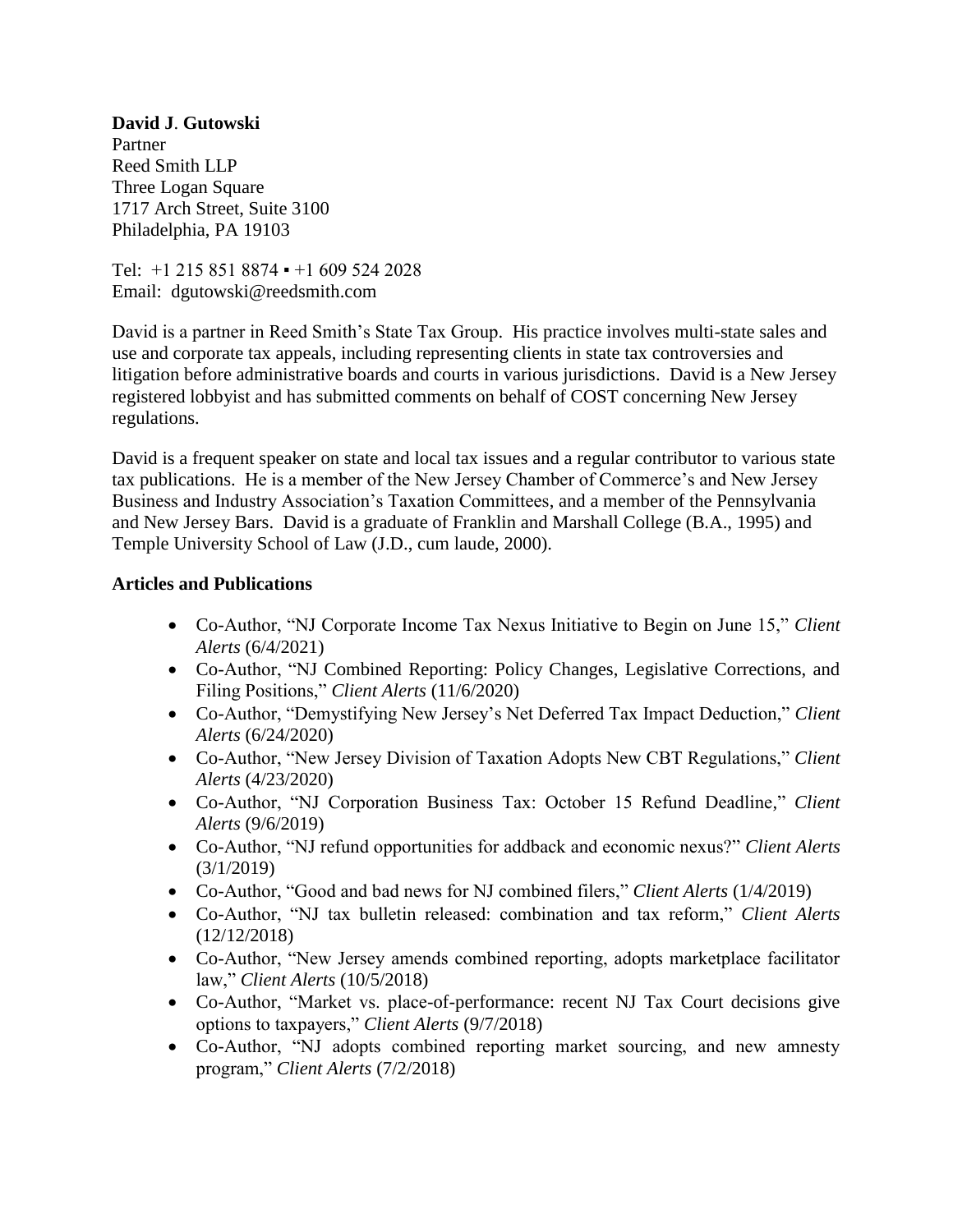- Co-Author, "NJ Legislature Proposes \$800 Million Corporate Tax Increase," *Client Alerts* (6/20/2018)
- Co-Author, "NJ Court: Consolidated rules apply to separate-company return," *Client Alerts* (6/19/2018)
- Co-Author, "NJ Tax Court finds that partnership not subject to income tax (again)," *Client Alerts* (6/19/2018)
- Co-Author, "NJ Appellate Court Affirms Decision Denying Interest Expense Addback," *Client Alerts* (5/17/2018)
- Co-Author, "NJ Tax Court Clarifies Scope of Income Tax Addback," *Client Alerts* (May 1, 2018)
- Co-Author, "NJ Tax Court: Foreign-Source Income Not Taxable," *Client Alerts* (3/20/2018)
- Co-Author, "NJ Tax Court: Division Assessment Stricken Because Limited Partnership Not Subject to Corporation Business Tax," *Client Alerts* (2/28/2018)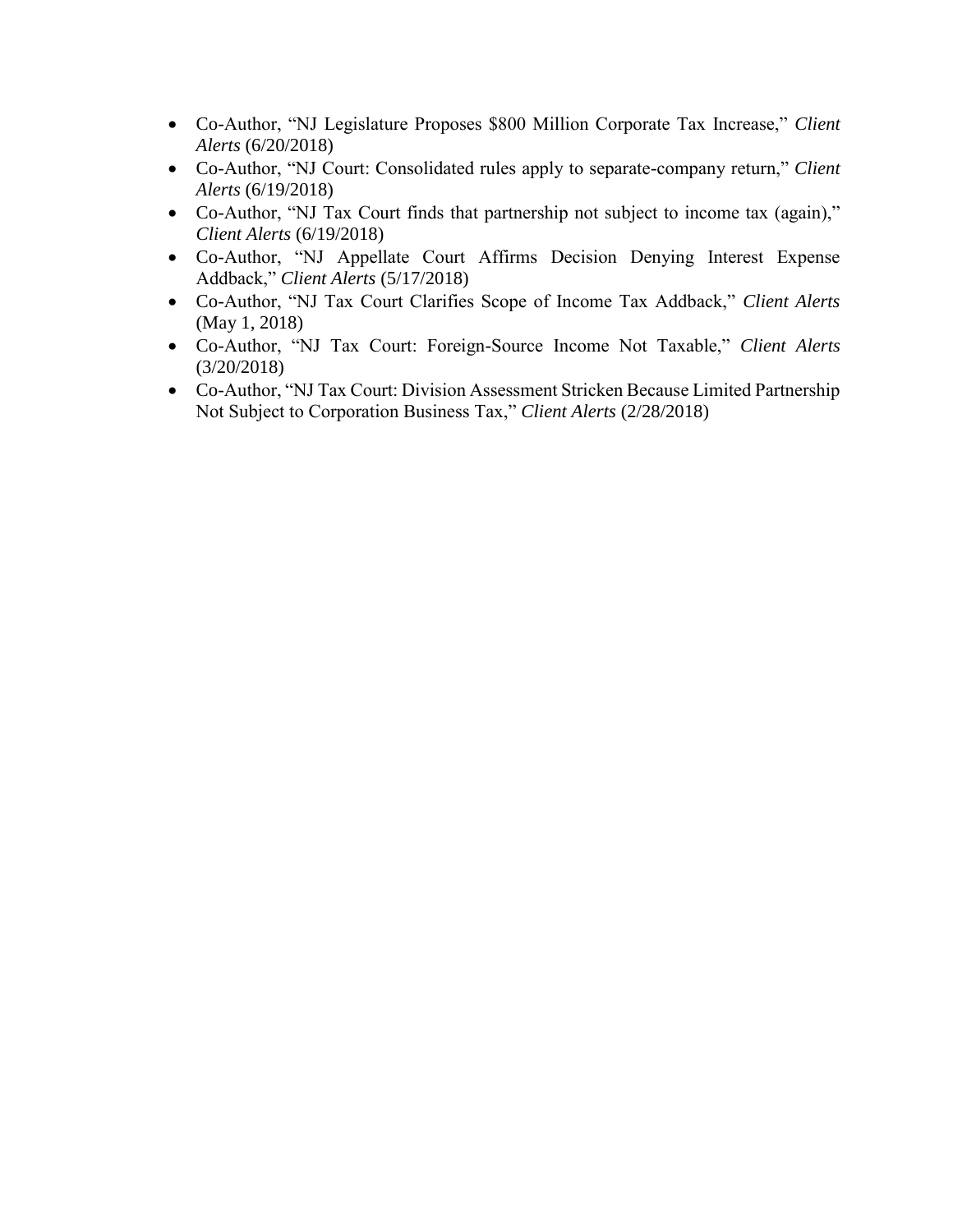**Kyle O. Sollie** Partner Reed Smith LLP Three Logan Square 1717 Arch Street, Suite 3100 Philadelphia, PA 19103

Tel: +1 215 851 8852 Tel: +1 415 659 5905 Email: [ksollie@reedsmith.com](mailto:ksollie@reedsmith.com)

Kyle joined Reed Smith in March 2007 and is a member of the firm's State Tax Group. Kyle and his colleagues in Reed Smith's offices in California, Illinois, New York and Pennsylvania use the right legal tools at the right time to help their clients pay no more state tax than legally due. Kyle's practice includes state tax appeals, focusing on the states of Pennsylvania, New Jersey, Delaware, and California. His litigated cases also include *Toyota Motor Credit Corp. v. Director, Div. of Tax'n*, 28 N.J. Tax 96 (Tax 2014); *Nextel Communications of the Mid-Atlantic Inc. v. Commonwealth of Pennsylvania*, 129 A.3d 1 (Pa. Cmwlth. Ct. 2015); *McNeil-PPC, Inc. v. Commonwealth of Pennsylvania*, 834 A.2d 515 (Pa. 2003), *First Union National Bank v. Commonwealth*, 867 A.2d 711 affirmed, 901 A.2d 981 (Pa. 2006) and *Dial Corp. v. Delaware Director of Revenue*, C.A. No. 06C-05-014 (Del. Super. Ct. 2008). More commonly, of course, he leverages the credible threat of successful litigation to negotiate favorable resolutions for taxpayers outside the courtroom and outside of the public light. He has also helped effect regulatory changes through the official and unofficial comment process and he has successfully obtained unpublished policy documents through state-law FOIA claims, appeals, and litigation in Delaware, Pennsylvania, New Jersey, and California.

## **Publications**

- Co-Author, "Due Process and State Taxation of Stock Options," *State Tax Notes*  $(5/4/2020)$ .
- Co-Author, "California net operating loss opportunities," *Client Alerts* (3/19/2019)
- Co-Author, "Pennsylvania Gets GILTI Inclusion Right, GILTI and FDII Deductions Wrong," *Client Alerts* (1/25/2019)
- Co-Author, "NJ adopts combined reporting market sourcing, and new amnesty program," *Client Alerts* (7/2/2018)
- Co-Author, "Pennsylvania 'fixes' 100% bonus depreciation decoupling computation," *Client Alerts* (6/29/2018)
- Co-Author, "NJ Court: Consolidated rules apply to separate-company return," *Client Alerts* (6/19/2018)
- Co-Author, "Taxpayer challenges Pennsylvania Board of Appeals' 'remand-for-audit' program for sales tax refund claims," *Client Alerts* (6/8/2018)
- Co-Author, "*Nextel* Update: Pennsylvania DOR will not assess pre-2017 tax years," *Client Alerts* (5/24/2018)
- Co-Author, "Philadelphia follows Pennsylvania's lead in disallowing depreciation on 100% bonus property," *Client Alerts* (5/21/2018)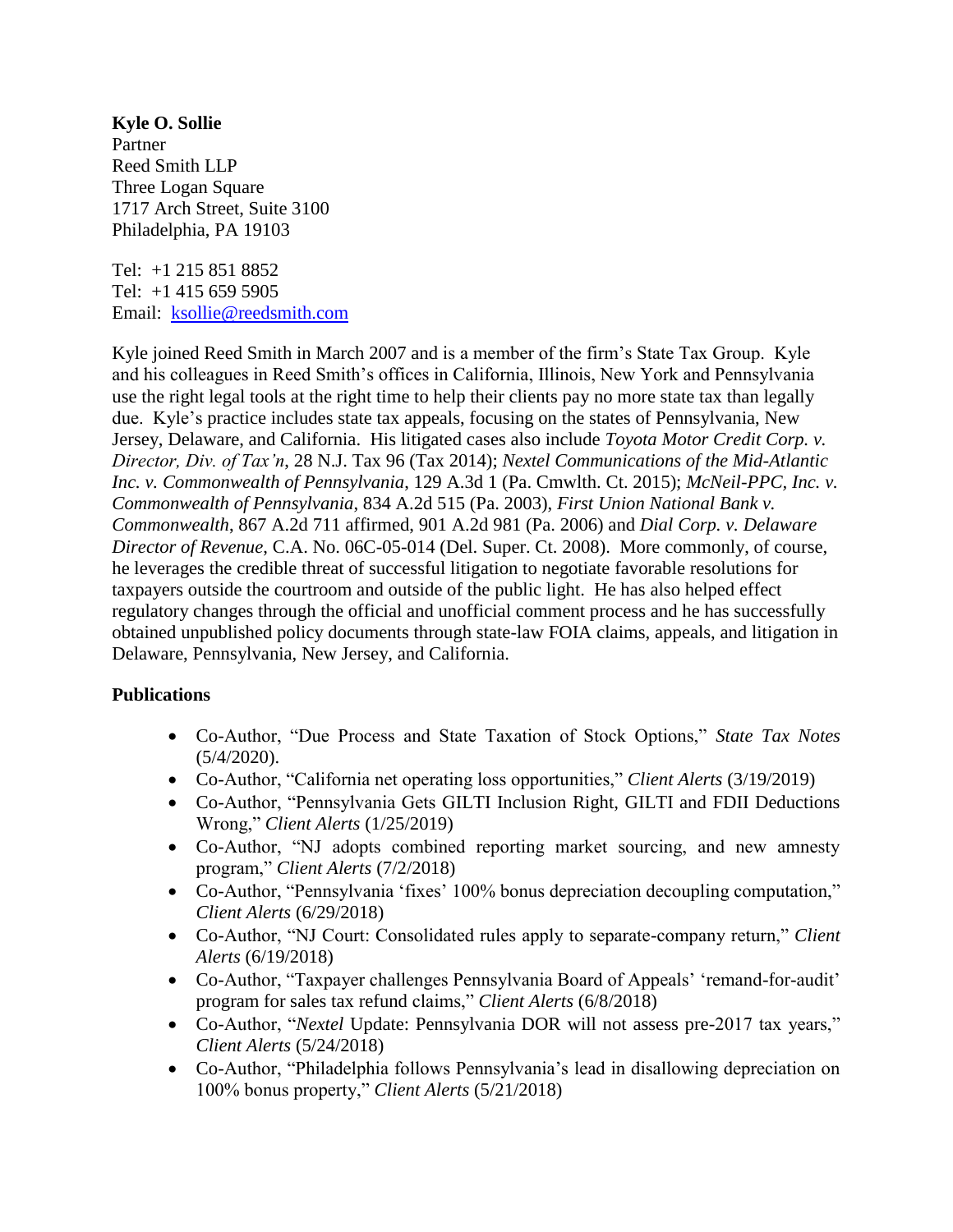- Co-Author, "California taxpayers should fight imposition of the LCUP and other penalties in the wake of *Gillette*," *Client Alerts* (5/15/2018)
- Co-Author, "Pennsylvania Tax Code Bill: Surprising for What It Does Not Contain," *State Tax Notes* (2/12/2018)
- Co-Author, "Who's blowing up Pennsylvania's 'marketplace seller' law and the Nextel NOL Fix," *Client Alerts* (2/1/2018)
- Co-Author, "State Tax Impacts of Federal Tax Reform—Pennsylvania Asserts No Pennsylvania Depreciation," *Client Alerts* (1/3/2018)
- Co-Author, "Potential Traps for the Unwary in the California Office of Tax Appeals Draft Regulations," *Client Alerts* (11/6/2017)
- Co-Author, "Pennsylvania Enacts Tax Bill," *Client Alerts* (10/30/2017)
- Co-Author, "New Jersey Update: Reed Smith Wins Toyota Credit Case at Appellate Division," *Client Alerts* (10/23/2017)
- Co-Author, "Pennsylvania Board of Appeals Sends Sales Tax Refund Claims to Audit: What Do You Do?" *Client Alerts* (10/5/2017)
- Co-Author, "Pennsylvania Senate Passes Tax Bill," *Client Alerts* (7/27/17)
- Co-Author, "California Supreme Court Holds Localities Can Apply Documentary Transfer Tax to Transfers of Interests in Property-Holding Entities," *Client Alerts*  $(6/29/17)$
- Co-Author, "California Tax Board Reform Bill Approved Yesterday as Part of State Budget," *Client Alerts* (6/16/17)
- Co-Author, "U.S. Supreme Court Declines to Revisit Carlton, Retroactivity Doctrine," *Client Alerts* (5/22/17)
- Co-Author, "New Hope? U.S. Supreme Court Asked (Again) To Review Retroactive Tax Law Changes," *Bloomberg BNA* (3/9/17)
- Co-Author, "File Federal Change with New Jersey? Apportionment Factor Must Also be Changed—Even if Statute of Limitations Otherwise Closed," *Client Alerts* (2/27/17)
- Co-Author, "The New Jersey Litter Control Fee Refund Claims Due March 15," *Client Alerts* (2/14/17)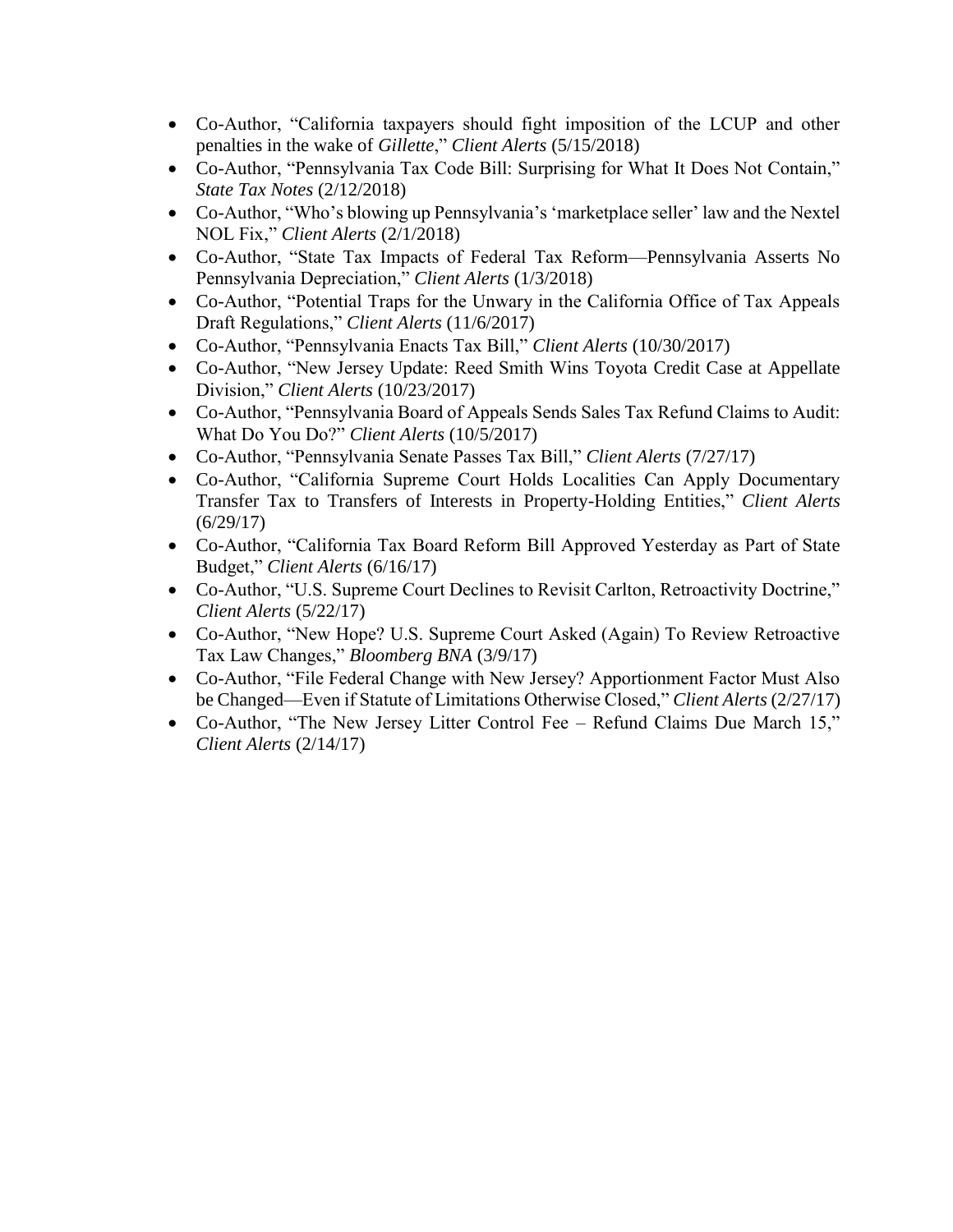**Matthew L. Setzer** Associate Reed Smith LLP Three Logan Square 1717 Arch Street, Suite 3100 Philadelphia, PA 19103

 $T: +1 215 851 8866$ F: +1 215 851 1420 Email: [msetzer@reedsmith.com](mailto:msetzer@reedsmith.com)

Matt is an associate in the State Tax Group. Matt assists clients with income and sales and use tax issues in Pennsylvania and New Jersey.

## **Publications**

- Co-Author, "NJ Corporate Income Tax Nexus Initiative to Begin on June 15," *Client Alerts* (6/4/2021)
- Co-Author, "NJ Combined Reporting: Policy Changes, Legislative Corrections, and Filing Positions," *Client Alerts* (11/6/2020)
- Co-Author, "Demystifying New Jersey's Net Deferred Tax Impact Deduction," *Client Alerts* (6/24/2020)
- Co-Author, "New Jersey Division of Taxation Adopts New CBT Regulations," *Client Alerts* (4/23/2020)
- Co-Author, "NJ Corporation Business Tax: October 15 Refund Deadline" *Client Alerts* (9/6/2019)
- Co-Author, "NJ refund opportunities for addback and economic nexus?" *Client Alerts* (3/1/2019)
- Co-Author, "Good and bad news for NJ combined filers," *Client Alerts* (1/4/2019)
- Co-Author, "NJ tax bulletin released: combination and tax reform," *Client Alerts* (12/12/2018)
- Co-Author, "New Jersey amends combined reporting, adopts marketplace facilitator law," *Client Alerts* (10/5/2018)
- Co-Author, "Market vs. place-of-performance: recent NJ Tax Court decisions give options to taxpayers," *Client Alerts* (9/7/2018)
- Co-Author, "NJ adopts combined reporting market sourcing, and new amnesty program," *Client Alerts* (7/2/2018)
- Co-Author, "NJ Legislature Proposes \$800 Million Corporate Tax Increase," *Client Alerts* (6/20/2018)
- Co-Author, "NJ Court: Consolidated rules apply to separate-company return," *Client Alerts* (6/19/2018)
- Co-Author, "NJ Tax Court finds that partnership not subject to income tax (again)," *Client Alerts* (6/19/2018)
- Co-Author, "NJ Appellate Court Affirms Decision Denying Interest Expense Addback," *Client Alerts* (5/17/2018)